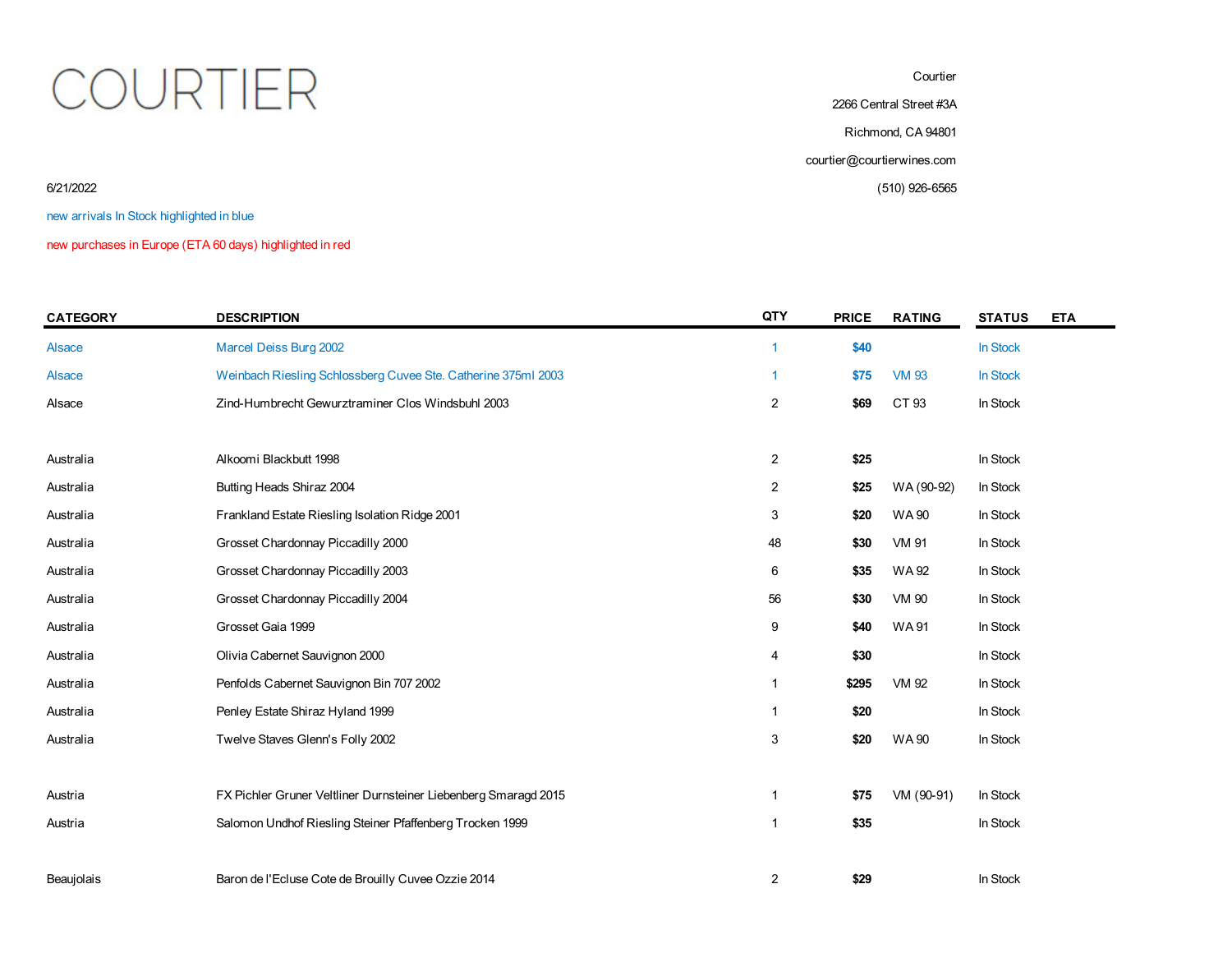| Beaujolais            | Baron de l'Ecluse Cote de Brouilly VV 2015                               | $\overline{a}$ | \$29    | <b>VM 90</b>  | In Stock        |
|-----------------------|--------------------------------------------------------------------------|----------------|---------|---------------|-----------------|
| Beaujolais            | Clos de Mez Fleurie La Dot 2013                                          | $\mathbf{1}$   | \$25    |               | In Stock        |
| <b>Beaujolais</b>     | Famille Dutraive Saint-Amour Clos du Chapitre 2020                       | 24             | \$45    |               | In Stock        |
| <b>Beaujolais</b>     | Jean-Louis Dutraive (Domaine de la Grand'Cour) Fleurie Champagne VV 2020 | 11             | \$49    |               | In Stock        |
| Bordeaux - Red        | Fonbadet 2006 (bsl)                                                      | $\mathbf{1}$   | \$30    |               | In Stock        |
| Bordeaux - Red        | Fonplegade 2000                                                          | $\mathbf{1}$   | \$55    |               | In Stock        |
| <b>Bordeaux - Red</b> | Haut Bages Averous 2000                                                  | 1              | \$65    |               | In Stock        |
| <b>Bordeaux - Red</b> | Haut Brion 1989                                                          | 1              | \$2,300 | <b>WA100</b>  | In Stock        |
| <b>Bordeaux - Red</b> | La Bernadotte 2003                                                       | $\mathbf{1}$   | \$55    | <b>WA90</b>   | <b>In Stock</b> |
| Bordeaux - Red        | La Truffe 1.5L 2005                                                      | $\mathbf{1}$   | \$120   |               | In Stock        |
| Bordeaux - Red        | Lafite Rothschild 2008                                                   | $\mathbf{1}$   | \$895   | <b>WA98</b>   | In Stock        |
| Bordeaux - Red        | Leoville las Cases 3L 2001                                               | $\mathbf{1}$   | \$940   | <b>WA93</b>   | In Stock        |
| <b>Bordeaux - Red</b> | Les Forts de Latour 2000                                                 | $\mathbf{1}$   | \$375   | <b>VM 95</b>  | In Stock        |
| Bordeaux - Red        | Margaux 1985                                                             | $\mathbf{1}$   | \$635   | <b>WA95</b>   | In Stock        |
| Bordeaux - Red        | Montrose 1975                                                            | $\mathbf{1}$   | \$255   | <b>RJ 92</b>  | In Stock        |
| Bordeaux - Red        | Pavie 6L 1999                                                            | $\mathbf{1}$   | \$1,975 | WA 92         | In Stock        |
| Bordeaux - Red        | Petrus 1982                                                              | 1              | \$5,500 | <b>VM 94</b>  | In Stock        |
| Bordeaux - Red        | Petrus 1989                                                              | 3              | \$5,500 | <b>RP 100</b> | In Stock        |
| Bordeaux - Red        | Plaisance 2005                                                           | 3              | \$15    |               | In Stock        |
| <b>Bordeaux - Red</b> | Puy Arnaud Maureze 2003                                                  | 1              | \$15    |               | In Stock        |
| <b>Bordeaux - Red</b> | Puygueraud 2000                                                          | 1              | \$30    |               | In Stock        |
| Bordeaux - Red        | Puygueraud 2001                                                          | $\mathbf{1}$   | \$30    |               | In Stock        |
| Bordeaux - Red        | Rouget Pomerol 1945 (TS)                                                 | $\mathbf{1}$   | \$550   |               | In Stock        |
| <b>Bordeaux - Red</b> | <b>Siran 2000</b>                                                        | $\overline{2}$ | \$85    | <b>WA90</b>   | In Stock        |
| <b>Bordeaux - Red</b> | Siran 375ml 2000                                                         | 1              | \$45    | <b>WA90</b>   | In Stock        |
| Bordeaux - Red        | Vieux Chateau Certan 1989                                                | 1              | \$375   | JG 95+        | In Stock        |
| Bordeaux - White      | d'Yquem 1989                                                             | $\mathbf{1}$   | \$445   | <b>VM 98</b>  | <b>In Stock</b> |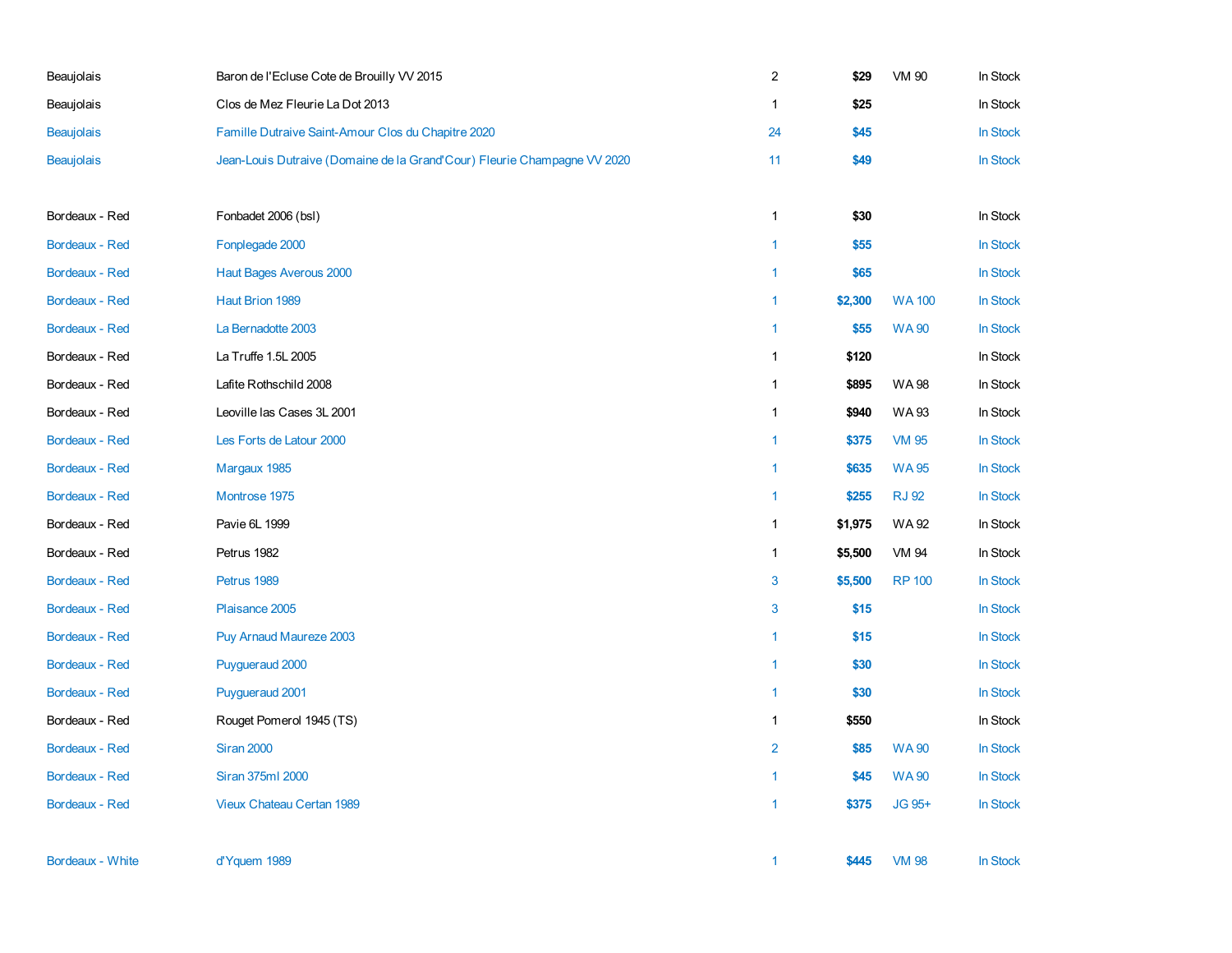| Bordeaux - White      | Doisy Vedrines 1997                                           | $\overline{2}$ | \$80    | <b>RJ 91</b> | In Stock           |          |
|-----------------------|---------------------------------------------------------------|----------------|---------|--------------|--------------------|----------|
| Bordeaux - White      | Suduiraut Castelnau de Suduiraut 2001                         | 1              | \$75    |              | In Stock           |          |
| Bordeaux - White      | Turcaud Entre deux Mers Blanc 2010                            | 5              | \$15    |              | In Stock           |          |
|                       |                                                               |                |         |              |                    |          |
| Burgundy - Red        | Anne Gros Richebourg 2002                                     | $\overline{c}$ | \$1,500 | <b>BH 94</b> | In Stock           |          |
| Burgundy - Red        | Audiffred Gevrey Chambertin Petite Chapelle 1969 (5 cm)       | 1              | \$140   |              | In Stock           |          |
| <b>Burgundy - Red</b> | Bernard et Thierry Glantenay Bourgogne Pinot Noir 2019        | 12             | \$35    | <b>WA88</b>  | Pre-Arrival        | 9/1/2022 |
| Burgundy - Red        | Bernard et Thierry Glantenay Pommard Saussilles 2019          | $\mathbf{1}$   | \$110   | WA 93+       | In Stock           |          |
| <b>Burgundy - Red</b> | Bernard et Thierry Glantenay Volnay Brouillards 2018          | 12             | \$65    | WA (90-92+)  | <b>Pre-Arrival</b> | 9/1/2022 |
| <b>Burgundy - Red</b> | Bernard et Thierry Glantenay Volnay Brouillards 2019          | 30             | \$75    | WA (91-93)   | <b>Pre-Arrival</b> | 9/1/2022 |
| <b>Burgundy - Red</b> | Bernard et Thierry Glantenay Volnay Caillerets 2018           | 12             | \$99    | WA (92-94)   | <b>Pre-Arrival</b> |          |
| <b>Burgundy - Red</b> | Bernard et Thierry Glantenay Volnay Clos des Chenes 2018      | 12             | \$85    | WA (92-94+)  | Pre-Arrival        | 9/1/2022 |
| <b>Burgundy - Red</b> | Bernard et Thierry Glantenay Volnay Santenots 2018            | 24             | \$75    | WA (91-93)   | <b>Pre-Arrival</b> | 9/1/2022 |
| <b>Burgundy - Red</b> | Bernard et Thierry Glantenay Volnay Santenots 2019            | 12             | \$85    | WA (91-93+)  | <b>Pre-Arrival</b> | 9/1/2022 |
| Burgundy - Red        | Bouchard Volnay Caillerets Ancienne Cuvee Carnot 1.5L 2002    | $\mathbf{1}$   | \$230   | <b>BH 91</b> | In Stock           |          |
| Burgundy - Red        | Bruno Clair Marsannay Grasses Tetes 2019                      | 5              | \$59    |              | Pre-Arrival        | 9/1/2022 |
| Burgundy - Red        | Bruno Clair Marsannay Langeroies 2019                         | 11             | \$59    |              | Pre-Arrival        | 9/1/2022 |
| Burgundy - Red        | Camus-Bruchon Savigny les Beaune Les Gravains 2019            | 3              | \$45    | <b>BH 90</b> | In Stock           |          |
| <b>Burgundy - Red</b> | Chandon de Briailles Pernand Vergelesses Les Vergelesses 2004 | $\mathbf{1}$   | \$65    |              | In Stock           |          |
| <b>Burgundy - Red</b> | Chavy Chouet Bourgogne Pinot Noir La Taupe 2019               | 24             | \$29    | <b>JM 88</b> | <b>Pre-Arrival</b> | 9/1/2022 |
| Burgundy - Red        | Chevillon Nuits St. Georges Bousselots 2019                   | $\overline{2}$ | \$109   | VM (92-94)   | Pre-Arrival        | 9/1/2022 |
| Burgundy - Red        | Chevillon Nuits St. Georges Les Perrieres 2019                | $\overline{2}$ | \$109   | WA (92-94)   | Pre-Arrival        | 9/1/2022 |
| Burgundy - Red        | Chevillon Nuits St. Georges Les Pruliers 2019                 | $\overline{2}$ | \$109   | BH (92-94)   | Pre-Arrival        | 9/1/2022 |
| Burgundy - Red        | Clos de la Chapelle Beaune Champs Pimont 375ml 2016           | 12             | \$40    | JG 91+       | In Stock           |          |
| Burgundy - Red        | Clos de la Chapelle Beaune Teurons 2020                       | 18             | \$69    | <b>BH 91</b> | Pre-Arrival        | 9/1/2022 |
| <b>Burgundy - Red</b> | Clos de la Chapelle Corton Bressandes 1.5L 2015               | $\overline{2}$ | \$320   | JG 95+       | In Stock           |          |
| <b>Burgundy - Red</b> | Clos de la Chapelle Corton Bressandes 1.5L 2016               | 6              | \$320   | <b>JG 95</b> | In Stock           |          |
| <b>Burgundy - Red</b> | Clos de la Chapelle Corton Bressandes 1.5L 2017               | 6              | \$320   | JG 95+       | In Stock           |          |
| <b>Burgundy - Red</b> | Clos de la Chapelle Corton Bressandes 1.5L 2018               | $\overline{2}$ | \$320   | <b>JG 94</b> | <b>In Stock</b>    |          |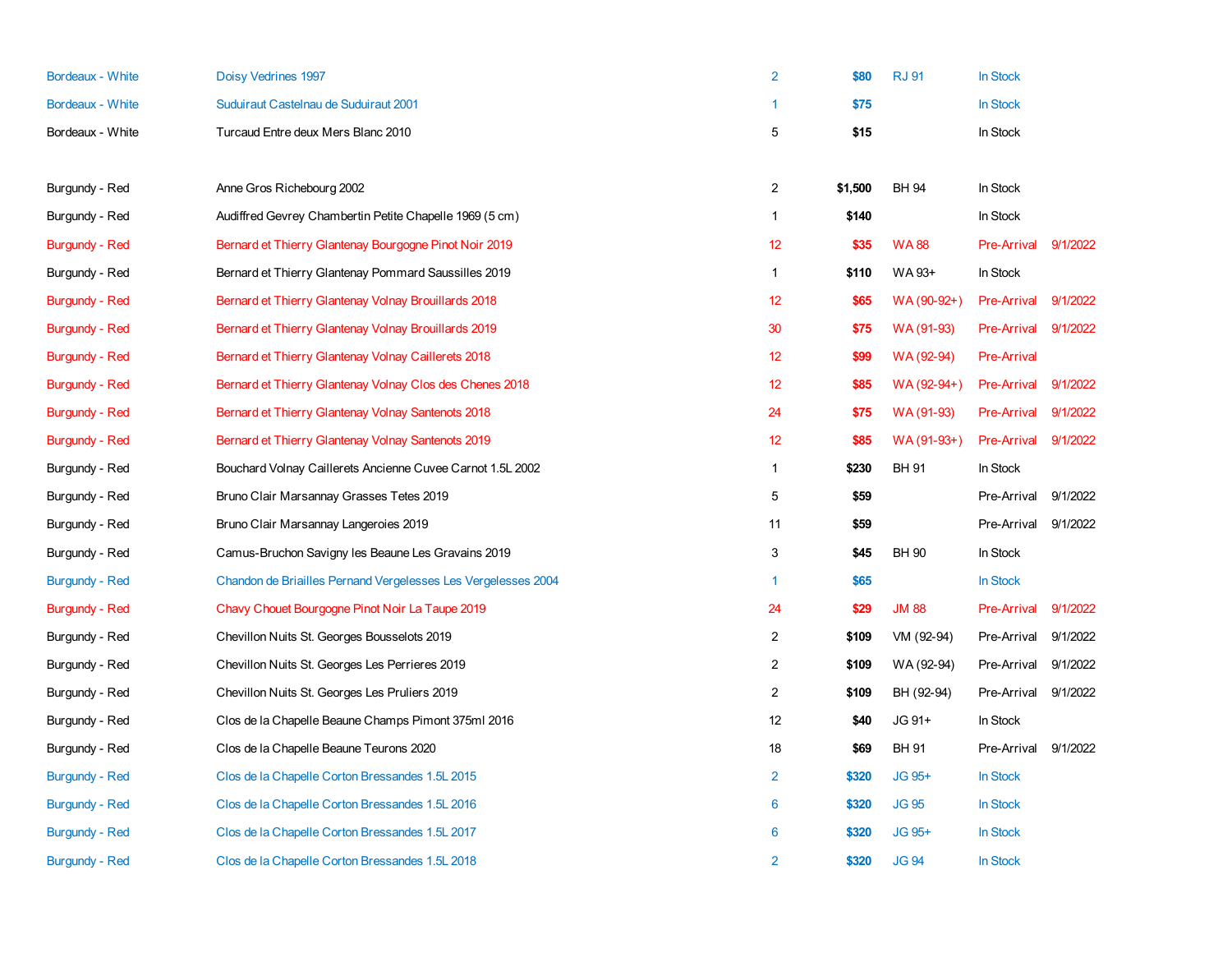| <b>Burgundy - Red</b> | Clos de la Chapelle Corton Bressandes 2016                        | 17             | \$159 | <b>JG 95</b> | In Stock    |          |
|-----------------------|-------------------------------------------------------------------|----------------|-------|--------------|-------------|----------|
| <b>Burgundy - Red</b> | Clos de la Chapelle Corton Bressandes 2017                        | 14             | \$159 | <b>JG 95</b> | In Stock    |          |
| <b>Burgundy - Red</b> | Clos de la Chapelle Corton Bressandes 2018                        | 11             | \$159 | <b>JG 94</b> | In Stock    |          |
| Burgundy - Red        | Clos de la Chapelle Corton Bressandes 2020                        | $\overline{2}$ | \$159 | <b>BH 94</b> | Pre-Arrival | 9/1/2022 |
| <b>Burgundy - Red</b> | Clos de la Chapelle Corton Bressandes 3L 2018                     | $\overline{2}$ | \$650 | <b>JG 94</b> | In Stock    |          |
| Burgundy - Red        | Clos de la Chapelle Pommard Chanlins VV 2020                      | 19             | \$115 | <b>BH 93</b> | Pre-Arrival | 9/1/2022 |
| Burgundy - Red        | Clos de la Chapelle Pommard Grands Epenots 2020                   | 8              | \$125 | BH 92        | Pre-Arrival | 9/1/2022 |
| <b>Burgundy - Red</b> | Clos de la Chapelle Pommard Les Chanlins VV 2016                  | 9              | \$99  | <b>JG 94</b> | In Stock    |          |
| <b>Burgundy - Red</b> | Clos de la Chapelle Pommard Les Chanlins VV 2017                  | 21             | \$99  | <b>JG 94</b> | In Stock    |          |
| Burgundy - Red        | Clos de la Chapelle Volnay 1er Cru 2020                           | 22             | \$95  |              | Pre-Arrival | 9/1/2022 |
| <b>Burgundy - Red</b> | Clos de la Chapelle Volnay Clos de la Chapelle Monopole 1.5L 2015 | 5              | \$250 | <b>JG 94</b> | In Stock    |          |
| <b>Burgundy - Red</b> | Clos de la Chapelle Volnay Clos de la Chapelle Monopole 1.5L 2016 | 9              | \$250 | <b>JG 94</b> | In Stock    |          |
| <b>Burgundy - Red</b> | Clos de la Chapelle Volnay Clos de la Chapelle Monopole 1.5L 2017 | 12             | \$250 | <b>JG 94</b> | In Stock    |          |
| <b>Burgundy - Red</b> | Clos de la Chapelle Volnay Clos de la Chapelle Monopole 1.5L 2018 | 3              | \$250 | <b>JG 94</b> | In Stock    |          |
| <b>Burgundy - Red</b> | Clos de la Chapelle Volnay Clos de la Chapelle Monopole 2016      | 15             | \$125 | <b>JG 94</b> | In Stock    |          |
| <b>Burgundy - Red</b> | Clos de la Chapelle Volnay Clos de la Chapelle Monopole 2017      | 18             | \$125 | <b>JG 94</b> | In Stock    |          |
| <b>Burgundy - Red</b> | Clos de la Chapelle Volnay Clos de la Chapelle Monopole 2018      | 12             | \$125 | <b>JG 94</b> | In Stock    |          |
| Burgundy - Red        | Clos de la Chapelle Volnay Clos de la Chapelle Monopole 2020      | 3              | \$135 | BH 93        | Pre-Arrival | 9/1/2022 |
| <b>Burgundy - Red</b> | Clos de la Chapelle Volnay Clos de la Chapelle Monopole 3L 2015   | $\overline{2}$ | \$500 | <b>JG 94</b> | In Stock    |          |
| <b>Burgundy - Red</b> | Clos de la Chapelle Volnay En Carelle 2016                        | 11             | \$95  | <b>JG 92</b> | In Stock    |          |
| <b>Burgundy - Red</b> | Clos de la Chapelle Volnay En Carelle 2017                        | 16             | \$95  | <b>JG 92</b> | In Stock    |          |
| Burgundy - Red        | Clos de la Chapelle Volnay En Carelle 2020                        | 8              | \$95  | <b>BH 92</b> | Pre-Arrival | 9/1/2022 |
| <b>Burgundy - Red</b> | d'Angerville Bourgogne 2019                                       | 9              | \$60  |              | In Stock    |          |
| <b>Burgundy - Red</b> | d'Ardhuy Cote de Nuits Villages Clos des Langres 2005             | $\mathbf{1}$   | \$35  |              | In Stock    |          |
| Burgundy - Red        | Dauvissat Irancy 2020                                             | 18             | \$75  |              | Pre-Arrival | 9/1/2022 |
| Burgundy - Red        | de Montille Beaune Greves 1.5L 2005                               | $\mathbf{1}$   | \$175 | WA (91-92)   | In Stock    |          |
| <b>Burgundy - Red</b> | de Montille Beaune Greves 2019                                    | 2              | \$90  | JM (91-94)   | In Stock    |          |
| Burgundy - Red        | Delarche Corton Renardes Reserve VV 2007                          | 3              | \$75  |              | In Stock    |          |
| Burgundy - Red        | Dominique Lafon Beaune Epenottes 2019                             | 1              | \$85  | WA (91-93)   | In Stock    |          |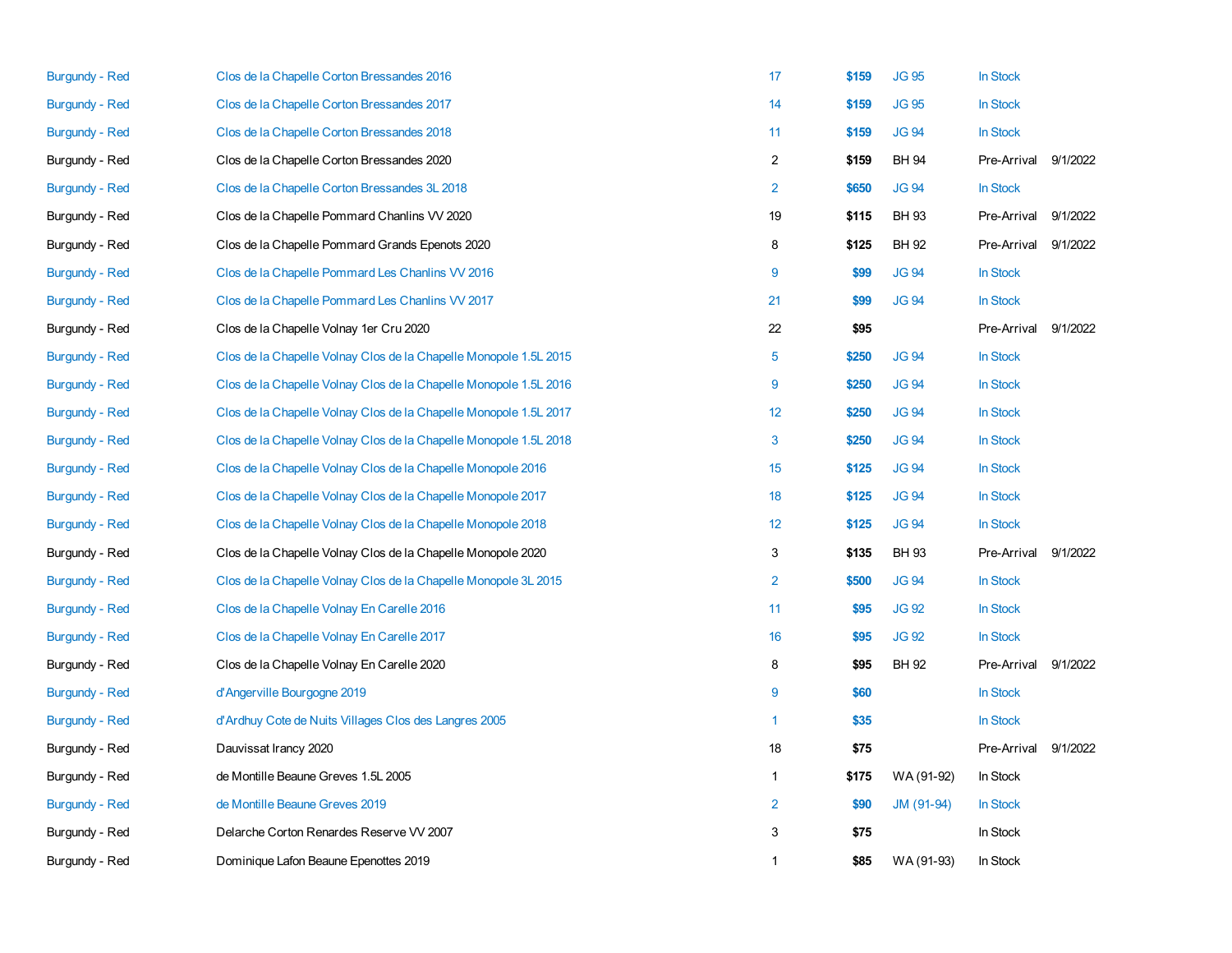| Burgundy - Red        | Drouhin Musigny 2002                                           | 4              | \$1,400 | <b>JM 97</b> | In Stock    |          |
|-----------------------|----------------------------------------------------------------|----------------|---------|--------------|-------------|----------|
| Burgundy - Red        | Dujac Bonnes Mares 1990                                        | 1              | \$7,500 | VM 97        | In Stock    |          |
| Burgundy - Red        | Dujac Clos de la Roche 1990                                    | 2              | \$7,500 | VM 95        | In Stock    |          |
| Burgundy - Red        | Dujac Clos de la Roche 2001                                    | 3              | \$1,900 | <b>BH 93</b> | In Stock    |          |
| Burgundy - Red        | Dujac Clos de la Roche 2002                                    | $\mathbf{1}$   | \$2,400 | JM 96        | In Stock    |          |
| Burgundy - Red        | Dujac Clos St Denis 1990                                       | $\overline{c}$ | \$7,900 | VM 94+       | In Stock    |          |
| Burgundy - Red        | Dujac Clos St Denis 1993                                       | 2              | \$3,900 | JG 95        | In Stock    |          |
| Burgundy - Red        | Dujac Clos St Denis 2002                                       | $\overline{c}$ | \$2,400 | VM 95        | In Stock    |          |
| Burgundy - Red        | Faiveley Corton Clos des Cortons 2019                          | $\mathbf{1}$   | \$220   | BH (93-95)   | In Stock    |          |
| Burgundy - Red        | Gallois Gevrey Chambertin 1er Cru 1998                         | 1              | \$75    |              | In Stock    |          |
| Burgundy - Red        | Geantet-Pansiot Mazis Chambertin 2005                          | $\mathbf{1}$   | \$175   |              | In Stock    |          |
| Burgundy - Red        | Hospices de Beaune Beaune 1er Cru Cuvee Guigone de Salins 1937 | 1              | \$750   |              | In Stock    |          |
| Burgundy - Red        | Hubert Lignier Morey St. Denis Clos Baulet 2019                | $\mathbf{1}$   | \$109   |              | Pre-Arrival | 9/1/2022 |
| Burgundy - Red        | Hubert Lignier Morey St. Denis Les Chenevery 2019              | 5              | \$109   |              | Pre-Arrival | 9/1/2022 |
| <b>Burgundy - Red</b> | Lebreuil Savigny les Beaune Les Grands Liards 2002             | 1              | \$45    |              | In Stock    |          |
| Burgundy - Red        | Lecheneaut Nuits St. Georges Damodes 2019                      | 6              | \$125   |              | Pre-Arrival | 9/1/2022 |
| Burgundy - Red        | Lignier-Michelot Morey St. Denis Aux Charmes 2018              | 6              | \$89    | <b>BH 91</b> | In Stock    |          |
| <b>Burgundy - Red</b> | Louis Remy Clos de la Roche 1994                               | $\mathbf{1}$   | \$245   |              | In Stock    |          |
| Burgundy - Red        | Maison de Montille Pommard Pomone 2019                         | 6              | \$95    |              | In Stock    |          |
| Burgundy - Red        | Maison de Partage Chambertin 2001                              | 44             | \$225   |              | In Stock    |          |
| Burgundy - Red        | Maison de Partage Chambolle Musigny VV 2004                    | 149            | \$75    |              | In Stock    |          |
| Burgundy - Red        | Maison de Partage Clos de la Roche 1996                        | 65             | \$195   |              | In Stock    |          |
| Burgundy - Red        | Maison de Partage Clos de la Roche 1997                        | 96             | \$175   |              | In Stock    |          |
| Burgundy - Red        | Maison de Partage Clos de la Roche 2001                        | 87             | \$175   |              | In Stock    |          |
| Burgundy - Red        | Maison de Partage Clos de la Roche 2002                        | 67             | \$175   |              | In Stock    |          |
| Burgundy - Red        | Maison de Partage Clos de la Roche 2005                        | 12             | \$195   |              | In Stock    |          |
| Burgundy - Red        | Maison de Partage Clos de la Roche 2006                        | 83             | \$195   |              | In Stock    |          |
| Burgundy - Red        | Maison de Partage Clos Vougeot 3L 2009                         | 11             | \$595   |              | In Stock    |          |
| Burgundy - Red        | Maison de Partage Clos Vougeot 3L 2010                         | 15             | \$595   |              | In Stock    |          |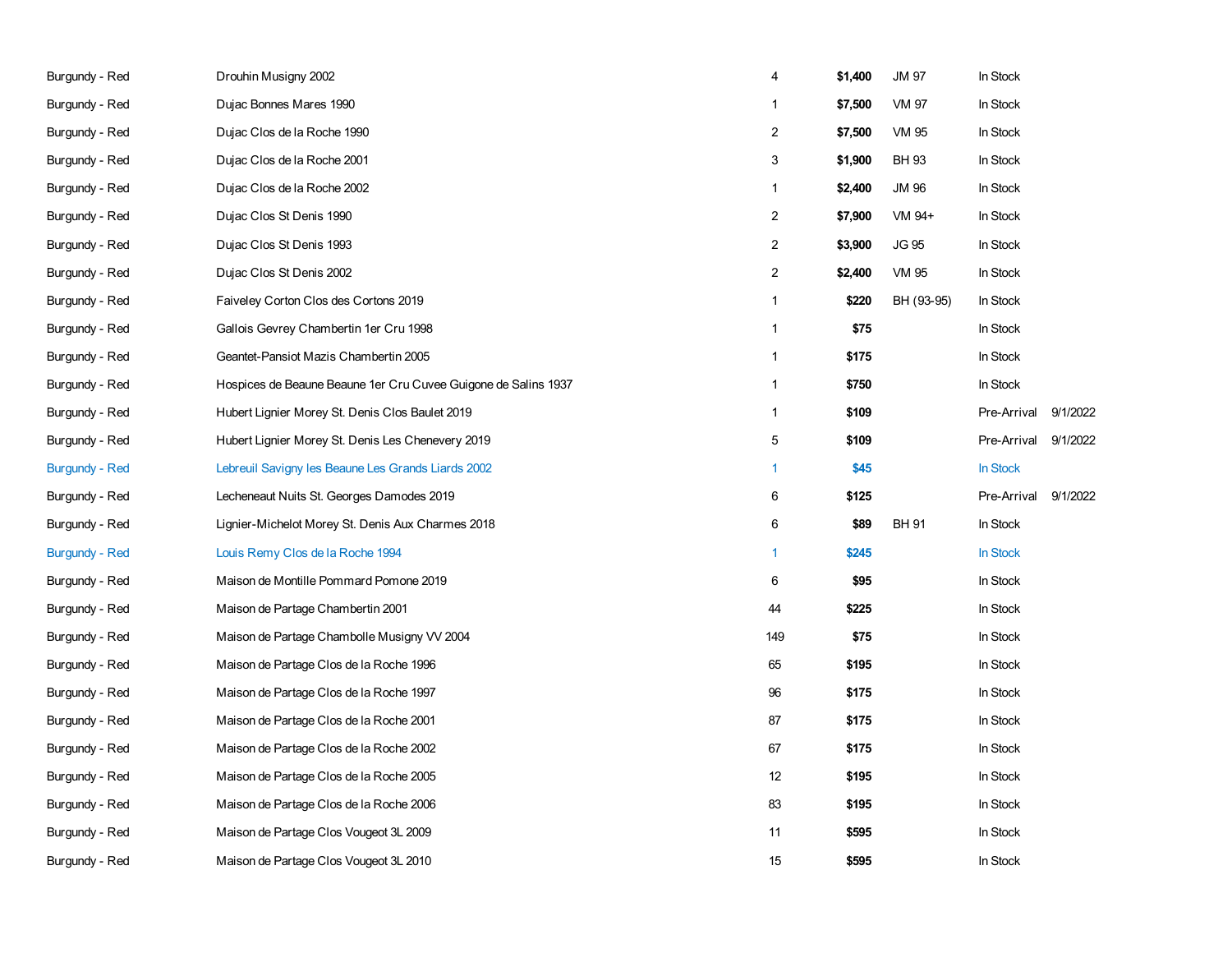| Burgundy - Red        | Maison de Partage Gevrey Chambertin 1er Cru VV 2000 | 54             | \$75    |              | In Stock           |           |
|-----------------------|-----------------------------------------------------|----------------|---------|--------------|--------------------|-----------|
| Burgundy - Red        | Maison de Partage Gevrey Chambertin 1er Cru VV 2001 | 23             | \$65    |              | In Stock           |           |
| Burgundy - Red        | Maison de Partage Latricieres Chambertin 1990       | 50             | \$295   |              | In Stock           |           |
| Burgundy - Red        | Maison de Partage Latricieres Chambertin 1996       | 69             | \$195   |              | In Stock           |           |
| Burgundy - Red        | Maison de Partage Latricieres Chambertin 1997       | 102            | \$175   |              | In Stock           |           |
| Burgundy - Red        | Maison de Partage Latricieres Chambertin 1999       | 75             | \$225   |              | In Stock           |           |
| Burgundy - Red        | Maison de Partage Latricieres Chambertin 2001       | 17             | \$175   |              | In Stock           |           |
| Burgundy - Red        | Maison de Partage Latricieres Chambertin 2002       | 32             | \$195   |              | In Stock           |           |
| Burgundy - Red        | Maison de Partage Latricieres Chambertin 2003       | 101            | \$250   |              | In Stock           |           |
| Burgundy - Red        | Maison de Partage Latricieres Chambertin 2005       | 53             | \$225   |              | In Stock           |           |
| Burgundy - Red        | Maison de Partage Latricieres Chambertin 2006       | 102            | \$225   |              | In Stock           |           |
| <b>Burgundy - Red</b> | Michel Gros Nuits St. Georges 1er Cru 1999          | $\mathbf{1}$   | \$115   |              | <b>In Stock</b>    |           |
| Burgundy - Red        | Mugneret-Gibourg Clos Vougeot 2006                  | $\mathbf{1}$   | \$975   | <b>JG 97</b> | In Stock           |           |
| Burgundy - Red        | Mugnier Chambolle Musigny Les Amoureuses 1999       | $\overline{2}$ | \$3,600 | ST 93        | In Stock           |           |
| Burgundy - Red        | Mugnier Chambolle Musigny Les Amoureuses 2001       | $\overline{2}$ | \$3,200 | <b>BH 93</b> | In Stock           |           |
| Burgundy - Red        | Mugnier Chambolle Musigny Les Amoureuses 2002       | $\overline{c}$ | \$3,600 | <b>WA95</b>  | In Stock           |           |
| Burgundy - Red        | Mugnier Musigny 1993                                | $\overline{2}$ | \$3,500 | <b>BH 97</b> | In Stock           |           |
| Burgundy - Red        | Mugnier Musigny 2002                                | $\mathbf{1}$   | \$3,900 | VM 97        | In Stock           |           |
| Burgundy - Red        | Pavelot Savigny les Beaune Aux Guettes 2016         | 12             | \$55    | <b>JG 92</b> | Pre-Arrival        | 9/1/2022  |
| Burgundy - Red        | Pavelot Savigny les Beaune Aux Guettes 2019         | 24             | \$50    | BH (91-93)   | Pre-Arrival        | 9/1/2022  |
| <b>Burgundy - Red</b> | Ramonet Chassagne Montrachet Rouge 2017             | 6              | \$70    |              | <b>Pre-Arrival</b> | 10/1/2022 |
| <b>Burgundy - Red</b> | Ramonet Chassagne Montrachet Rouge 2018             | 12             | \$70    |              | <b>Pre-Arrival</b> | 10/1/2022 |
| Burgundy - Red        | Rene Engel Clos Vougeot 1996                        | 4              | \$3,350 | <b>BH 91</b> | In Stock           |           |
| Burgundy - Red        | Rene Engel Clos Vougeot 1999                        | 3              | \$3,350 | <b>JM 94</b> | In Stock           |           |
| Burgundy - Red        | Rene Engel Clos Vougeot 2002                        | $\mathbf{1}$   | \$2,800 | VM 96        | In Stock           |           |
| Burgundy - Red        | Roumier Bonnes Mares 1998 (d/l)                     | $\overline{c}$ | \$2,800 | VM 95        | In Stock           |           |
| Burgundy - Red        | Roumier Bonnes Mares 2008 (s/l)                     | $\overline{2}$ | \$2,400 | AG 98        | In Stock           |           |
| Burgundy - Red        | Rousseau Clos de Beze 1999                          | $\overline{c}$ | \$5,600 | <b>JM 98</b> | In Stock           |           |
| Burgundy - Red        | Rousseau Clos de Beze 2001                          | $\overline{2}$ | \$3,950 | <b>VM 95</b> | In Stock           |           |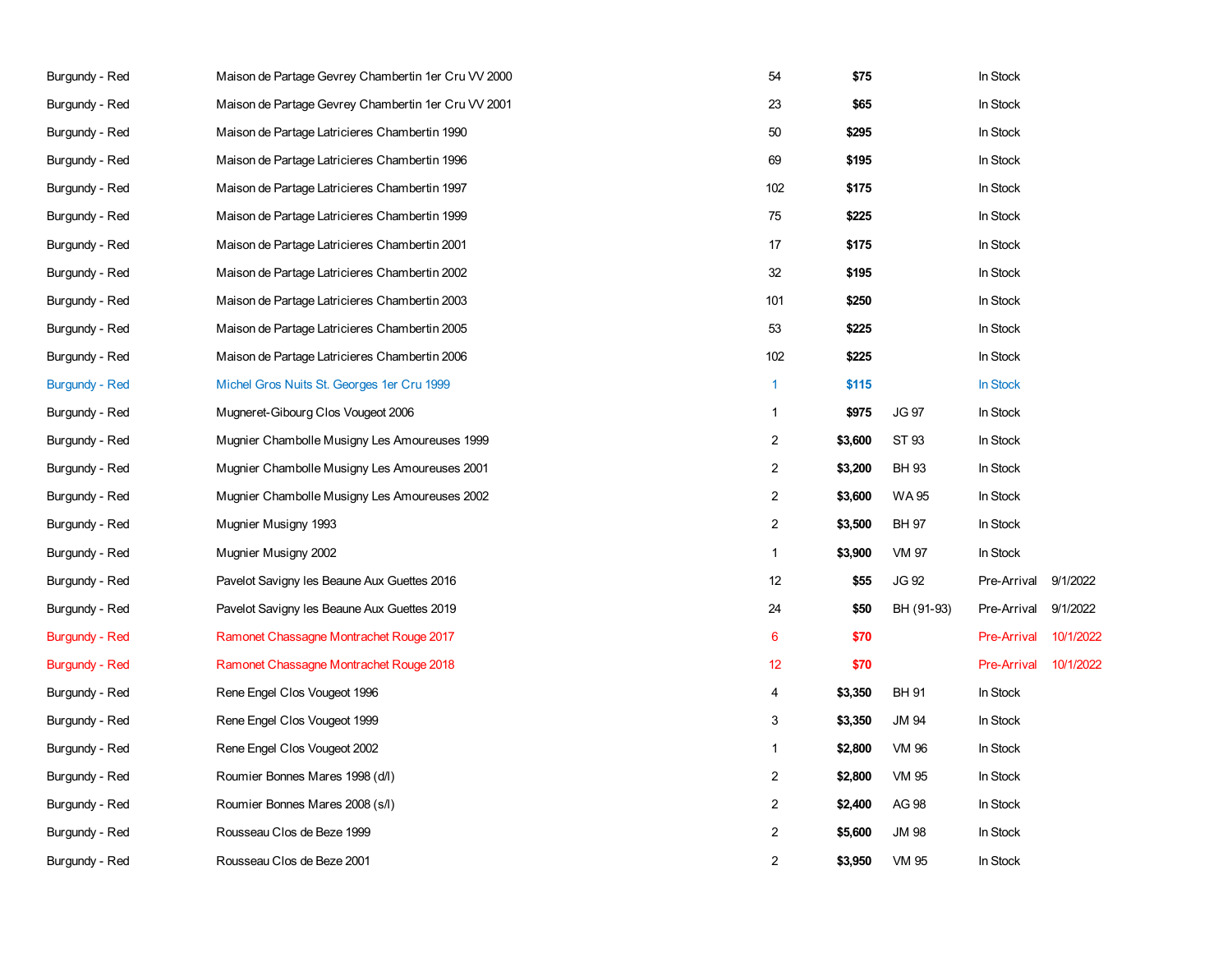| Burgundy - Red   | Sylvain Cathiard Vosne Romanee Reignots 1999                           | $\overline{2}$   | \$750   |              | In Stock           |           |
|------------------|------------------------------------------------------------------------|------------------|---------|--------------|--------------------|-----------|
| Burgundy - Red   | Thomas Morey Pommard Chanlins 2018                                     | 3                | \$59    |              | Pre-Arrival        | 8/1/2022  |
| Burgundy - Red   | Tollot-Beaut Chorey les Beaune 2020                                    | 6                | \$49    | VM (88-90)   | Pre-Arrival        | 10/1/2022 |
| Burgundy - Red   | Tollot-Beaut Corton 2020                                               | 3                | \$140   | VM (93-95)   | Pre-Arrival        | 10/1/2022 |
| Burgundy - Red   | Tollot-Beaut Corton Bressandes 2020                                    | 3                | \$145   | VM (90-92)   | Pre-Arrival        | 10/1/2022 |
| Burgundy - Red   | Vogue Musigny VV 1999                                                  | $\overline{c}$   | \$1,500 | VM 97        | In Stock           |           |
| Burgundy - Red   | Xavier Durand Ladoix Rouge 2016                                        | $\mathbf{1}$     | \$40    |              | In Stock           |           |
|                  |                                                                        |                  |         |              |                    |           |
| Burgundy - White | Albert Grivault Meursault Clos du Murger 2018                          | 4                | \$69    | CT 92        | In Stock           |           |
| Burgundy - White | Albert Grivault Meursault Clos du Murger 2019                          | $\mathbf{1}$     | \$75    | CT 90        | In Stock           |           |
| Burgundy - White | Antoine Jobard Meursault Blagny 1.5L 2018                              | $\mathbf{1}$     | \$250   | BH (91-93)   | In Stock           |           |
| Burgundy - White | Antoine Jobard Meursault Blagny 2018                                   | 5                | \$120   | JM (92-94)   | In Stock           |           |
| Burgundy - White | Antoine Jobard Meursault Poruzots 1.5L 2018                            | $\mathbf{1}$     | \$275   | VM (92-94)   | In Stock           |           |
| Burgundy - White | Barraud Macon Vergisson La Roche 2005                                  | $\boldsymbol{2}$ | \$20    |              | In Stock           |           |
| Burgundy - White | Barraud Macon Vergisson La Roche 2009                                  | 5                | \$20    | <b>BH 89</b> | In Stock           |           |
| Burgundy - White | Barraud Pouilly Fuisse La Verchere VV 2005                             | 3                | \$35    | <b>BH 90</b> | In Stock           |           |
| Burgundy - White | Barraud Pouilly Fuisse Les Crays 2007                                  | $\mathbf{1}$     | \$40    | <b>VM 91</b> | In Stock           |           |
| Burgundy - White | Barraud Pouilly Fuisse Les Crays VV 2005                               | 2                | \$35    | <b>BH 91</b> | In Stock           |           |
| Burgundy - White | Barraud St Veran Les Pommards 2005                                     | 6                | \$29    | <b>BH 89</b> | In Stock           |           |
| Burgundy - White | Benjamin Leroux Meursault Genevrieres 2018                             | 12               | \$145   | JM (92-95)   | Pre-Arrival        | 9/1/2022  |
| Burgundy - White | Benjamin Leroux Meursault Les Charmes Dessus 2019                      | 6                | \$135   | WA 93        | Pre-Arrival        | 9/1/2022  |
| Burgundy - White | Bernard et Thierry Glantenay Puligny Montrachet Les Folatieres 2018    | 6                | \$99    | WA (90-92)   | <b>Pre-Arrival</b> | 9/1/2022  |
| Burgundy - White | Bernard et Thierry Glantenay Puligny Montrachet Les Folatieres 2019    | 6                | \$99    | WA (89-91)   | <b>Pre-Arrival</b> | 9/1/2022  |
| Burgundy - White | Bouchard Meursault Genevrieres 2019                                    | 12               | \$100   | WA (92-94)   | Pre-Arrival        | 9/1/2022  |
| Burgundy - White | Chantemerle Chablis 2003                                               | 2                | \$29    |              | In Stock           |           |
| Burgundy - White | Chantemerle Chablis Fourchaume 2006                                    | 5                | \$45    |              | In Stock           |           |
| Burgundy - White | Chantemerle Chablis Homme Mort 2008                                    | $\mathbf{1}$     | \$40    | WA 92        | In Stock           |           |
| Burgundy - White | Chateau de la Maltroye Chassagne Montrachet Grandes Ruchottes 2003     | 2                | \$60    |              | In Stock           |           |
| Burgundy - White | Chateau de la Maltroye Chassagne Montrachet Morgeot Vigne Blanche 2005 | 1                | \$69    |              | In Stock           |           |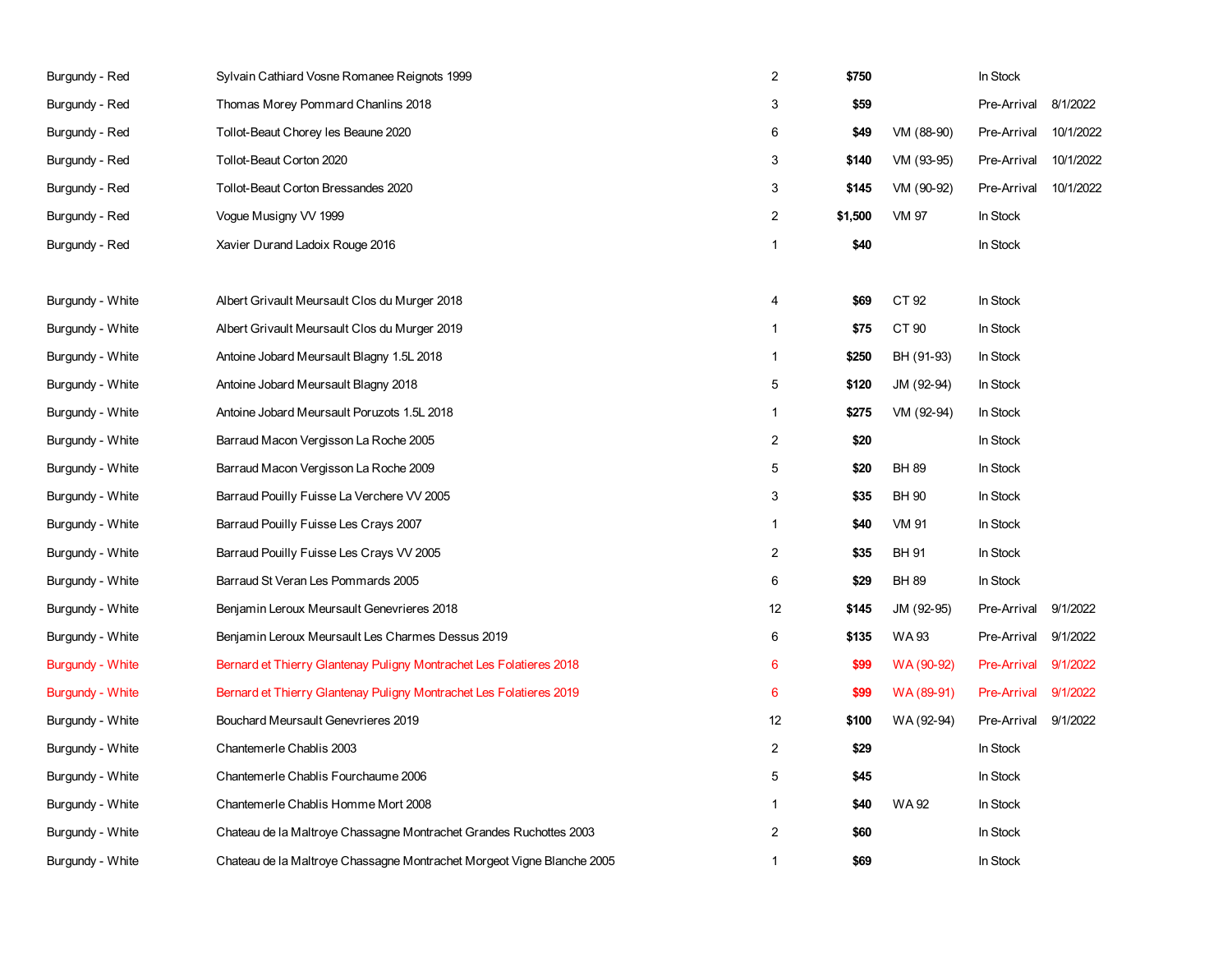| Burgundy - White        | Chateau des Quarts Pouilly Fuisse Clos de Quarts 2017      | 5               | \$55  | JG 93+       | In Stock           |           |
|-------------------------|------------------------------------------------------------|-----------------|-------|--------------|--------------------|-----------|
| Burgundy - White        | Chateau des Rontets Bourgogne Blanc 2018                   | $\overline{7}$  | \$29  |              | In Stock           |           |
| <b>Burgundy - White</b> | Chavy Chouet Meursault Casse Tetes 2020                    | 17              | \$65  | <b>VM 93</b> | <b>Pre-Arrival</b> | 9/1/2022  |
| Burgundy - White        | <b>Chavy Chouet Meursault Charmes 2019</b>                 | 12              | \$100 | <b>BH 93</b> | In Stock           |           |
| <b>Burgundy - White</b> | <b>Chavy Chouet Meursault Charmes 2020</b>                 | $6\phantom{1}6$ | \$99  | <b>VM 93</b> | <b>Pre-Arrival</b> | 9/1/2022  |
| Burgundy - White        | Chavy Chouet Meursault Clos des Corvees des Citeaux 2020   | 12              | \$65  | <b>VM 92</b> | <b>Pre-Arrival</b> | 10/1/2022 |
| Burgundy - White        | Chavy Chouet Meursault Genevrieres 2019                    | 18              | \$110 | <b>BH 93</b> | Pre-Arrival        | 7/1/2022  |
| Burgundy - White        | Chavy Chouet Puligny Montrachet Champs Gains 2019          | 3               | \$90  | <b>BH 92</b> | In Stock           |           |
| Burgundy - White        | Clos de la Chapelle Corton Charlemagne 1.5L 2018           | $\overline{2}$  | \$350 | <b>JG 94</b> | In Stock           |           |
| Burgundy - White        | Clos de la Chapelle Corton Charlemagne 1.5L 2020           | 6               | \$395 | JM (94-97)   | Pre-Arrival        | 9/1/2022  |
| <b>Burgundy - White</b> | Clos de la Chapelle Corton Charlemagne 2018                | 3               | \$175 | <b>JG 94</b> | In Stock           |           |
| Burgundy - White        | Clos de la Chapelle Corton Charlemagne 2020                | 4               | \$179 | JM (94-97)   | Pre-Arrival        | 9/1/2022  |
| Burgundy - White        | Clos de la Chapelle Corton Charlemagne 3L 2018             | 1               | \$700 | <b>JG 94</b> | In Stock           |           |
| Burgundy - White        | Clos de la Chapelle Pernand Vergelesses Sous Fretille 2020 | 8               | \$75  | JM (90-93)   | Pre-Arrival        | 9/1/2022  |
| Burgundy - White        | Corsin St. Veran VV 2011                                   | 11              | \$25  |              | In Stock           |           |
| Burgundy - White        | Corsin St. Veran VV 2013                                   | 5               | \$25  |              | In Stock           |           |
| Burgundy - White        | d'Angerville Meursault Santenots 2018                      | 3               | \$120 | VM (90-92)   | Pre-Arrival        | 9/1/2022  |
| Burgundy - White        | de Cherisey Meursault Blagny La Genelotte 2006             | 3               | \$69  | WA (90-91)   | In Stock           |           |
| Burgundy - White        | de Montille Corton Charlemagne 2018                        | $\overline{7}$  | \$185 | JM (93-96)   | Pre-Arrival        | 9/1/2022  |
| <b>Burgundy - White</b> | de Montille Puligny Montrachet Le Cailleret 2019           | 12              | \$180 | JM (93-96)   | In Stock           |           |
| Burgundy - White        | Deux Montille Rully 2016                                   | $\mathbf{1}$    | \$29  | BH (87-89)   | In Stock           |           |
| Burgundy - White        | Droin Chablis Vaillons 2020                                | 1               | \$39  | BH (90-92)   | Pre-Arrival        | 9/1/2022  |
| Burgundy - White        | Droin Chablis Valmur 2020                                  | $\overline{2}$  | \$95  | VM (94-96)   | Pre-Arrival        | 9/1/2022  |
| Burgundy - White        | Droin Chablis Vaudesir 2019                                | $\overline{7}$  | \$85  | WA 94+       | Pre-Arrival        | 9/1/2022  |
| <b>Burgundy - White</b> | Eric Texier Noble Rot Botrytis 375ml 2001                  | 1               | \$30  |              | In Stock           |           |
| Burgundy - White        | Fevre Chablis Bougros Cote de Bouguerots 2016              | 9               | \$89  | JG 95+       | In Stock           |           |
| Burgundy - White        | Fevre Chablis Bougros Cote de Bouguerots 2018              | 14              | \$99  | <b>JG 95</b> | In Stock           |           |
| Burgundy - White        | Fevre Chablis Fourchaume 2018                              | 9               | \$59  | <b>JG 93</b> | In Stock           |           |
| Burgundy - White        | Fevre Chablis Montmains 2019                               | 6               | \$55  | JM (93-95)   | In Stock           |           |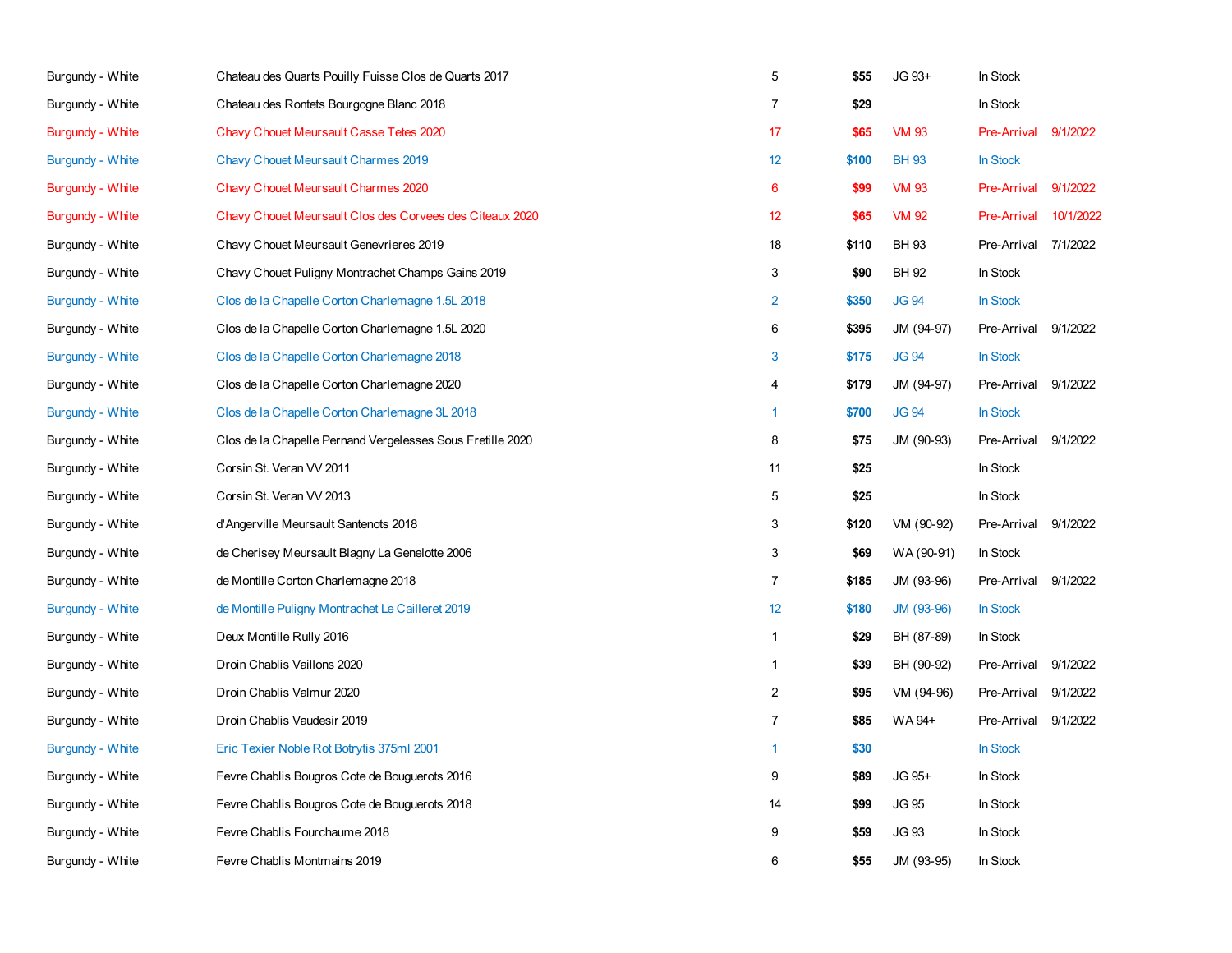| Burgundy - White | Fevre Chablis Vaillons 2016                                                | $\mathbf{1}$   | \$45  | JG 92+       | In Stock           |           |
|------------------|----------------------------------------------------------------------------|----------------|-------|--------------|--------------------|-----------|
| Burgundy - White | Fevre Chablis Vaillons 2018                                                | 5              | \$50  | JM (93-95)   | In Stock           |           |
| Burgundy - White | Guffens-Heynen Macon Pierreclos Le Chavigne 2016                           | 12             | \$85  | <b>WA91</b>  | Pre-Arrival        | 9/1/2022  |
| Burgundy - White | Hospices de Beaune (Jadot) Corton Charlemagne Francois de Salins 1.5L 2002 | $\mathbf{1}$   | \$325 |              | In Stock           |           |
| Burgundy - White | Hubert Lamy St. Aubin La Princee 2019                                      | 6              | \$65  | <b>WA90</b>  | Pre-Arrival        | 10/1/2022 |
| Burgundy - White | Jean-Claude Bessin Chablis Fourchaume 2020                                 | 12             | \$49  | <b>JG 93</b> | Pre-Arrival        | 8/1/2022  |
| Burgundy - White | Jean-Claude Bessin Chablis La Foret 2020                                   | 12             | \$49  | <b>JG 93</b> | Pre-Arrival        | 8/1/2022  |
| Burgundy - White | Jean-Claude Bessin Chablis Montmains 2020                                  | 6              | \$45  | JG 92+       | Pre-Arrival        | 8/1/2022  |
| Burgundy - White | Jean-Claude Bessin Chablis Valmur 2020                                     | 8              | \$75  | JG 95+       | Pre-Arrival        | 8/1/2022  |
| Burgundy - White | Jean-Claude Bessin Chablis VV 2020                                         | 12             | \$30  | JG (91-92)   | Pre-Arrival        | 8/1/2022  |
| Burgundy - White | Jean-Pierre Seve Pouilly Fuisse 2010                                       | 3              | \$25  |              | In Stock           |           |
| Burgundy - White | Joseph Colin Chassagne Montrachet Vide Bourse 2018                         | 3              | \$100 | JM (92-96)   | Pre-Arrival        | 9/1/2022  |
| Burgundy - White | Joseph Colin St. Aubin Sous Roche Dumay 2017                               | 9              | \$60  | <b>VM 93</b> | In Stock           |           |
| Burgundy - White | Laurent Cognard Montagny Les Bassets 2005                                  | 9              | \$50  |              | In Stock           |           |
| Burgundy - White | Les Heritiers du Comte Lafon Macon Milly Lamartine 2020                    | 12             | \$40  |              | <b>Pre-Arrival</b> |           |
| Burgundy - White | Louis Michel Chablis Vaudesir 2017                                         | $\overline{2}$ | \$75  | JG 94+       | Pre-Arrival        | 7/1/2022  |
| Burgundy - White | Maison de Montille Rully 2019                                              | 22             | \$39  |              | In Stock           |           |
| Burgundy - White | Maison de Montille St Romain 2019                                          | 19             | \$40  | <b>WA 90</b> | In Stock           |           |
| Burgundy - White | Marc Colin Bourgogne Blanc 2019                                            | $\overline{c}$ | \$29  |              | In Stock           |           |
| Burgundy - White | Marc Colin Chassagne Montrachet Vide Bourse 2018                           | 21             | \$100 | JM (92-95)   | Pre-Arrival        | 7/1/2022  |
| Burgundy - White | Marc Colin Chassagne Montrachet Vide Bourse 2019                           | 8              | \$100 | JM (94-96)   | Pre-Arrival        | 7/1/2022  |
| Burgundy - White | Marc Colin Chassagne Montrachet Vide Bourse 2020                           | 3              | \$130 | JM (94-97)   | Pre-Arrival        | 10/1/2022 |
| Burgundy - White | Marc Colin St Aubin Cuvee Luce 2019                                        | 5              | \$39  | <b>WA90</b>  | In Stock           |           |
| Burgundy - White | Marc Colin St Aubin La Chateniere 2019                                     | $\mathbf{1}$   | \$59  | JM (92-94)   | In Stock           |           |
| Burgundy - White | Marc Colin St. Aubin En Montceau 2018                                      | 10             | \$60  | JM (92-94)   | Pre-Arrival        | 7/1/2022  |
| Burgundy - White | Marc Colin St. Aubin En Montceau 2019                                      | $\mathbf{1}$   | \$70  | JM (92-95)   | In Stock           |           |
| Burgundy - White | Marc Colin St. Aubin Le Charmois 2018                                      | 11             | \$60  | VM (92-94)   | Pre-Arrival        | 7/1/2022  |
| Burgundy - White | Michel Bouzereau Meursault Les Genevrieres 2019                            | $\mathbf{1}$   | \$135 | BH (92-94)   | In Stock           |           |
| Burgundy - White | Michel Rey Pouilly Fuisse La Marechaude Cuvee Unique VV 2006               | 10             | \$25  | VM 91        | In Stock           |           |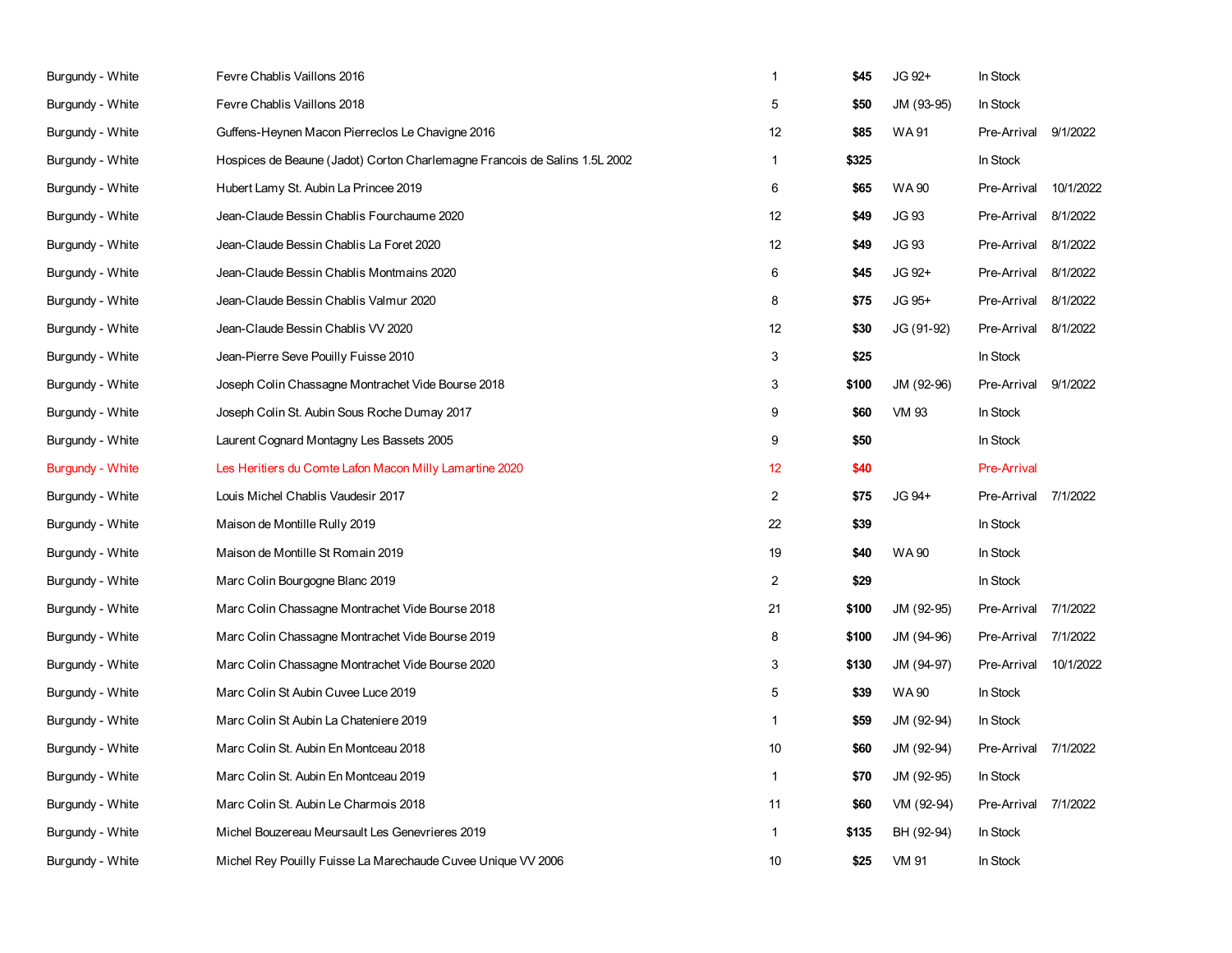| Burgundy - White        | Patrick Piuze Chablis Blanchot 2017                          | 4              | \$80  | <b>JG 94</b> | Pre-Arrival        | 10/1/2022 |
|-------------------------|--------------------------------------------------------------|----------------|-------|--------------|--------------------|-----------|
| Burgundy - White        | Patrick Piuze Chablis Blanchot 2020                          | 16             | \$80  | <b>JG 95</b> | Pre-Arrival        | 10/1/2022 |
| Burgundy - White        | Pattes Loup Chablis Cotes de Jouan 2018                      | 12             | \$75  | VM 92        | Pre-Arrival        | 9/1/2022  |
| Burgundy - White        | Pattes Loup Chablis Vent d'Ange Mise en Tardive 2018         | 12             | \$40  |              | Pre-Arrival        | 9/1/2022  |
| Burgundy - White        | Paul Pillot St Aubin Les Charmois 2018                       | $\overline{4}$ | \$69  | BH (89-92)   | In Stock           |           |
| Burgundy - White        | Pierre Boisson Bourgogne Blanc 2018                          | 16             | \$45  |              | In Stock           |           |
| Burgundy - White        | Pierre Boisson Bourgogne Blanc 2019                          | 3              | \$39  |              | Pre-Arrival        | 9/1/2022  |
| <b>Burgundy - White</b> | Pierre Boisson Meursault Les Criots 2018                     | 13             | \$120 |              | In Stock           |           |
| Burgundy - White        | Pierre Boisson Meursault Les Criots 2019                     | 12             | \$120 |              | In Stock           |           |
| Burgundy - White        | Pierre Morey Batard Montrachet 2019                          | $\overline{2}$ | \$475 | BH (93-95)   | In Stock           |           |
| <b>Burgundy - White</b> | Ramonet Chassagne Montrachet Les Ruchottes 2016              | $\overline{1}$ | \$285 | <b>JG 94</b> | <b>Pre-Arrival</b> | 10/1/2022 |
| Burgundy - White        | Raveneau Chablis Montee de Tonnerre 1992                     | $\mathbf{1}$   | \$975 | BH 92        | In Stock           |           |
| Burgundy - White        | Raveneau Chablis Montee de Tonnerre 2000                     | $\overline{2}$ | \$620 | <b>VM 93</b> | In Stock           |           |
| Burgundy - White        | Raveneau Chablis Montee de Tonnerre 2004                     | $\mathbf{1}$   | \$570 | <b>VM 95</b> | In Stock           |           |
| Burgundy - White        | Roger Lassarat Macon Vergisson La Roche 2006                 | $\mathbf{1}$   | \$25  | <b>VM 89</b> | In Stock           |           |
| Burgundy - White        | Roger Lassarat Pouilly Fuisse Clos de la Grange Murgets 2006 | $\overline{c}$ | \$35  |              | In Stock           |           |
| Burgundy - White        | Roger Lassarat Pouilly Fuisse Les Vignes Dessus VV 2006      | $\overline{4}$ | \$35  | VM 92        | In Stock           |           |
| Burgundy - White        | Saraziniere Macon Bussieres Claude Seigneuret 2018           | 10             | \$25  |              | In Stock           |           |
| <b>Burgundy - White</b> | Sauzet Puligny Montrachet Combettes 2018                     | $\overline{2}$ | \$199 | WA (93-95)   | In Stock           |           |
| Burgundy - White        | Testut Chablis Forets 2019                                   | 24             | \$45  | BH 92        | Pre-Arrival        | 9/1/2022  |
| <b>Burgundy - White</b> | <b>Testut Chablis Grenouilles 2019</b>                       | 18             | \$75  | <b>BH 94</b> | In Stock           |           |
| Burgundy - White        | Thierry Pillot Bourgogne Chardonnay 2018                     | 4              | \$39  | CT 90        | In Stock           |           |
| Burgundy - White        | Thierry Pillot Bourgogne Chardonnay 2019                     | 5              | \$39  |              | In Stock           |           |
| Burgundy - White        | Thierry Pillot St. Aubin Le Ban 2019                         | 12             | \$49  |              | In Stock           |           |
| Burgundy - White        | Thomas Morey Chassagne Montrachet Les Embrazees 2018         | $\mathbf{1}$   | \$85  | JM (91-94)   | Pre-Arrival        | 7/1/2022  |
| Burgundy - White        | Thomas Morey Chassagne Montrachet Les Embrazees 2019         | 14             | \$75  | BH 93        | Pre-Arrival        | 9/1/2022  |
| Burgundy - White        | Thomas Morey Chassagne Montrachet Les Macherelles 2018       | 3              | \$85  | JM (91-93)   | Pre-Arrival        | 7/1/2022  |
| Burgundy - White        | Thomas Morey Chassagne Montrachet Les Macherelles 2019       | 6              | \$69  | JM (90-93)   | Pre-Arrival        | 9/1/2022  |
| Burgundy - White        | Thomas Morey Chassagne Montrachet Vide Bourse 1.5L 2019      | $\overline{2}$ | \$225 | JM (94-97)   | In Stock           |           |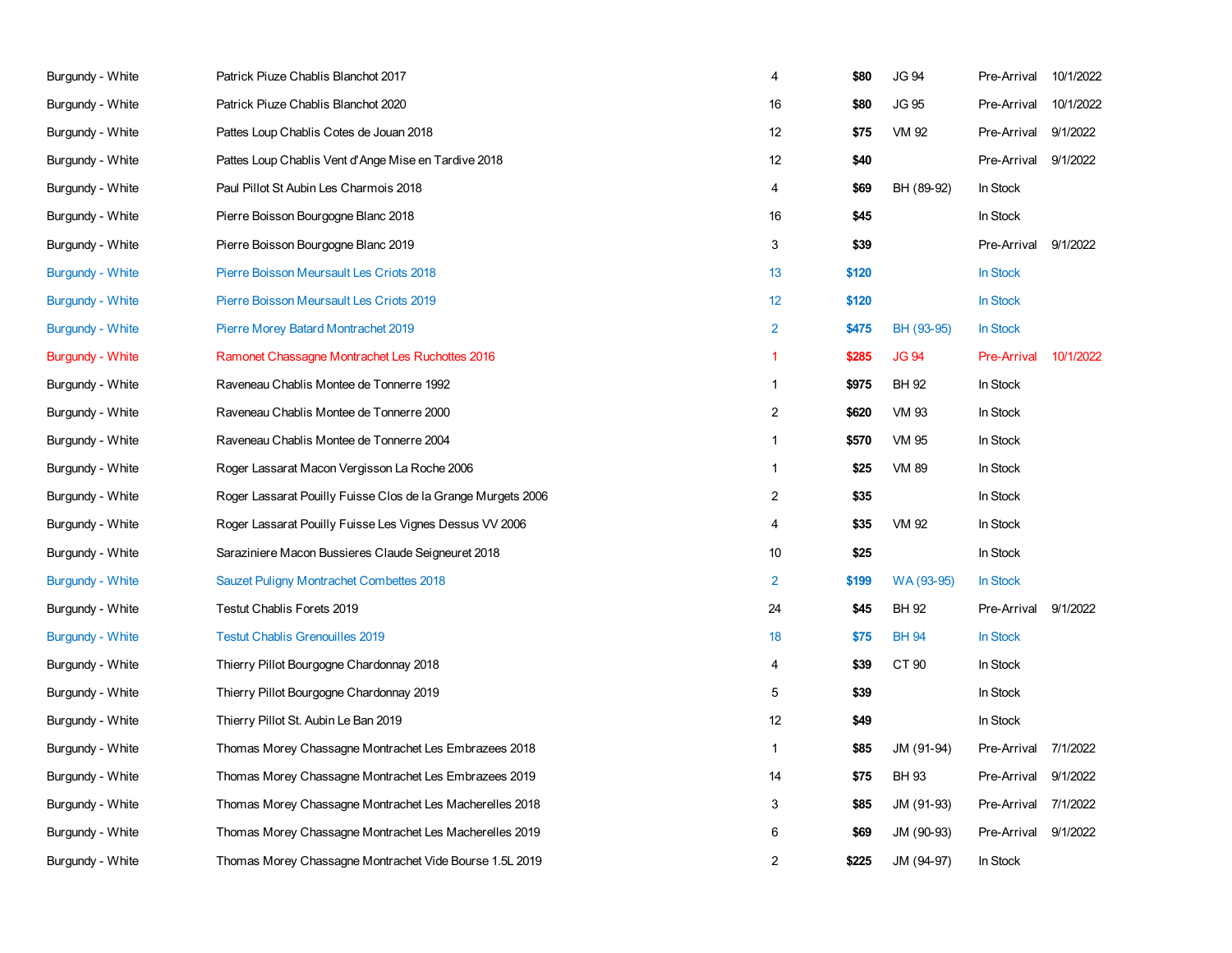| Burgundy - White             | Thomas Morey Chassagne Montrachet Vide Bourse 2019    | $\overline{2}$ | \$115 | <b>BH 93</b> | Pre-Arrival     | 9/1/2022  |
|------------------------------|-------------------------------------------------------|----------------|-------|--------------|-----------------|-----------|
| Burgundy - White             | Tollot-Beaut Corton Charlemagne 2020                  | 2              | \$195 | JM (94-96)   | Pre-Arrival     | 10/1/2022 |
| <b>Burgundy - White</b>      | Vincent Girardin Corton Charlemagne 375ml 2004        | $\overline{1}$ | \$75  | VM 93+       | <b>In Stock</b> |           |
|                              |                                                       |                |       |              |                 |           |
| CA Cabernet Sauvignon        | Alpha Omega Cabernet Sauvignon 2014                   | $\mathbf{1}$   | \$90  | WA 92        | In Stock        |           |
| CA Cabernet Sauvignon        | Alta Red Wine Quatreaux 2013                          | 6              | \$55  |              | In Stock        |           |
| CA Cabernet Sauvignon        | Ardente Cabernet Sauvignon Select Reserve 2008        | 9              | \$40  |              | In Stock        |           |
| CA Cabernet Sauvignon        | Boyanci Cabernet Sauvignon Inspire 2009               | 3              | \$60  | CT 90        | In Stock        |           |
| CA Cabernet Sauvignon        | Boyanci Red Wine 2006                                 | 3              | \$145 | WS 93        | In Stock        |           |
| CA Cabernet Sauvignon        | Boyanci Red Wine 2008                                 | $\overline{1}$ | \$120 | <b>WS92</b>  | In Stock        |           |
| CA Cabernet Sauvignon        | Boyanci Red Wine 2009                                 | $\overline{1}$ | \$120 | CT 96        | In Stock        |           |
| <b>CA Cabernet Sauvignon</b> | Bremer Family Austintatious 2009                      | 2              | \$90  | CT 92        | In Stock        |           |
| CA Cabernet Sauvignon        | Bremer Family Cabernet Sauvignon 2004                 | $\mathbf{1}$   | \$70  |              | In Stock        |           |
| CA Cabernet Sauvignon        | Bremer Family Cabernet Sauvignon 2009                 | $\overline{1}$ | \$70  |              | In Stock        |           |
| CA Cabernet Sauvignon        | Bremer Family Cabernet Sauvignon Howell Mountain 2008 | $\mathbf{1}$   | \$70  |              | In Stock        |           |
| CA Cabernet Sauvignon        | Chad Cabernet Sauvignon Reserve 2012                  | $\overline{4}$ | \$35  |              | In Stock        |           |
| CA Cabernet Sauvignon        | Chad Cabernet Sauvignon Reserve 2013                  | 5              | \$35  | CT 91        | In Stock        |           |
| CA Cabernet Sauvignon        | Cinnabar Cabernet Sauvignon 1986                      | 3              | \$55  |              | In Stock        |           |
| CA Cabernet Sauvignon        | Clark-Claudon Cabernet Sauvignon Eternity 2002        | $\overline{1}$ | \$80  | CT 92        | In Stock        |           |
| CA Cabernet Sauvignon        | Cliff Lede Cabernet Sauvignon Stags Leap 2006         | $\mathbf{1}$   | \$95  | WA 91        | In Stock        |           |
| <b>CA Cabernet Sauvignon</b> | Coniglio Cabernet Sauvignon Diamond Mountain 2005     | 3              | \$50  | <b>WE94</b>  | In Stock        |           |
| CA Cabernet Sauvignon        | Dominari Cabernet Sauvignon 2005                      | 3              | \$40  | CT 92        | In Stock        |           |
| <b>CA Cabernet Sauvignon</b> | Dominus 2006                                          | $\mathbf{1}$   | \$270 | <b>RP 96</b> | In Stock        |           |
| CA Cabernet Sauvignon        | Eisele Vineyard Cabernet Sauvignon 1.5L 2014          | $\overline{c}$ | \$875 | WA 94        | In Stock        |           |
| CA Cabernet Sauvignon        | Eisele Vineyard Cabernet Sauvignon 375ml 2014         | $\overline{1}$ | \$225 | <b>WA94</b>  | In Stock        |           |
| CA Cabernet Sauvignon        | Frias Cabernet Sauvignon St. Helena 2007              | 12             | \$70  | CT 90        | In Stock        |           |
| CA Cabernet Sauvignon        | Frias Cabernet Sauvignon St. Helena 2008              | 3              | \$70  | CT 93        | In Stock        |           |
| CA Cabernet Sauvignon        | Gamble Family Paramount 2014                          | $\overline{1}$ | \$85  | CT 92        | In Stock        |           |
| <b>CA Cabernet Sauvignon</b> | Gemstone 2009                                         | $\mathbf{1}$   | \$95  | VM 92        | In Stock        |           |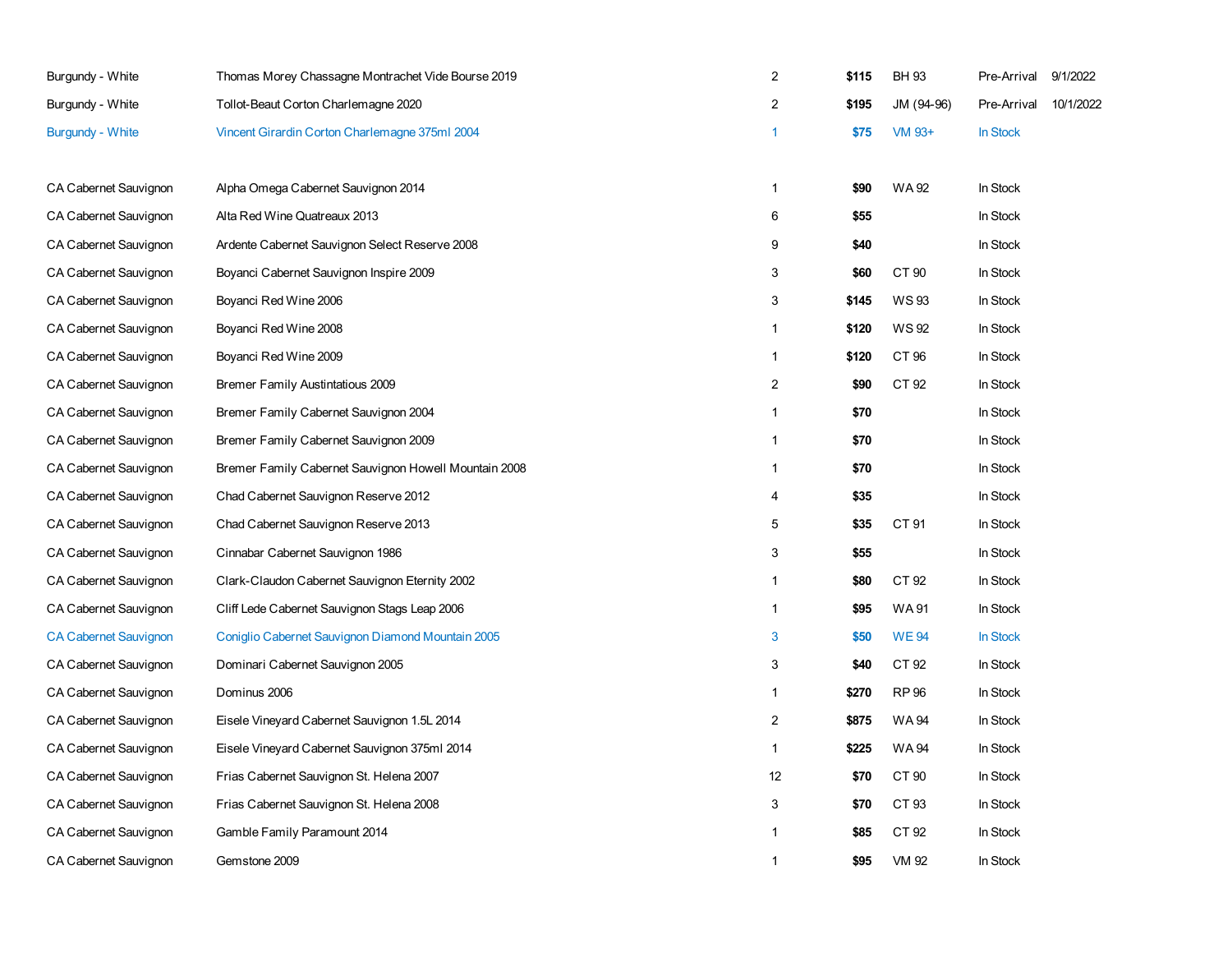| CA Cabernet Sauvignon        | Goldschmidt Cabernet Sauvignon Charming Creek 2013                    | 6              | \$40    |               | In Stock |
|------------------------------|-----------------------------------------------------------------------|----------------|---------|---------------|----------|
| CA Cabernet Sauvignon        | Hartwell Cabernet Sauvignon 2000                                      | 1              | \$100   | VM 90         | In Stock |
| CA Cabernet Sauvignon        | Heitz Cabernet Sauvignon Martha's 1985                                | 1              | \$595   | JG 96+        | In Stock |
| <b>CA Cabernet Sauvignon</b> | Hestan Vineyards Cabernet Sauvignon Meyer 2004                        | 4              | \$65    | CT 91         | In Stock |
| CA Cabernet Sauvignon        | Kenwood Cabernet Sauvignon Artist Series 1999                         | 4              | \$50    | CT 90         | In Stock |
| CA Cabernet Sauvignon        | Lancaster Estate Red Wine 2001                                        | 3              | \$70    | CT 90         | In Stock |
| CA Cabernet Sauvignon        | Louis Martini Cabernet Sauvignon Special Selection Lot 1 1968         | 1              | \$395   |               | In Stock |
| CA Cabernet Sauvignon        | Midsummer Cellars Cabernet Sauvignon Canon Creek 2003                 | 6              | \$55    | CT 92         | In Stock |
| CA Cabernet Sauvignon        | Modicum Red Wine 2005                                                 | 6              | \$130   | CT 92         | In Stock |
| CA Cabernet Sauvignon        | Montelena Cabernet Sauvignon Estate 3L 2002                           | 1              | \$575   | WA 96+        | In Stock |
| CA Cabernet Sauvignon        | Montelena Cabernet Sauvignon Estate 6L 2002                           | $\mathbf{1}$   | \$1,175 | WA 96+        | In Stock |
| CA Cabernet Sauvignon        | Napa Redwoods Cabernet Sauvignon Alden Perry Reserve Castle Rock 2002 | 6              | \$35    |               | In Stock |
| CA Cabernet Sauvignon        | Napa Redwoods Cabernet Sauvignon Castle Rock 2003                     | 1              | \$35    |               | In Stock |
| CA Cabernet Sauvignon        | O'Shaughnessy Cabernet Sauvignon Howell Mountain 2011                 | 1              | \$100   | <b>WA 90</b>  | In Stock |
| CA Cabernet Sauvignon        | Oakville East Cabernet Sauvignon Exposure 2004                        | 6              | \$55    |               | In Stock |
| CA Cabernet Sauvignon        | Opus One 1.5L 2005                                                    | 1              | \$800   | VM 93         | In Stock |
| <b>CA Cabernet Sauvignon</b> | Page Wine Cellars Cabernet Sauvignon The Stash 2002                   | 12             | \$85    |               | In Stock |
| CA Cabernet Sauvignon        | Page Wine Cellars Red Wine 2002                                       | 6              | \$85    |               | In Stock |
| CA Cabernet Sauvignon        | Ridge Cabernet Sauvignon Monte Bello 1970 (TS)                        | 2              | \$1,350 | <b>VM 96</b>  | In Stock |
| CA Cabernet Sauvignon        | Ridge Cabernet Sauvignon Monte Bello 1974                             | 1              | \$2,300 | <b>VM 100</b> | In Stock |
| CA Cabernet Sauvignon        | Ridge Cabernet Sauvignon Monte Bello 1975 (HS)                        | 1              | \$595   |               | In Stock |
| CA Cabernet Sauvignon        | Ridge Cabernet Sauvignon Monte Bello 1976 (TS)                        | $\mathbf{1}$   | \$595   | <b>VM 95</b>  | In Stock |
| CA Cabernet Sauvignon        | Sanctuary Estates Cabernet Sauvignon 2015                             | 11             | \$30    | CT 90         | In Stock |
| CA Cabernet Sauvignon        | Scarlett Wines Cabernet Sauvignon 2009                                | $\overline{7}$ | \$60    | VM 90+        | In Stock |
| CA Cabernet Sauvignon        | Screaming Eagle Cabernet Sauvignon 2019                               | $\overline{2}$ | \$4,200 | <b>VM 100</b> | In Stock |
| CA Cabernet Sauvignon        | Shelter Cabernet Sauvignon 2005                                       | $\mathbf{1}$   | \$95    | CT 94         | In Stock |
| CA Cabernet Sauvignon        | Signorello Estate Padrone 2007                                        | 4              | \$150   | WA 95         | In Stock |
| <b>CA Cabernet Sauvignon</b> | Spelletich Cabernet Sauvignon 1997                                    | 1              | \$50    | CT 90         | In Stock |
| CA Cabernet Sauvignon        | Spiridon Cabernet Sauvignon 2007                                      | 11             | \$30    |               | In Stock |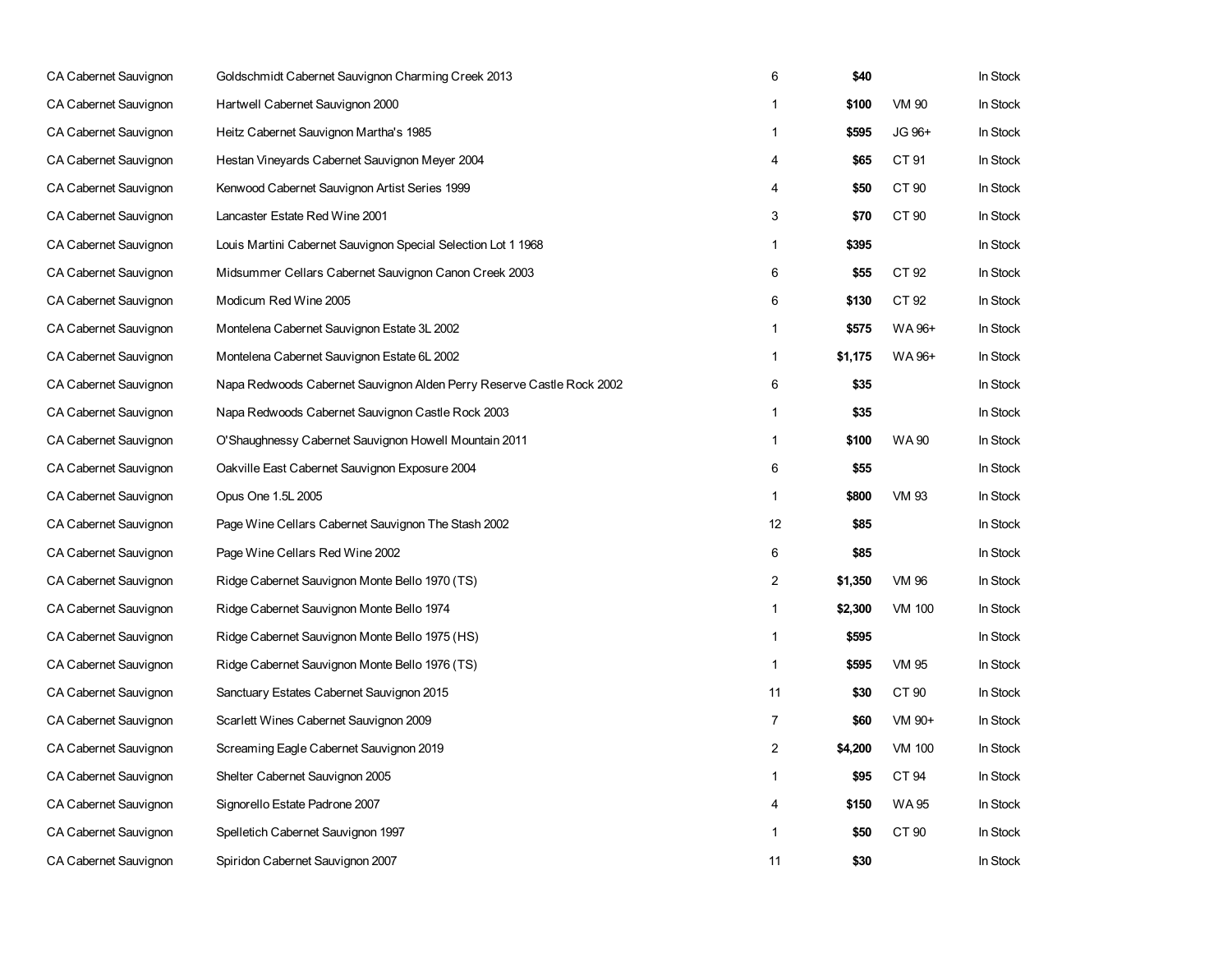| CA Cabernet Sauvignon | Stanton Cabernet Sauvignon 2004                                           | 2                       | \$70  |              | In Stock |
|-----------------------|---------------------------------------------------------------------------|-------------------------|-------|--------------|----------|
| CA Cabernet Sauvignon | Taylor Cabernet Sauvignon Reserve 2002                                    | 5                       | \$55  | CT 92        | In Stock |
| CA Cabernet Sauvignon | Temple Cabernet Sauvignon 2004                                            | 4                       | \$55  | CT 91        | In Stock |
| CA Cabernet Sauvignon | Tor Cabernet Sauvignon West Block 2001                                    | $\overline{\mathbf{c}}$ | \$160 | WA 93        | In Stock |
| CA Cabernet Sauvignon | Vantage Point Cabernet Sauvignon Reserve 2005                             | 6                       | \$30  |              | In Stock |
| CA Cabernet Sauvignon | William Harrison Cabernet Sauvignon 2001                                  | 2                       | \$55  | CT 91        | In Stock |
| CA Cabernet Sauvignon | World's End Cabernet Sauvignon Crossfire Beckstoffer Missouri Hopper 2009 | 4                       | \$95  | VM 91+       | In Stock |
|                       |                                                                           |                         |       |              |          |
| <b>CA Red Wine</b>    | Anthill Farms Pinot Noir Peters 2015                                      | 4                       | \$49  | VM 92        | In Stock |
| CA Red Wine           | Arista Pinot Noir Nicol 2006                                              | $\mathbf{1}$            | \$20  |              | In Stock |
| CA Red Wine           | Arnot-Roberts Pinot Noir Coastlands 2018                                  | $\overline{\mathbf{c}}$ | \$89  | <b>VM 96</b> | In Stock |
| <b>CA Red Wine</b>    | August West Pinot Noir Rosella's 2004                                     | 1                       | \$55  | CT 92        | In Stock |
| <b>CA Red Wine</b>    | Beckmen Syrah Purisima Mountain 2011                                      | 5                       | \$35  | WA 93        | In Stock |
| CA Red Wine           | Bedrock Grenache Gambrels of the Sky 2018                                 | $\mathbf{1}$            | \$45  | <b>VM 93</b> | In Stock |
| CA Red Wine           | Bedrock Heritage Evangelho 2014                                           | 1                       | \$55  | VM 92        | In Stock |
| CA Red Wine           | Bedrock Heritage The Bedrock 2018                                         | 5                       | \$45  | <b>VM 94</b> | In Stock |
| <b>CA Red Wine</b>    | Bedrock Zinfandel Esola 2018                                              | 5                       | \$45  | <b>VM 94</b> | In Stock |
| <b>CA Red Wine</b>    | Black Sheep Finds Syrah Holus Bolus 2006                                  | 1                       | \$35  | <b>VM 90</b> | In Stock |
| CA Red Wine           | Buoncristiani OPC Proprietary Red 2005                                    | 6                       | \$50  | CT 92        | In Stock |
| CA Red Wine           | Chad Pinot Noir 2012                                                      | 4                       | \$20  |              | In Stock |
| <b>CA Red Wine</b>    | Chad Pinot Noir Anderson Valley 2013                                      | 9                       | \$25  | CT 90        | In Stock |
| <b>CA Red Wine</b>    | Chad Pinot Noir Reserve 2013                                              | 8                       | \$25  | CT 90        | In Stock |
| CA Red Wine           | Copain Pinot Noir Anderson Valley 2010                                    | $\mathbf{1}$            | \$60  |              | In Stock |
| CA Red Wine           | Copain Pinot Noir Kiser En Bas 2010                                       | 2                       | \$65  | <b>JG 92</b> | In Stock |
| CA Red Wine           | Copain Pinot Noir Monument Tree 2010                                      | 1                       | \$60  | JG 92+       | In Stock |
| <b>CA Red Wine</b>    | Copain Pinot Noir Monument Tree 2012                                      | $\overline{c}$          | \$60  | <b>VM 91</b> | In Stock |
| CA Red Wine           | Copain Pinot Noir Wentzel 2011                                            | 8                       | \$65  | VM 91        | In Stock |
| CA Red Wine           | Copain Syrah Baker Ranch 2013                                             | 3                       | \$59  | <b>VM 93</b> | In Stock |
| CA Red Wine           | Copain Syrah Brosseau 2010                                                | 3                       | \$55  | JG 92        | In Stock |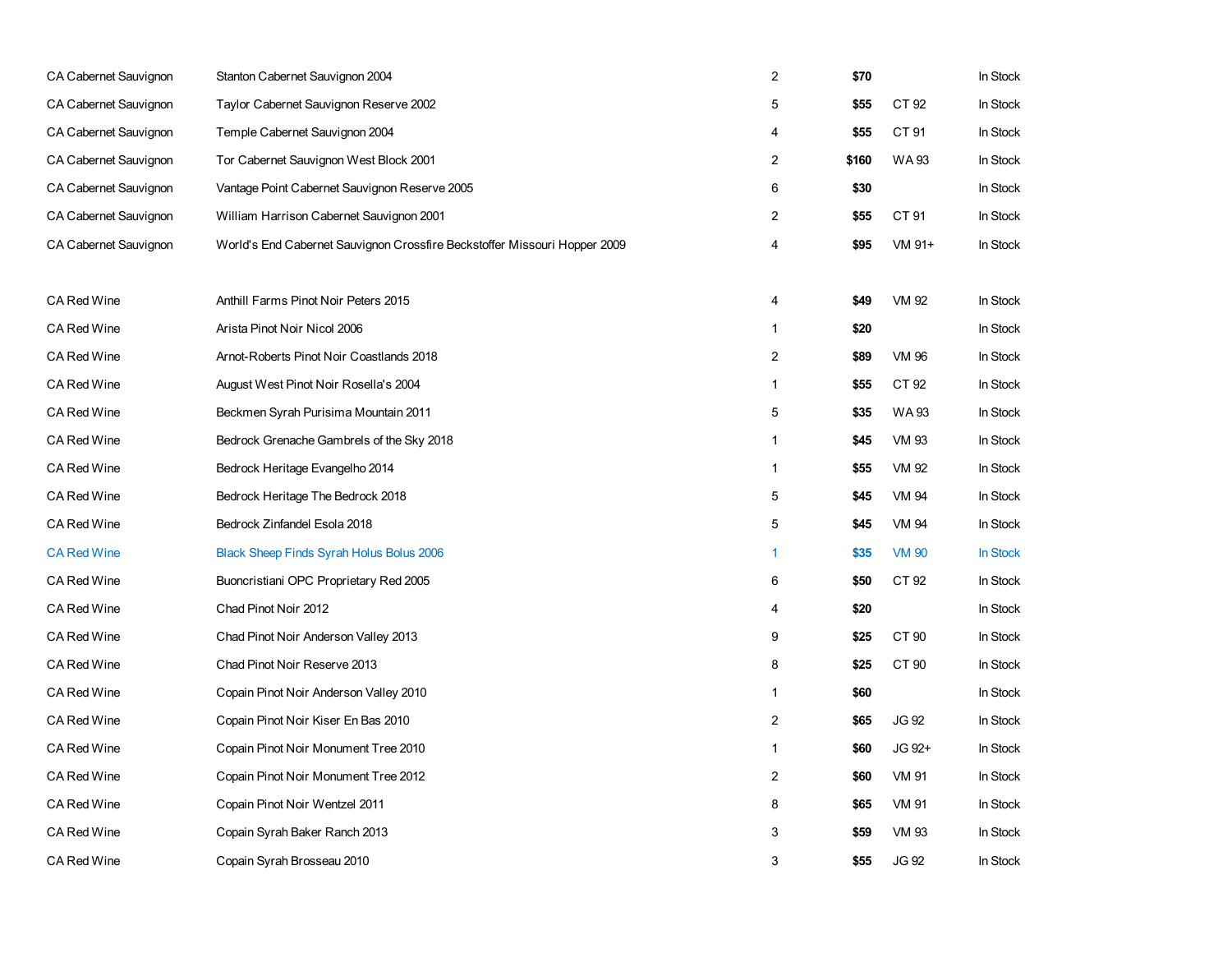| CA Red Wine        | Copain Syrah Brosseau 2011                 | 3                       | \$49  | CT 91        | In Stock |
|--------------------|--------------------------------------------|-------------------------|-------|--------------|----------|
| <b>CA Red Wine</b> | Copain Syrah Hawks Butte 2009              | 1                       | \$60  | <b>VM 93</b> | In Stock |
| <b>CA Red Wine</b> | Copain Syrah Hawks Butte 2010              | 4                       | \$59  | JG 92        | In Stock |
| CA Red Wine        | Copain Syrah Hawks Butte 2012              | $\overline{2}$          | \$59  | VM 94        | In Stock |
| CA Red Wine        | Copain Syrah Hawks Butte 2013              | 3                       | \$59  | VM 94        | In Stock |
| <b>CA Red Wine</b> | David Bruce Pinot Noir Central Coast 2001  | $\boldsymbol{2}$        | \$35  |              | In Stock |
| <b>CA Red Wine</b> | Davis Bynum Pinot Noir Bynum & Moshin 2004 | $\mathbf{1}$            | \$40  |              | In Stock |
| <b>CA Red Wine</b> | Dickerson Zinfandel 1999                   | $\overline{\mathbf{c}}$ | \$35  |              | In Stock |
| <b>CA Red Wine</b> | Duckhorn Merlot 2005                       | 4                       | \$45  |              | In Stock |
| <b>CA Red Wine</b> | Four Vines Red Wine Peasant 2004           | $\mathbf{1}$            | \$50  | <b>WS91</b>  | In Stock |
| <b>CA Red Wine</b> | Guerrero Fernandez Pinot Noir 2004         | 4                       | \$25  |              | In Stock |
| <b>CA Red Wine</b> | Hobson Estate Cabernet Sauvignon 2012      | $\mathbf{1}$            | \$25  |              | In Stock |
| CA Red Wine        | Joseph Swan Pinot Noir Cuvee de Trois 2017 | 12                      | \$35  |              | In Stock |
| <b>CA Red Wine</b> | Joseph Swan Pinot Noir Trenton Estate 2015 | 12                      | \$69  |              | In Stock |
| <b>CA Red Wine</b> | Kutch Pinot Noir Sonoma Coast 2014         | $\mathbf{1}$            | \$40  | JG 90+       | In Stock |
| <b>CA Red Wine</b> | L'Aventure Cuvee Chloe 2015                | $\mathbf{1}$            | \$120 | WA 98+       | In Stock |
| <b>CA Red Wine</b> | L'Aventure Cuvee Les Demoiselles 2014      | 1                       | \$95  | <b>WA96</b>  | In Stock |
| <b>CA Red Wine</b> | L'Aventure Optimus 2003                    | 1                       | \$40  | WA 93+       | In Stock |
| CA Red Wine        | Ladd Cellars Pinot Noir Moore Ranch 2013   | 1                       | \$49  | CT 92        | In Stock |
| <b>CA Red Wine</b> | Ladd Cellars Zinfandel Avio 2015           | $\mathbf{1}$            | \$35  | CT 93        | In Stock |
| <b>CA Red Wine</b> | Littorai Pinot Noir Les Larmes 2018        | 3                       | \$69  | CT 91        | In Stock |
| <b>CA Red Wine</b> | Lolonis Late Harvest Zinfandel 2003        | 1                       | \$40  |              | In Stock |
| CA Red Wine        | Lolonis Merlot 2001                        | $\boldsymbol{2}$        | \$55  |              | In Stock |
| CA Red Wine        | Lolonis Merlot 2002                        | $\boldsymbol{2}$        | \$55  |              | In Stock |
| <b>CA Red Wine</b> | Lolonis Merlot 2005                        | $\mathbf{1}$            | \$55  |              | In Stock |
| <b>CA Red Wine</b> | Navarro Petite Sirah 2012                  | $\mathbf{1}$            | \$30  |              | In Stock |
| <b>CA Red Wine</b> | Navarro Pinot Noir Deep End Blend 2009     | $\mathbf{1}$            | \$49  | CT 90        | In Stock |
| CA Red Wine        | Navarro Pinot Noir Deep End Blend 2014     | 3                       | \$49  | CT 91        | In Stock |
| CA Red Wine        | Navarro Zinfandel 2003                     | $\mathbf{1}$            | \$30  |              | In Stock |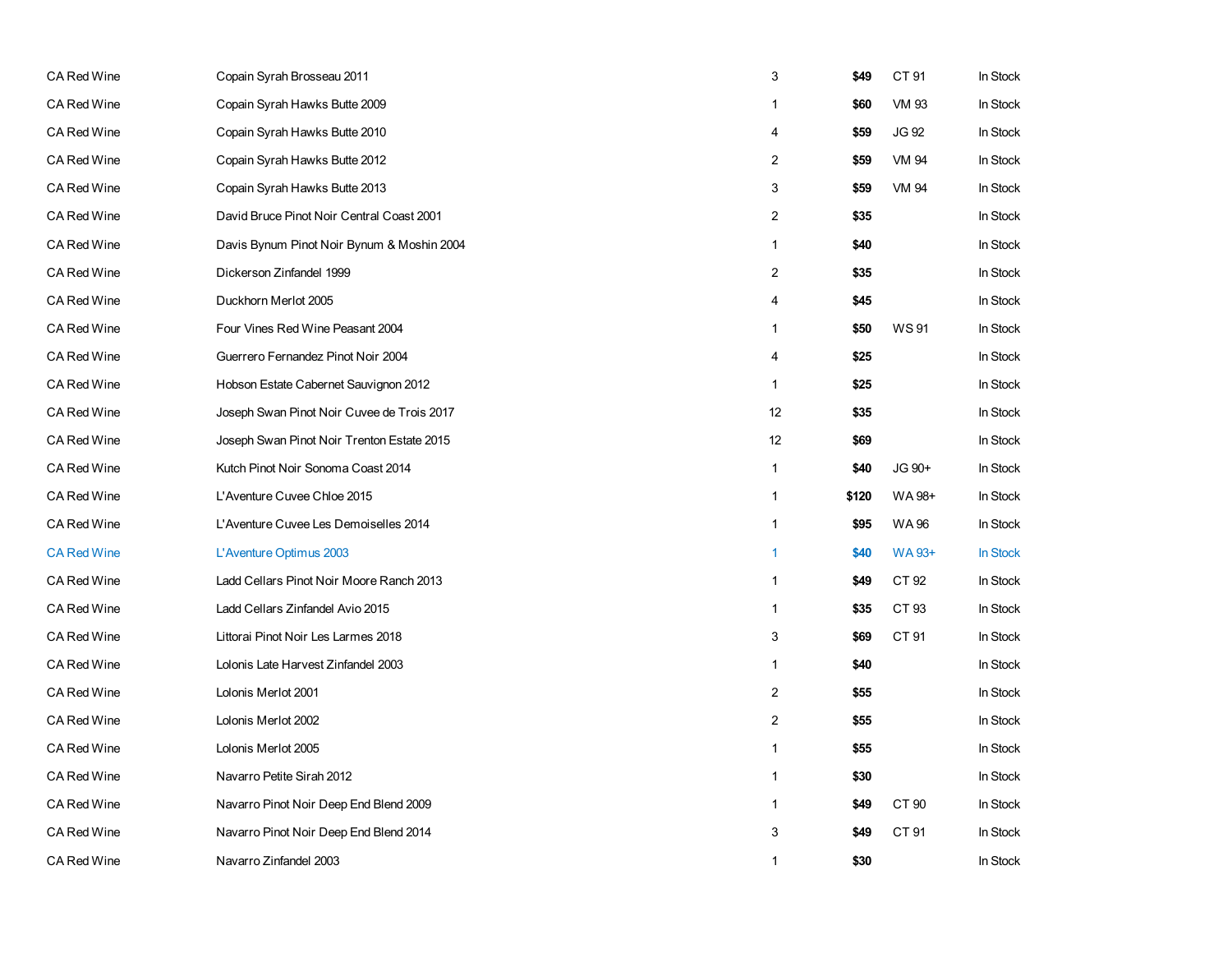| <b>CA Red Wine</b> | Navarro Zinfandel 2011                                | $\mathbf{1}$   | \$35  |              | In Stock |
|--------------------|-------------------------------------------------------|----------------|-------|--------------|----------|
| <b>CA Red Wine</b> | Niebaum-Coppola Pinot Noir Captain's Reserve 2006     | 1              | \$35  |              | In Stock |
| <b>CA Red Wine</b> | Ojai Grenache Thompson 2008                           | $\mathbf{1}$   | \$45  | VM 91+       | In Stock |
| CA Red Wine        | Ojai Pinot Noir Bien Nacido 2015                      | $\mathbf{1}$   | \$40  | <b>VM 93</b> | In Stock |
| CA Red Wine        | Ojai Pinot Noir Solomon Hills 2015                    | $\overline{c}$ | \$40  | JD 92        | In Stock |
| CA Red Wine        | Ojai Syrah Bien Nacido 2015                           | $\overline{2}$ | \$40  | VM 93        | In Stock |
| CA Red Wine        | Ojai Syrah Thompson 2005                              | $\overline{4}$ | \$49  | WA 93        | In Stock |
| CA Red Wine        | Ottimino Zinfandel Von Weidlich 2009                  | 12             | \$20  |              | In Stock |
| CA Red Wine        | Padis Red Wine Sintilation 3L 2008                    | $\overline{2}$ | \$360 |              | In Stock |
| CA Red Wine        | Paul Hobbs Pinot Noir Russian River Valley 2006       | $\overline{c}$ | \$75  | <b>WS91</b>  | In Stock |
| CA Red Wine        | Phelps Pinot Noir Freestone 2009                      | $\mathbf{1}$   | \$40  | JS 95        | In Stock |
| CA Red Wine        | Rabbit Ridge Zinfandel Olsen 1994                     | $\mathbf{1}$   | \$35  | WS 92        | In Stock |
| CA Red Wine        | Rabbit Ridge Zinfandel OVZ Reserve 1995               | $\mathbf{1}$   | \$30  | <b>WS 90</b> | In Stock |
| CA Red Wine        | Rabbit Ridge Zinfandel OVZ Reserve 1996               | $\mathbf{1}$   | \$35  | CT 92        | In Stock |
| <b>CA Red Wine</b> | Rabbit Ridge Zinfandel Winemaker's Grand Reserve 1996 | $\overline{c}$ | \$35  | <b>WS 90</b> | In Stock |
| CA Red Wine        | Racines Pinot Noir La Rinconada 2017                  | 5              | \$79  | VM 93        | In Stock |
| <b>CA Red Wine</b> | Racines Pinot Noir Sanford and Benedict 2017          | 5              | \$79  | <b>VM 92</b> | In Stock |
| CA Red Wine        | Rancho Zabaco Zinfandel Reserve 2003                  | $\overline{c}$ | \$20  |              | In Stock |
| <b>CA Red Wine</b> | Rhys Pinot Noir Mt. Pajaro 2017                       | 10             | \$100 | <b>VM 93</b> | In Stock |
| CA Red Wine        | Rhys Pinot Noir Bearwallow 1.5L 2017                  | $\mathbf{1}$   | \$200 | VM 94        | In Stock |
| <b>CA Red Wine</b> | Rhys Pinot Noir Bearwallow 2017                       | $\overline{2}$ | \$80  | <b>VM 94</b> | In Stock |
| <b>CA Red Wine</b> | Rhys Pinot Noir Home 2017                             | $\mathbf{3}$   | \$105 | <b>VM 92</b> | In Stock |
| <b>CA Red Wine</b> | Rhys Pinot Noir Horseshoe 2012                        | $\mathbf{1}$   | \$85  | <b>VM 95</b> | In Stock |
| <b>CA Red Wine</b> | Rhys Pinot Noir Horseshoe 2017                        | 3              | \$105 | <b>VM 94</b> | In Stock |
| <b>CA Red Wine</b> | Rhys Pinot Noir Porcupine 2017                        | $\mathbf{1}$   | \$80  | <b>VM 95</b> | In Stock |
| <b>CA Red Wine</b> | Rhys Pinot Noir Skyline 2017                          | 3              | \$135 | <b>JG 94</b> | In Stock |
| <b>CA Red Wine</b> | Rhys Pinot Noir Swan Terrace 2012                     | $\mathbf{1}$   | \$110 | <b>JG 95</b> | In Stock |
| <b>CA Red Wine</b> | Rhys Pinot Noir Swan Terrace 2017                     | $\overline{2}$ | \$120 | VM 95+       | In Stock |
| <b>CA Red Wine</b> | Rhys Syrah Skyline 2012                               | 3              | \$120 | <b>VM 94</b> | In Stock |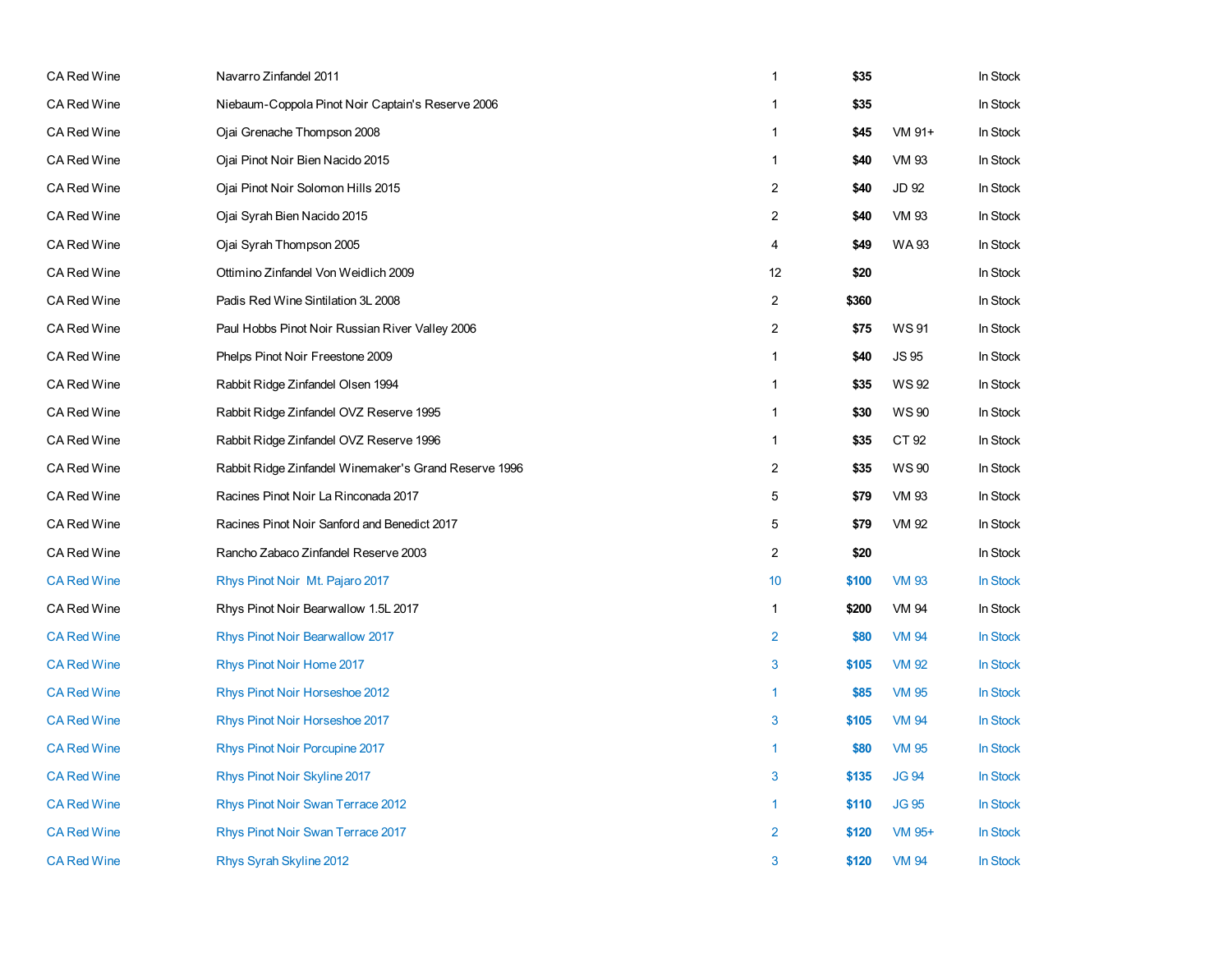| CA Red Wine          | Rosenblum Zinfandel Reserve Monte Rosso 2008         | $\overline{2}$          | \$35  |              | In Stock |
|----------------------|------------------------------------------------------|-------------------------|-------|--------------|----------|
| CA Red Wine          | Saxum G2 Vineyard 2015                               | 3                       | \$150 | <b>WA96</b>  | In Stock |
| CA Red Wine          | Saxum G2 Vineyard 2016                               | 3                       | \$135 | <b>WA94</b>  | In Stock |
| CA Red Wine          | Saxum Heart Stone 2019                               | 3                       | \$149 | CT 94        | In Stock |
| CA Red Wine          | Saxum James Berry Vineyard 2016                      | 5                       | \$160 | WA 96        | In Stock |
| <b>CA Red Wine</b>   | Saxum Paderewski Vineyard 2014                       | $\overline{2}$          | \$135 | JD (95-97)   | In Stock |
| CA Red Wine          | Saxum Paderewski Vineyard 2019                       | $\overline{\mathbf{c}}$ | \$149 | CT 95        | In Stock |
| CA Red Wine          | Saxum Terry Hoage Vineyard 2016                      | 3                       | \$120 | <b>VM 96</b> | In Stock |
| CA Red Wine          | Scharffenberger Pinot Noir 2009                      | 1                       | \$45  |              | In Stock |
| <b>CA Red Wine</b>   | Scherrer Zinfandel Alexander Valley 2001             | $\mathbf{1}$            | \$69  |              | In Stock |
| <b>CA Red Wine</b>   | Steele Zinfandel Dupratt 1997                        | $\mathbf{1}$            | \$30  | CT 91        | In Stock |
| CA Red Wine          | Talley Pinot Noir Stone Corral 2009                  | 1                       | \$85  | VM 91+       | In Stock |
| CA Red Wine          | Terry Hoage Syrah Three-Four 2010                    | 1                       | \$190 |              | In Stock |
| CA Red Wine          | Three Wine Company Red Blend 2010                    | 4                       | \$25  | CT 91        | In Stock |
| CA Red Wine          | Three Wine Company Red Blend 2012                    | 6                       | \$25  | CT 91        | In Stock |
| CA Red Wine          | Thumbprint Cellars Merlot Reserve Lot Schneider 2005 | $\mathbf{1}$            | \$20  |              | In Stock |
| CA Red Wine          | Truett-Hurst Petite Sirah Burning Man 2006           | 1                       | \$30  | CT 90        | In Stock |
| CA Red Wine          | ZD Wines Merlot 1999                                 | $\mathbf{1}$            | \$30  |              | In Stock |
|                      |                                                      |                         |       |              |          |
| <b>CA White Wine</b> | Bonny Doon Gewurztraminer Vin de Glaciere 375ml 1988 | $\mathbf{1}$            | \$25  |              | In Stock |
| <b>CA White Wine</b> | Bonny Doon Semillon Vin de Glaciere 375ml 1988       | $\mathbf{1}$            | \$25  |              | In Stock |
| CA White Wine        | Conundrum White Wine 2008                            | 3                       | \$15  |              | In Stock |
| CA White Wine        | Copain Chardonnay Brosseau 2010                      | 3                       | \$50  | <b>VM 92</b> | In Stock |
| <b>CA White Wine</b> | Copain Chardonnay Brosseau 2014                      | $\mathbf{1}$            | \$45  | <b>VM 93</b> | In Stock |
| <b>CA White Wine</b> | Copain Chardonnay Brosseau Chalone 2015              | 5                       | \$45  | <b>VM 92</b> | In Stock |
| <b>CA White Wine</b> | Copain Chardonnay Dupratt 2015                       | $\boldsymbol{2}$        | \$40  | <b>VM 92</b> | In Stock |
| <b>CA White Wine</b> | Copain Chardonnay Laureles Grade 2011                | $\mathbf{1}$            | \$55  | <b>VM 90</b> | In Stock |
| CA White Wine        | Ladd Cellars Chardonnay 2017                         | 12                      | \$39  |              | In Stock |
| <b>CA White Wine</b> | Ladd Cellars Chardonnay 2018                         | $\overline{c}$          | \$39  |              | In Stock |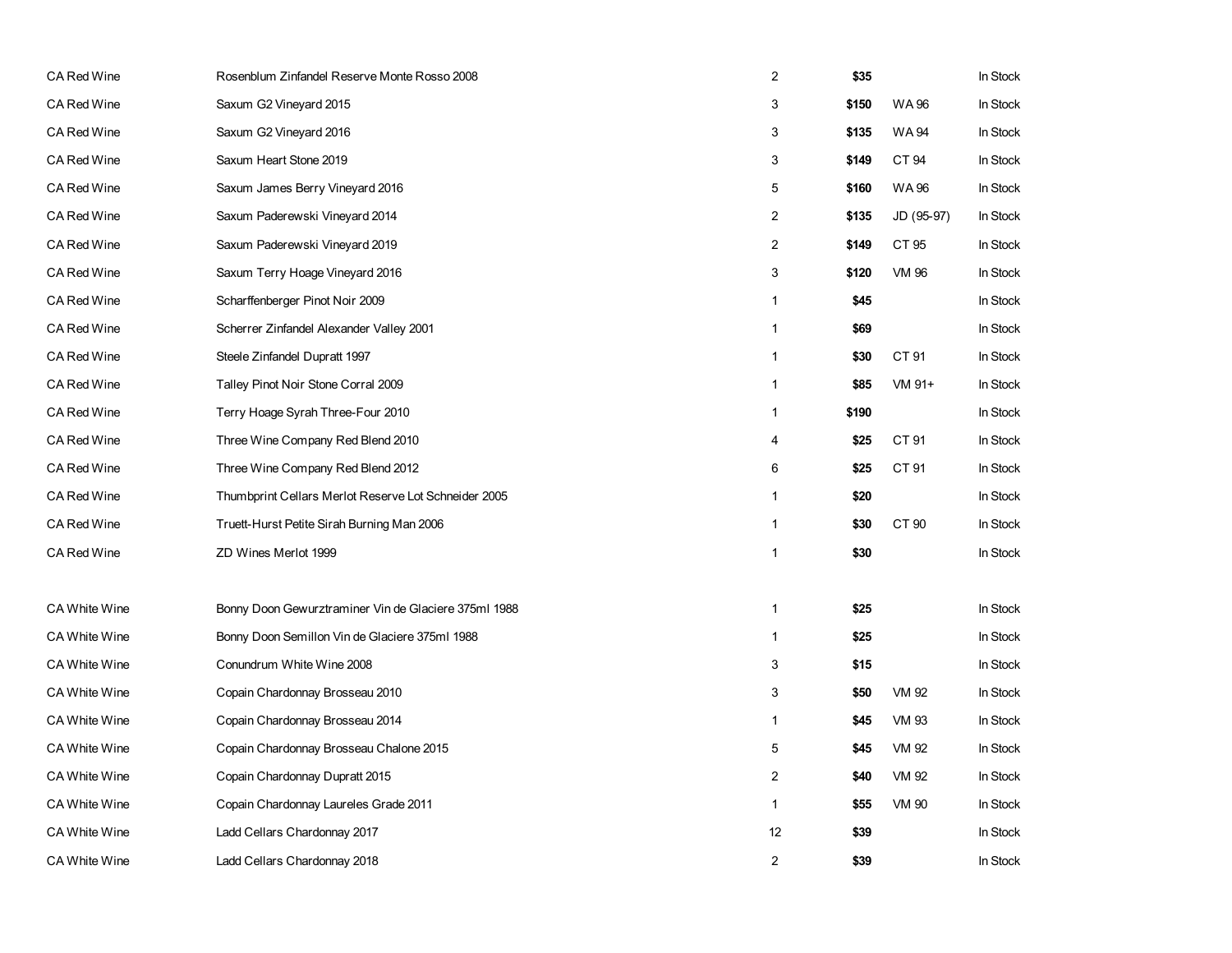| CA White Wine        | Ladd Cellars Chardonnay Cuvee Voile 2014                           | 8              | \$49  | CT 93        | In Stock           |           |
|----------------------|--------------------------------------------------------------------|----------------|-------|--------------|--------------------|-----------|
| <b>CA White Wine</b> | Ladd Cellars Chardonnay Cuvee Voile 2017                           | $\mathbf{1}$   | \$45  | CT 92        | In Stock           |           |
| <b>CA White Wine</b> | Ladd Cellars Chardonnay Cuvee Voile 2018                           | 2              | \$45  | CT 92        | In Stock           |           |
| <b>CA White Wine</b> | Matthiasson White Wine 2012                                        | $\mathbf{1}$   | \$40  | CT 91        | In Stock           |           |
| CA White Wine        | Matthiasson White Wine 2013                                        | $\mathbf{1}$   | \$40  | CT 91        | In Stock           |           |
| CA White Wine        | Navarro Muscat Blanc 2000                                          | $\mathbf{1}$   | \$35  |              | In Stock           |           |
| <b>CA White Wine</b> | Peay Chardonnay Estate 2011                                        | $\mathbf{1}$   | \$55  | VM 92+       | In Stock           |           |
| <b>CA White Wine</b> | Peay Chardonnay Estate 2013                                        | 3              | \$55  | <b>VM 93</b> | In Stock           |           |
| CA White Wine        | Rhys Alesia Chardonnay Anderson Valley 1.5L 2017                   | $\mathbf{1}$   | \$95  | <b>JG 92</b> | In Stock           |           |
| <b>CA White Wine</b> | Rhys Alesia Chardonnay Anderson Valley 2017                        | $\overline{4}$ | \$44  | <b>JG 92</b> | In Stock           |           |
| <b>CA White Wine</b> | Rhys Chardonnay Alpine 2012                                        | $\overline{2}$ | \$100 | JG 96+       | In Stock           |           |
| <b>CA White Wine</b> | Rhys Chardonnay Horseshoe 2012                                     | $\overline{1}$ | \$120 | <b>VM 95</b> | In Stock           |           |
| <b>CA White Wine</b> | Rhys Chardonnay Horseshoe 2017                                     | $\overline{2}$ | \$95  | <b>VM 95</b> | In Stock           |           |
| <b>CA White Wine</b> | Rhys Chardonnay Mt. Pajaro 2017                                    | 3              | \$70  | <b>VM 92</b> | In Stock           |           |
| <b>CA White Wine</b> | Santa Barbara Winery Johannisberg Riesling Late Harvest 375ml 1986 | 6              | \$25  |              | In Stock           |           |
| Champagne            | Alexandre Filaine Brut Cuvee Speciale NV                           | 26             | \$70  | <b>JG 94</b> | Pre-Arrival        | 9/1/2022  |
| Champagne            | Andre Beaufort Brut Millesime 2005                                 | $\mathbf{1}$   | \$89  | JG 91+       | In Stock           |           |
| Champagne            | Barrat Masson Extra Brut Grain d'Argile NV                         | $\mathbf{1}$   | \$49  | <b>WA94</b>  | In Stock           |           |
| Champagne            | Benoit Lahaye Brut Nature NV                                       | $\,$ 5 $\,$    | \$70  | <b>WA93</b>  | In Stock           |           |
| Champagne            | Benoit Lahaye Extra Brut Millesime 2015                            | 10             | \$95  |              | In Stock           |           |
| Champagne            | Bereche Extra Brut Les Beaux Regards 2017                          | 3              | \$110 |              | In Stock           |           |
| Champagne            | Billiot Brut Cuvee Julie NV (2014)                                 | $\mathbf{1}$   | \$70  | <b>BH 94</b> | In Stock           |           |
| Champagne            | Billiot Brut Reserve Grand Cru NV                                  | $\,$ 5 $\,$    | \$39  | JG 91        | In Stock           |           |
| Champagne            | Bonnaire Brut Blanc de Blancs Variance NV                          | $\overline{2}$ | \$50  | JG 93        | In Stock           |           |
| Champagne            | Chartogne-Taillet Brut Cuvee Ste. Anne NV                          | 24             | \$50  | <b>VM 92</b> | Pre-Arrival        | 9/1/2022  |
| Champagne            | Chartogne-Taillet Brut Le Rose NV                                  | 4              | \$60  | VM 92        | Pre-Arrival        | 7/1/2022  |
| Champagne            | David Leclapart l'Amateur NV (2018)                                | 23             | \$75  |              | <b>Pre-Arrival</b> | 10/1/2022 |
| Champagne            | David Leclapart l'Amateur NV (2019)                                | 36             | \$75  |              | <b>Pre-Arrival</b> | 11/1/2022 |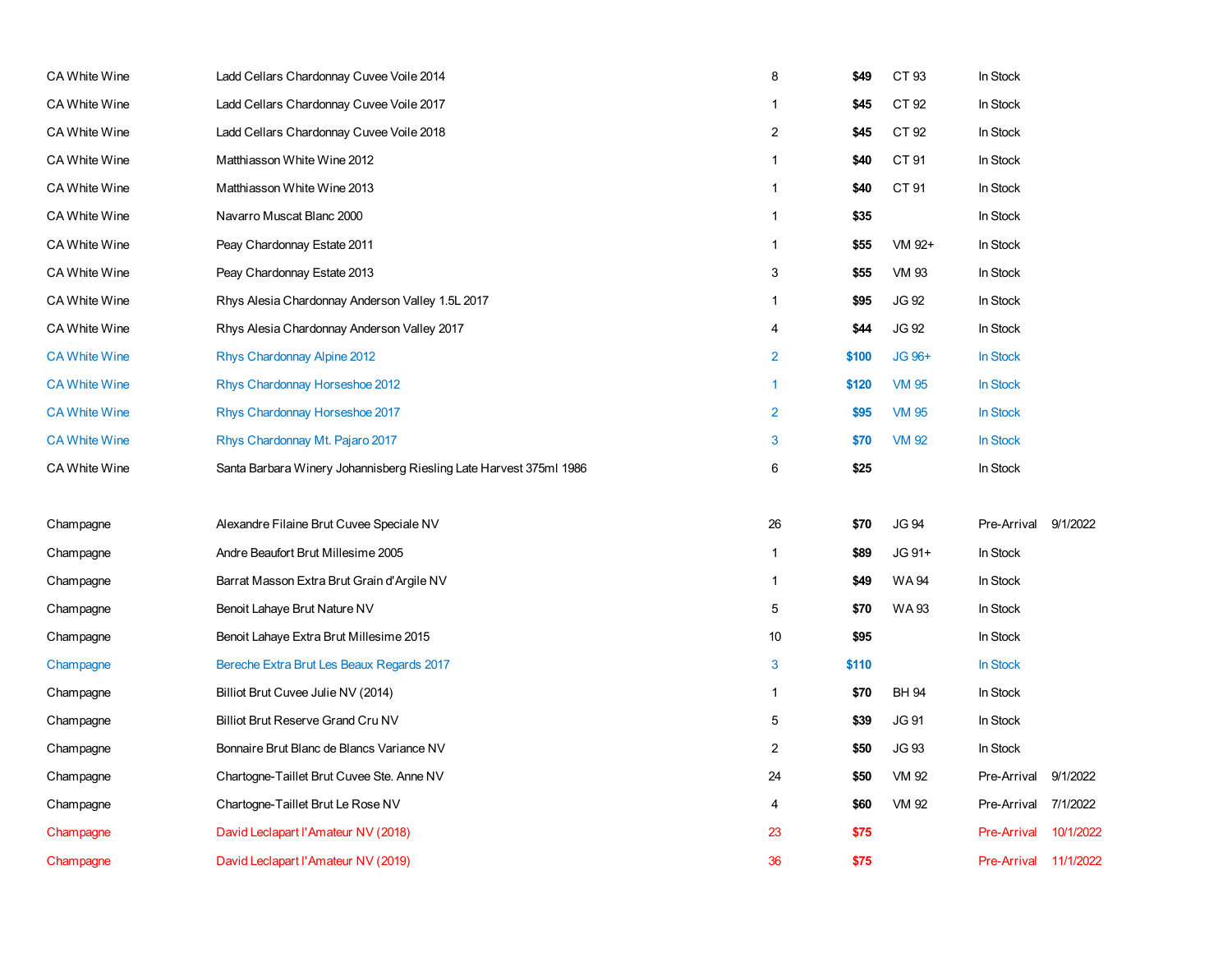| Champagne | David Leclapart l'Aphrodisiaque NV (2016)                    | 31                | \$225 |              | Pre-Arrival        | 10/1/2022 |
|-----------|--------------------------------------------------------------|-------------------|-------|--------------|--------------------|-----------|
| Champagne | Delamotte Blanc de Blancs 2014                               | 17                | \$69  | <b>WA94</b>  | <b>Pre-Arrival</b> | 10/1/2022 |
| Champagne | Delamotte Blanc de Blancs NV                                 | 24                | \$49  | BH 92        | Pre-Arrival        | 10/1/2022 |
| Champagne | Emmanuel Brochet Extra Brut Le Mont Benoit NV                | $\overline{2}$    | \$110 | <b>WA94</b>  | <b>Pre-Arrival</b> | 9/1/2022  |
| Champagne | Eric Rodez Brut Cuvee des Grands Vintages NV                 | 4                 | \$85  | VM 93        | In Stock           |           |
| Champagne | Eric Rodez Brut La Pierre aux Larrons 2013                   | 6                 | \$125 |              | <b>Pre-Arrival</b> | 9/1/2022  |
| Champagne | Eric Rodez Brut Les Beurys 2014                              | 11                | \$125 |              | Pre-Arrival        | 7/1/2022  |
| Champagne | Eric Rodez Brut Les Genettes 2013                            | 1                 | \$125 | WA 93+       | In Stock           |           |
| Champagne | Etienne Calsac Blanc de Blancs Clos des Maladries 2017       | 3                 | \$120 | JG 93+       | Pre-Arrival        | 6/15/2022 |
| Champagne | Etienne Calsac Extra Brut Echappee Belle 1.5L NV             | 6                 | \$125 | JG 91+       | Pre-Arrival        | 10/1/2022 |
| Champagne | Etienne Calsac Extra Brut Echappee Belle NV                  | 34                | \$55  | JG 91+       | Pre-Arrival        | 7/1/2022  |
| Champagne | Etienne Calsac Extra Brut Les Rocheforts NV                  | 16                | \$60  | JG 92        | Pre-Arrival        | 7/1/2022  |
| Champagne | Etienne Calsac Rose de Craie NV                              | 10                | \$60  | <b>JG 90</b> | Pre-Arrival        | 7/1/2022  |
| Champagne | Francis Boulard Extra Brut Blanc de Blancs VV 2015           | $\overline{2}$    | \$65  | JG 92+       | In Stock           |           |
| Champagne | J.L. Vergnon Extra Brut MSNL 2011                            | 12                | \$75  |              | Pre-Arrival        | 7/1/2022  |
| Champagne | Jacques Lassaigne Blanc de Blancs Brut Nature 2009           | 4                 | \$120 |              | Pre-Arrival        | 9/1/2022  |
| Champagne | Jacques Lassaigne Blanc de Blancs Brut Nature 2011           | 4                 | \$120 |              | Pre-Arrival        | 9/1/2022  |
| Champagne | Jacques Lassaigne Blanc de Blancs Les Vignes de Montgueux NV | 35                | \$49  | JG 92        | Pre-Arrival        | 9/1/2022  |
| Champagne | Jacquesson Brut Rose Dizy Terres Rouges 2013                 | 4                 | \$165 | WA 95        | Pre-Arrival        | 9/1/2022  |
| Champagne | Jacquesson Extra Brut Cuvee No. 741                          | 1                 | \$75  | VM 93        | Pre-Arrival        | 9/1/2022  |
| Champagne | Jacquesson Extra Brut Cuvee No. 743                          | 8                 | \$75  | <b>JG 93</b> | Pre-Arrival        | 9/1/2022  |
| Champagne | Jacquesson Extra Brut Cuvee No. 743 1.5L                     | 5                 | \$165 | JG 93        | Pre-Arrival        | 9/1/2022  |
| Champagne | Jacquesson Extra Brut Cuvee No. 744                          | $12 \overline{ }$ | \$75  | WA 94        | Pre-Arrival        | 9/1/2022  |
| Champagne | Jean-Marc Seleque Brut Nature Solessence NV                  | 10                | \$60  | JG 93        | In Stock           |           |
| Champagne | Jean-Marc Seleque Extra Brut Infusion Meunier Rose 2015      | 12                | \$110 | <b>WA93</b>  | <b>Pre-Arrival</b> | 10/1/2022 |
| Champagne | Jean-Marc Seleque Extra Brut Le Quintette NV (2016)          | 4                 | \$65  | <b>WA94</b>  | In Stock           |           |
| Champagne | Jean-Marc Seleque Extra Brut Solessence NV                   | 25                | \$50  | JG 92+       | In Stock           |           |
| Champagne | Jean-Marc Seleque Extra Brut Solistes Chardonnay 2016        | 3                 | \$110 | JG 93+       | In Stock           |           |
| Champagne | Jean-Marc Seleque Extra Brut Solistes Meunier 2013           | 6                 | \$95  |              | Pre-Arrival        | 7/1/2022  |
| Champagne | Jean-Marc Seleque Extra Brut Solistes Meunier 2015           | $\overline{7}$    | \$110 | WA 94        | In Stock           |           |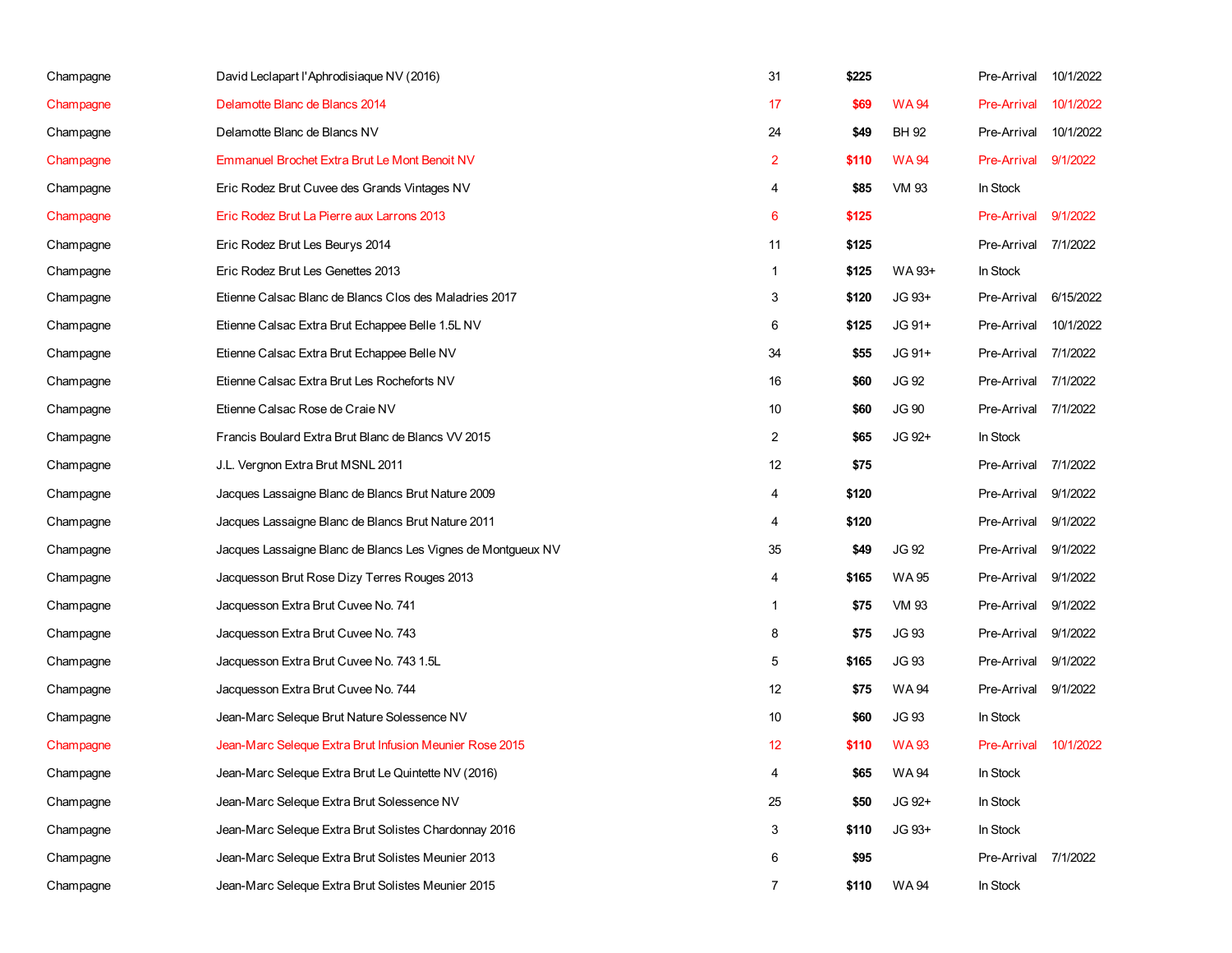| Champagne | Jean-Marc Seleque Extra Brut Solistes Meunier 2016     | 5              | \$110 | <b>WA94</b>  | In Stock           |           |
|-----------|--------------------------------------------------------|----------------|-------|--------------|--------------------|-----------|
| Champagne | Jean-Marc Seleque Extra Brut Solistes Pinot Noir 2015  | 4              | \$110 | <b>VM 93</b> | In Stock           |           |
| Champagne | Jean-Marc Seleque Extra Brut Solistes Pinot Noir 2016  | 11             | \$110 |              | In Stock           |           |
| Champagne | Laherte Extra Brut Les Grandes Crayeres 2017           | 12             | \$80  | <b>VM 94</b> | Pre-Arrival        | 8/1/2022  |
| Champagne | Laherte Extra Brut Les Longues Voyes 2016              | 4              | \$80  | VM 94        | In Stock           |           |
| Champagne | Laherte Extra Brut Les Longues Voyes 2017              | $\mathbf{1}$   | \$80  | VM 94        | In Stock           |           |
| Champagne | Laherte Extra Brut Les Vignes d'Autrefois 2015         | 5              | \$75  | <b>VM 93</b> | Pre-Arrival        | 10/1/2022 |
| Champagne | Laherte Extra Brut Les Vignes d'Autrefois 2017         | 5              | \$80  | <b>VM 93</b> | In Stock           |           |
| Champagne | Laherte Rose de Saignee Les Beaudiers 2015             | 4              | \$85  | VM 95        | In Stock           |           |
| Champagne | Larmandier-Bernier Brut Nature Terre de Vertus 2015    | 12             | \$90  | <b>WA93</b>  | In Stock           |           |
| Champagne | Larmandier-Bernier Extra Brut Les Chemins d'Avize 2014 | 12             | \$140 | WA 96        | Pre-Arrival        | 9/1/2022  |
| Champagne | Larmandier-Bernier Extra Brut Longitude NV             | 23             | \$55  | <b>VM 94</b> | Pre-Arrival        | 10/1/2022 |
| Champagne | Larmandier-Bernier Rose de Saignee NV                  | 23             | \$80  | VM 95        | Pre-Arrival        | 8/1/2022  |
| Champagne | Les Freres Mignon Blanc de Blancs L'Aventure NV        | 12             | \$50  |              | Pre-Arrival        | 9/1/2022  |
| Champagne | Lilbert Extra Brut Blanc de Blancs NV                  | 3              | \$50  | <b>JG 92</b> | <b>Pre-Arrival</b> |           |
| Champagne | Lilbert Extra Brut Blanc de Blancs Perle NV            | $\mathbf{1}$   | \$55  | <b>VM 94</b> | <b>Pre-Arrival</b> |           |
| Champagne | Marc Hebrart Brut Mes Favorites 1er Cru NV             | $\overline{2}$ | \$55  | <b>WA93</b>  | <b>Pre-Arrival</b> |           |
| Champagne | Marc Hebrart Brut Rose NV                              | $\overline{4}$ | \$45  | <b>VM 92</b> | <b>Pre-Arrival</b> |           |
| Champagne | Marc Hebrart Extra Brut Rive Gauche Rive Droite 2014   | $\overline{7}$ | \$85  | <b>WA94</b>  | Pre-Arrival        | 7/1/2022  |
| Champagne | Marguet Brut Nature Rose Shaman 17 NV                  | 3              | \$60  | JG 92+       | In Stock           |           |
| Champagne | Marguet Brut Nature Rose Shaman 18 NV                  | 21             | \$60  |              | Pre-Arrival        | 10/1/2022 |
| Champagne | Marguet Brut Nature Shaman 17 NV                       | 24             | \$60  | JG 92+       | In Stock           |           |
| Champagne | Marguet Brut Nature Shaman 18 NV                       | 24             | \$60  |              | <b>Pre-Arrival</b> | 10/1/2022 |
| Champagne | Marguet Extra Brut Ambonnay 1.5L 2015                  | $\mathbf{1}$   | \$190 | <b>WA92</b>  | In Stock           |           |
| Champagne | Marguet Extra Brut Ambonnay 1.5L 2016                  | $\mathbf{1}$   | \$170 | JG 94+       | In Stock           |           |
| Champagne | Marguet Extra Brut Ambonnay 2016                       | $\mathbf{1}$   | \$95  | JG 94+       | Pre-Arrival        |           |
| Champagne | Marguet Extra Brut Avize & Cramant 2016                | 3              | \$110 | <b>JG 94</b> | In Stock           |           |
| Champagne | Marguet Extra Brut La Grande Ruelle 2015               | $\overline{4}$ | \$95  | WA 94        | In Stock           |           |
| Champagne | Marguet Extra Brut Les Beurys 2016                     | 9              | \$115 | <b>JG 95</b> | <b>In Stock</b>    |           |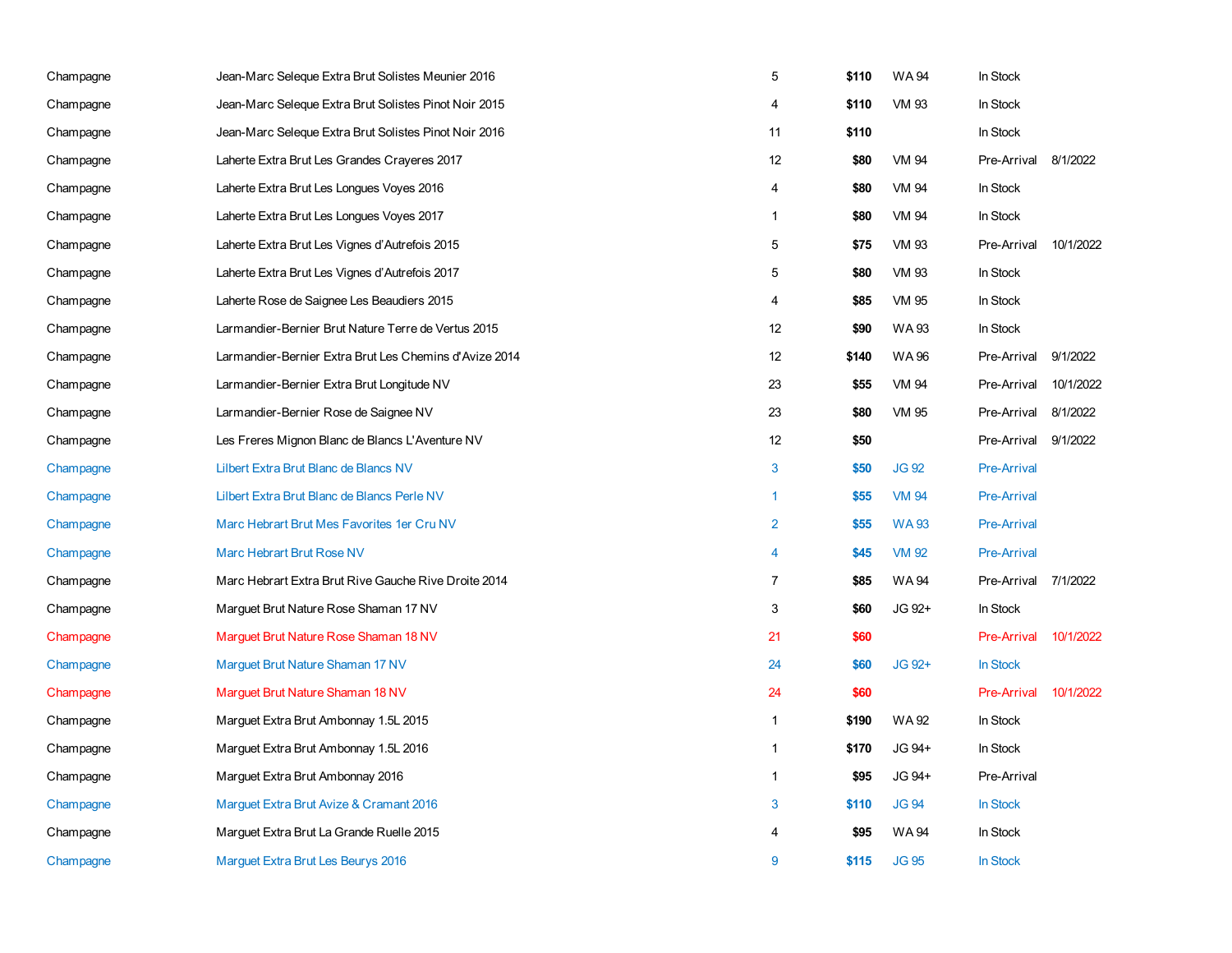| Champagne | Marguet Extra Brut Les Crayeres 2016                       | 5              | \$115 | JG 95+       | <b>In Stock</b>    |           |
|-----------|------------------------------------------------------------|----------------|-------|--------------|--------------------|-----------|
| Champagne | Marguet Extra Brut Les Saint Remys 2016                    | 22             | \$115 | <b>JG 95</b> | <b>In Stock</b>    |           |
| Champagne | Marguet Extra Brut Oiry 2016                               | 6              | \$95  | <b>JG 94</b> | <b>In Stock</b>    |           |
| Champagne | Marguet Extra Brut Sapience 2012                           | 12             | \$195 |              | <b>Pre-Arrival</b> | 10/1/2022 |
| Champagne | Marguet Extra Brut Vertus 2017                             | 12             | \$85  |              | <b>Pre-Arrival</b> | 10/1/2022 |
| Champagne | Marguet Extra Brut Verzenay 2016                           | 5              | \$95  | <b>JG 94</b> | In Stock           |           |
| Champagne | Marie Courtin Extra Brut Concordance 2016                  | 6              | \$85  | VM 92        | In Stock           |           |
| Champagne | Marie Courtin Extra Brut Presence 2016                     | 13             | \$75  |              | Pre-Arrival        | 7/1/2022  |
| Champagne | Marie Courtin Extra Brut Presence 2018                     | 6              | \$85  | CT 93        | In Stock           |           |
| Champagne | Nathalie Falmet Brut Nature NV                             | 19             | \$55  | VM 92        | In Stock           |           |
| Champagne | Nathalie Falmet Brut NV                                    | 15             | \$50  | VM 92        | In Stock           |           |
| Champagne | Nicolas Maillart Blanc de Blancs Les Chaillots Gillis 2014 | 5              | \$75  | CT 93        | In Stock           |           |
| Champagne | Paul Bara Brut Comtesse Marie de France 2010               | 18             | \$110 |              | Pre-Arrival        | 7/1/2022  |
| Champagne | Paul Bara Brut Special Club 2014                           | 8              | \$80  |              | Pre-Arrival        | 10/1/2022 |
| Champagne | Paul Bara Rose Special Club 2015                           | 16             | \$95  |              | Pre-Arrival        | 10/1/2022 |
| Champagne | Philipponnat Extra Brut Cuvee 1522 2014                    | 24             | \$95  | <b>WA94</b>  | <b>Pre-Arrival</b> | 10/1/2022 |
| Champagne | Pierre Callot Blanc de Blancs Grand Cru NV                 | $\overline{4}$ | \$55  | <b>JG 91</b> | In Stock           |           |
| Champagne | Pierre Gimonnet Brut Special Club Chouilly 2015            | 16             | \$95  |              | Pre-Arrival        | 8/1/2022  |
| Champagne | Pierre Gimonnet Brut Special Club Cramant 2015             | 28             | \$95  |              | Pre-Arrival        | 8/1/2022  |
| Champagne | Pierre Gimonnet Brut Special Club Oger 2015                | 16             | \$95  | <b>WA93</b>  | Pre-Arrival        | 8/1/2022  |
| Champagne | Piper-Heidsieck Extra Dry NV                               | $\mathbf{1}$   | \$50  |              | In Stock           |           |
| Champagne | Pol Roger Brut Blanc de Blancs 2013                        | 10             | \$95  | <b>WA93</b>  | In Stock           |           |
| Champagne | Rene Geoffroy Brut Volupte 2013                            | $\overline{2}$ | \$60  | VM 94        | In Stock           |           |
| Champagne | Rene Geoffroy Extra Brut Terre 2008                        | 5              | \$100 |              | Pre-Arrival        | 7/1/2022  |
| Champagne | Robert Moncuit Blanc de Blancs Reserve Perpetuelle NV      | 11             | \$65  | WA 97        | Pre-Arrival        | 7/1/2022  |
| Champagne | Robert Moncuit Brut Rose Les Romarines NV                  | 12             | \$65  | WA 95        | Pre-Arrival        | 7/1/2022  |
| Champagne | Roger Coulon Extra Brut Brut L'Hommee NV                   | 24             | \$50  | <b>VM 94</b> | Pre-Arrival        | 9/1/2022  |
| Champagne | Thierry Triolet Brut Grande Reserve NV                     | 1              | \$35  | <b>VM 91</b> | <b>In Stock</b>    |           |
| Champagne | Thierry Triolet Brut Les Vieilles Vignes 2005              | 1              | \$40  | CT 93        | <b>In Stock</b>    |           |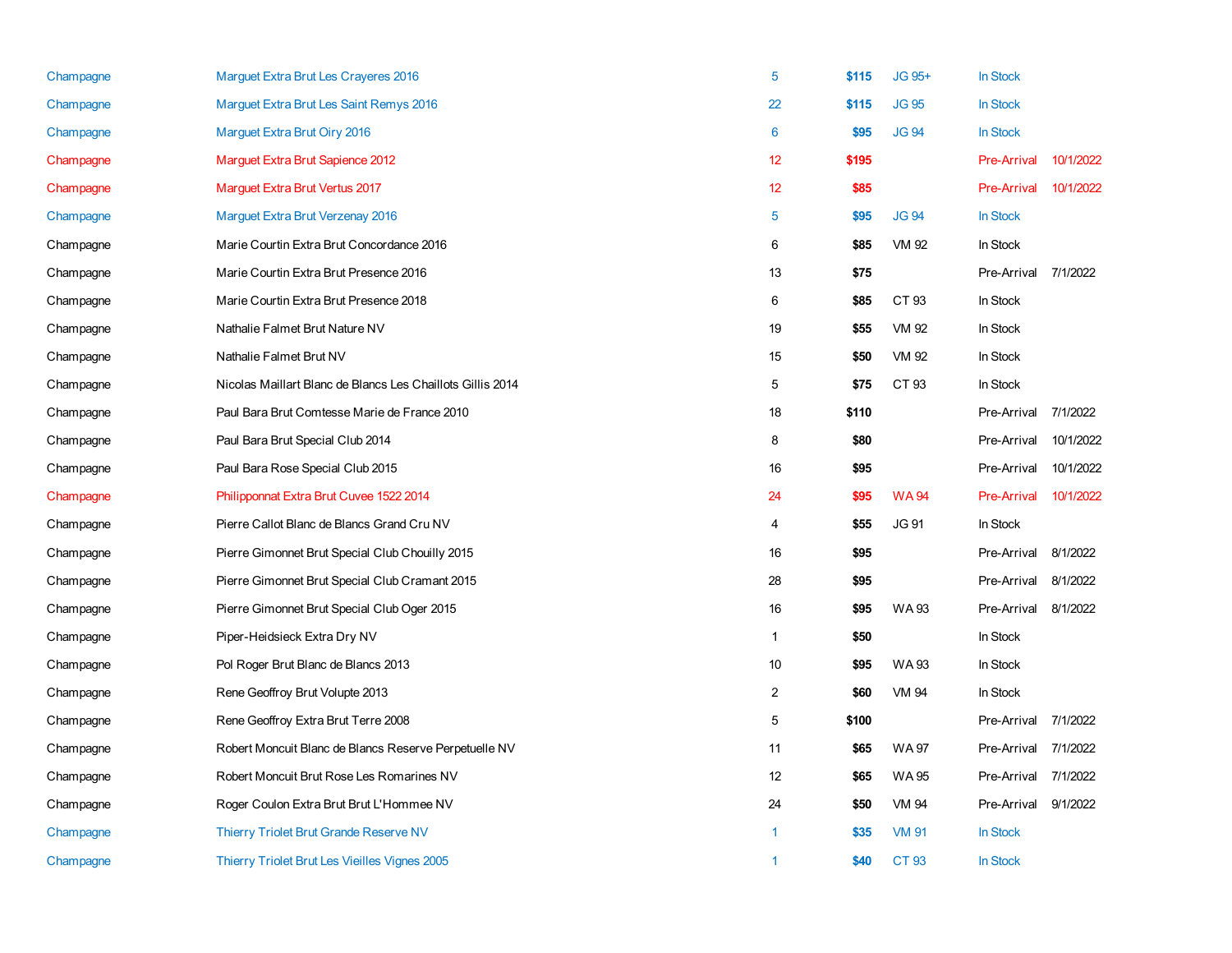| Champagne | Varnier-Fanniere Brut Cuvee St. Denis NV                                | 24             | \$60  | VM 93        | Pre-Arrival        | 9/1/2022  |
|-----------|-------------------------------------------------------------------------|----------------|-------|--------------|--------------------|-----------|
| Champagne | Varnier-Fanniere Extra Brut Jean Fanniere Origine NV                    | 36             | \$60  | <b>VM 94</b> | Pre-Arrival        | 7/1/2022  |
| Champagne | Veuve Fourny Blanc de Blancs Monts de Vertus 2014                       | 10             | \$65  |              | In Stock           |           |
| Champagne | Veuve Fourny Blanc de Blancs Monts de Vertus 2015                       | 12             | \$65  |              | <b>Pre-Arrival</b> | 9/1/2022  |
| Champagne | Veuve Fourny Extra Brut Cuvee R NV                                      | 24             | \$65  | <b>VM 94</b> | Pre-Arrival        | 7/1/2022  |
| Champagne | Veuve Fourny Extra Brut Rose Vinotheque NV                              | 24             | \$65  |              | Pre-Arrival        | 9/1/2022  |
| Champagne | Veuve Fourny Extra Brut Rose Vinotheque NV (2015)                       | 12             | \$80  |              | Pre-Arrival        | 7/1/2022  |
| Champagne | Vilmart Blanc de Blancs Les Blanches Voies 2011                         | 6              | \$295 | <b>WA96</b>  | In Stock           |           |
| Champagne | Vilmart Brut Grand Cellier NV                                           | 7              | \$55  | VM 93        | In Stock           |           |
| Champagne | Vilmart Brut Grande Reserve 1.5L NV                                     | 12             | \$110 | <b>VM 91</b> | Pre-Arrival        | 9/1/2022  |
| Champagne | Vilmart Brut Grande Reserve NV                                          | 60             | \$49  | VM 91        | Pre-Arrival        | 7/1/2022  |
| Champagne | Vilmart Brut Rose Emotion 2013                                          | 25             | \$150 | WA 93+       | Pre-Arrival        | 8/1/2022  |
| Champagne | Vilmart Coeur de Cuvee 2011                                             | 12             | \$135 | <b>WA94</b>  | In Stock           |           |
| Champagne | Vilmart Grand Cellier d'Or 2016                                         | 16             | \$79  | JG 93+       | Pre-Arrival        | 7/1/2022  |
| Champagne | Vilmart Grand Cellier Rubis 2011                                        | $\overline{2}$ | \$130 | <b>WA93</b>  | In Stock           |           |
| Champagne | Vouette et Sorbee Brut Nature Blanc d'Argile NV                         | 21             | \$90  |              | Pre-Arrival        | 9/1/2022  |
| Champagne | Vouette et Sorbee Brut Nature Blanc d'Argile NV (2016)                  | 6              | \$90  |              | In Stock           |           |
| Champagne | Vouette et Sorbee Extra Brut Fidele NV                                  | 18             | \$75  |              | Pre-Arrival        | 9/1/2022  |
| Champagne | Vouette et Sorbee Extra Brut Fidele NV (2018)                           | 24             | \$75  |              | Pre-Arrival        | 10/1/2022 |
| Champagne | Vouette et Sorbee Rose Saignee de Sorbee NV                             | 14             | \$90  |              | In Stock           |           |
|           |                                                                         |                |       |              |                    |           |
| Germany   | AJ Adam Riesling Dhroner Hofberg Spatlese 2011                          | $\overline{2}$ | \$55  | <b>WA91</b>  | In Stock           |           |
| Germany   | Caspari Riesling Urschiefer Trocken 2015                                | $\mathbf{1}$   | \$20  | CT 91        | In Stock           |           |
| Germany   | Clemens Dhroner Riesling Hofberger Kabinett Feinherb 2015               | 4              | \$20  | CT 90        | In Stock           |           |
| Germany   | Diel Riesling Dorsheimer Burgberg Spatlese Goldkap Auction 1998         | $\mathbf{1}$   | \$100 |              | In Stock           |           |
| Germany   | Diel Riesling Dorsheimer Pittermannchen Spatlese 2003                   | 2              | \$55  | WA 91        | In Stock           |           |
| Germany   | Donnhoff Riesling Niederhauser Hermannshohle Auslese Goldkap 375ml 2020 | 6              | \$49  | <b>WA98</b>  | In Stock           |           |
| Germany   | Donnhoff Riesling Niederhauser Hermannshohle Spatlese 2011              | 1              | \$55  | JG 96+       | In Stock           |           |
| Germany   | Donnhoff Riesling Oberhauser Brucke Spatlese 2011                       | 1              | \$55  | JG 95+       | In Stock           |           |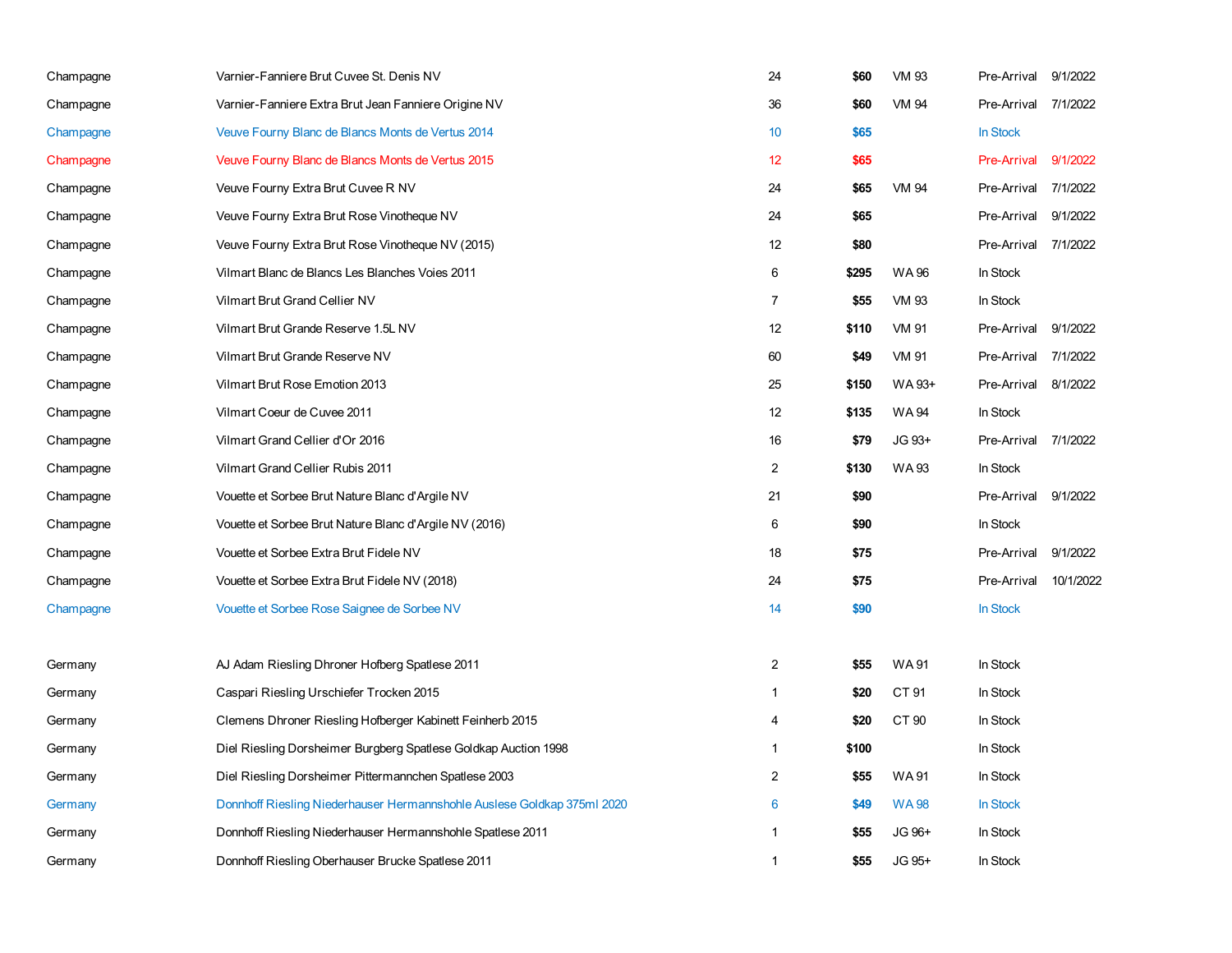| Germany | Donnhoff Riesling Schlossbockelheimer Felsenberg Felsentumchen Grosses Gewachs 2020 | 4              | \$69  | <b>WA95</b>   | In Stock |
|---------|-------------------------------------------------------------------------------------|----------------|-------|---------------|----------|
| Germany | Dr. Crusius Traiser Bastei Riesling Auslese 1998                                    | 1              | \$75  | CT 92         | In Stock |
| Germany | Dr. Weil Kiedricher Grafenberg Riesling Auslese 375ml 1992                          | $\mathbf{1}$   | \$85  | CT 92         | In Stock |
| Germany | Dr. Weil Kiedricher Grafenberg Riesling Auslese 375ml 1998                          | $\overline{2}$ | \$85  | CT 94         | In Stock |
| Germany | Dr. Weil Kiedricher Grafenberg Riesling Auslese 375ml 2001 (sos)                    | $\mathbf{1}$   | \$85  | CT 94         | In Stock |
| Germany | Dr. Weil Kiedricher Grafenberg Riesling Auslese 375ml 2003                          | 2              | \$80  | WA 94         | In Stock |
| Germany | Dr. Weil Kiedricher Grafenberg Riesling Spatlese 2003                               | $\sqrt{2}$     | \$50  | <b>MFW 92</b> | In Stock |
| Germany | Dr. Weil Kiedricher Grafenberg Riesling Spatlese 2005                               | 1              | \$75  | <b>MFW 93</b> | In Stock |
| Germany | Eller Alsheim Riesling Fruhmesse Trocken 2016                                       | 4              | \$35  |               | In Stock |
| Germany | Florian Weingart Riesling Schloss Furstenberg Auslese 2003                          | 6              | \$45  |               | In Stock |
| Germany | Florian Weingart Riesling Schloss Furstenberg Spatlese 2003                         | 4              | \$25  | CT 90         | In Stock |
| Germany | Florian Weingart Schloss Furstenberg Riesling Spatlese Halbtrocken 2003             | 1              | \$30  |               | In Stock |
| Germany | Friedrich Wilhelm Gymnasium Graacher Himmelreich Riesling TBA 1976                  | $\mathbf{1}$   | \$695 |               | In Stock |
| Germany | Fritz Haag Brauneberger Juffer Sonnenuhr Riesling Auslese #9 Goldkap 375ml 1996     | 1              | \$60  | CT 94         | In Stock |
| Germany | Fritz Haag Brauneberger Juffer Sonnenuhr Riesling Spatlese 2003                     | $\overline{2}$ | \$60  | <b>MFW 90</b> | In Stock |
| Germany | Fritz Haag Riesling Brauneberger Juffer Sonnenuhr Auslese #6 1992                   | $\mathbf{1}$   | \$75  | CT 92         | In Stock |
| Germany | Fritz Haag Riesling Brauneberger Juffer Sonnenuhr Auslese #9 Goldkap 2013           | 4              | \$65  | WA 93         | In Stock |
| Germany | Fritz Haag Riesling Brauneberger Juffer-Sonnenuhr Spatlese 2007                     | $\mathbf{1}$   | \$49  | WA 94         | In Stock |
| Germany | Gerhard Riesling Hattenheimer Hassel Kabinett 2007                                  | $\mathbf{1}$   | \$20  |               | In Stock |
| Germany | Gerhard Riesling Hattenheimer Hassel Kabinett 2008                                  | $\overline{2}$ | \$29  | RJ 91         | In Stock |
| Germany | Jakoby-Mathy Kinheimer Rosenberg Riesling Spatlese 2006                             | 6              | \$30  | CT 90         | In Stock |
| Germany | JJ Christoffel Urziger Wurzgarten Riesling Auslese *** 2003                         | $\mathbf{1}$   | \$45  | WA 93         | In Stock |
| Germany | JJ Prum Riesling Bernkasteler Badstube Auslese 2005                                 | $\overline{c}$ | \$80  |               | In Stock |
| Germany | JJ Prum Riesling Wehlener Sonnenuhr Auslese 2005                                    | $\mathbf{1}$   | \$99  | <b>VM 95</b>  | In Stock |
| Germany | JJ Prum Riesling Zeltinger Sonnenuhr Auslese 2005                                   | $\mathbf{1}$   | \$89  |               | In Stock |
| Germany | JJ Prum Wehlener Sonnenuhr Riesling Auslese #16 1975 (5cm)                          | $\mathbf{1}$   | \$275 |               | In Stock |
| Germany | Karthauserhof Riesling Eitelsbacher Karthauserhofberg Grosses Gewachs 2009          | $\mathbf{1}$   | \$75  | <b>JG 95</b>  | In Stock |
| Germany | Knebel Winninger Rottgen Riesling Auslese 500ml 2003                                | $\overline{2}$ | \$55  |               | In Stock |
| Germany | Knebel Winninger Rottgen Riesling Spatlese Alte Reben 2006                          | 3              | \$40  | <b>VM 91</b>  | In Stock |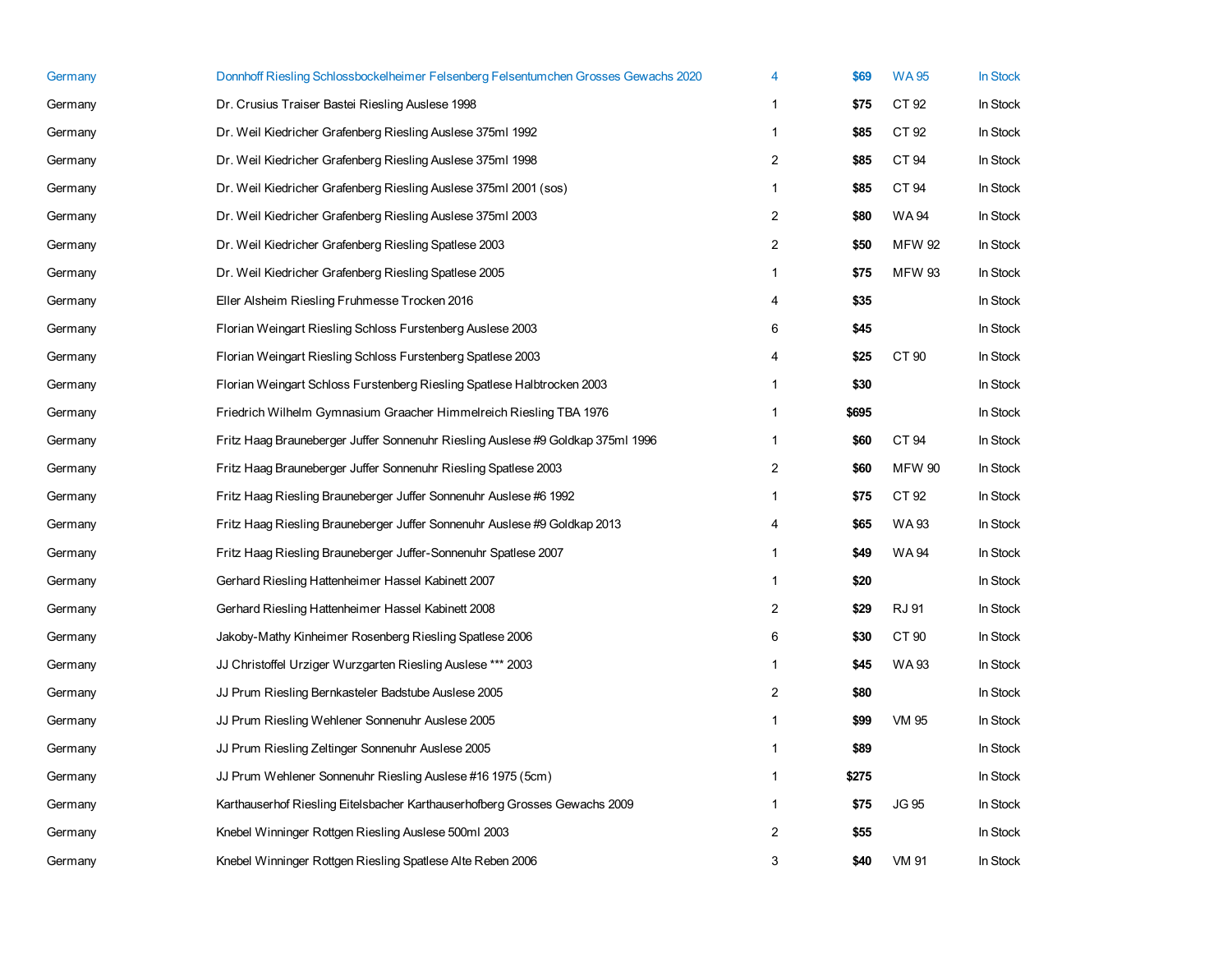| Germany | Kunstler Hochheimer Holle Riesling Auslese Goldkap 375ml 1998                        | $\overline{2}$ | \$50  |              | In Stock        |
|---------|--------------------------------------------------------------------------------------|----------------|-------|--------------|-----------------|
| Germany | Maison Sichel Deidesheimer Hofstuck Riesling BA 375ml 1988                           | 5              | \$65  |              | In Stock        |
| Germany | Meulenhof Erdener Treppchen Riesling Auslese Alte Reben 2010                         | $\mathbf{1}$   | \$49  | <b>WA91</b>  | In Stock        |
| Germany | Monchhof Riesling Erdener Pralat Auslese Goldkap 1998 (dl)                           | $\mathbf{1}$   | \$55  |              | In Stock        |
| Germany | Peter Jakob Kuhn Doosberg Riesling GG 2018                                           | 14             | \$60  | WA 97+       | <b>In Stock</b> |
| Germany | Prinz Hallgartener Jungfer Riesling Kabinett 2003                                    | 5              | \$30  |              | In Stock        |
| Germany | Reichsrat von Buhl Forster Ungeheuer Riesling Auslese #27 1997                       | 1              | \$70  | CT 90        | In Stock        |
| Germany | Reichsrat von Buhl Forster Ungeheuer Riesling Auslese #28 1997                       | 2              | \$70  | CT 90        | In Stock        |
| Germany | Reinhold Haart Piesporter Goldtropfchen Riesling Kabinett 2005                       | 1              | \$35  | VM 91        | In Stock        |
| Germany | Reinhold Haart Riesling Piesporter Goldtropfchen Spatlese 2006                       | 4              | \$49  | <b>VM 93</b> | <b>In Stock</b> |
| Germany | Schafer-Frohlich Riesling Schlossbockelheimer Kupfergrube Grosses Gewachs 2012       | $\mathbf{1}$   | \$130 | JG 93+       | In Stock        |
| Germany | Schloss Lieser Riesling Brauneberger Juffer Sonnenuhr Grosses Gewachs 2011           | 2              | \$60  | <b>VM 91</b> | In Stock        |
| Germany | Schloss Lieser Riesling Niederberg Helden Grosses Gewachs 2011                       | 1              | \$60  | <b>VM 90</b> | In Stock        |
| Germany | Schloss Lieser Riesling Niederberg Helden Spatlese 2003                              | 6              | \$30  | WS 92        | In Stock        |
| Germany | Schloss Reinhartshausen Riesling Erbacher Siegelsberg Auslese 1976                   | 1              | \$130 |              | In Stock        |
| Germany | Schloss Saarstein Serriger Schloss Saarsteiner Riesling Auslese Goldkap 375ml 1990   | 2              | \$160 |              | In Stock        |
| Germany | Schloss Schonborn Erbacher Marcobrunn Riesling Auslese 375ml 2005                    | 3              | \$40  |              | In Stock        |
| Germany | Schloss Schonborn Riesling Hattenheimer Pfaffenberg Spatlese 2006                    | 4              | \$35  | CT 91        | In Stock        |
| Germany | Schloss Vollrads Riesling Auslese 500ml 1999                                         | 3              | \$55  |              | In Stock        |
| Germany | Schloss Vollrads Riesling Kabinett 2006                                              | 5              | \$35  |              | In Stock        |
| Germany | Schloss Vollrads Riesling Spatlese 2006                                              | $\mathbf{1}$   | \$40  |              | In Stock        |
| Germany | Schmitt-Wagner Longuicher Maximiner Herrenberg Riesling Spatlese 2003                | 6              | \$35  |              | In Stock        |
| Germany | Schmitt-Wagner Longuicher Maximiner Herrenberg Riesling Spatlese 2003 (dl)           | $\mathbf{1}$   | \$28  |              | In Stock        |
| Germany | Schmitt-Wagner Riesling Longuicher Maximiner Herrenberg Auslese 2003                 | 4              | \$45  | WA 90        | In Stock        |
| Germany | Selbach-Oster Riesling Graacher Domprobst Auslese 2005                               | 3              | \$55  | WA 92        | In Stock        |
| Germany | Selbach-Oster Riesling Zeltinger Sonnenuhr Auslese** 375ml 1996                      | 2              | \$40  |              | In Stock        |
| Germany | Spreitzer Riesling Oestricher Lenchen Spatlese #303 2004 (cc)                        | $\mathbf{1}$   | \$50  | WA 92        | In Stock        |
| Germany | Spreitzer Riesling Winkeler Jesuitengarten Spatlese 2010                             | 2              | \$20  | CT 92        | In Stock        |
| Germany | Staatsweingut Assmannshauser Hollenberg Spatburgunder Weissherbst Eiswein 375ml 1983 | 3              | \$145 | CT 91        | In Stock        |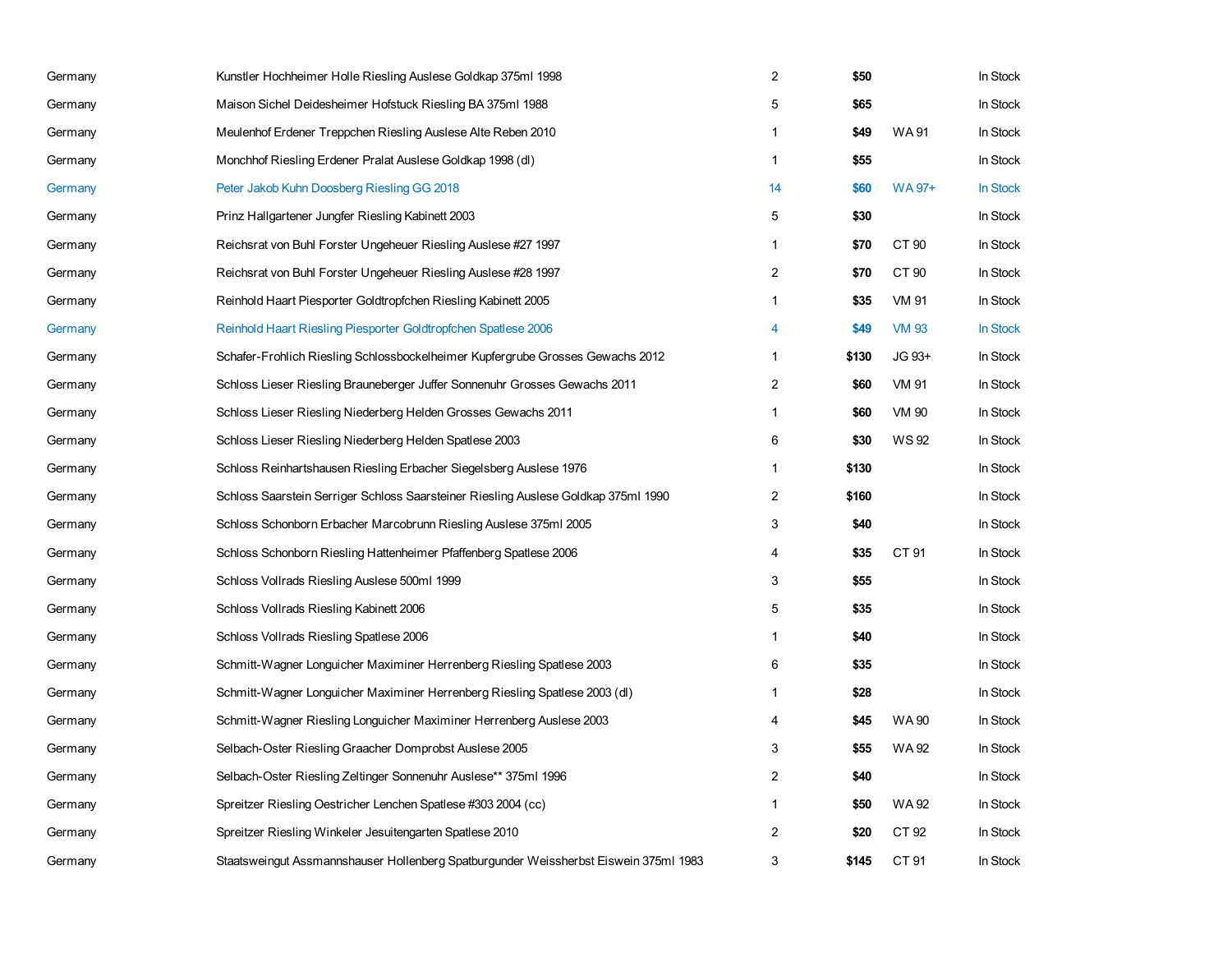| Germany       | Staatsweinguter Rauenthaler Baiken Riesling Auslese 1976           | $\mathbf{1}$   | \$195   | CT 94        | In Stock |
|---------------|--------------------------------------------------------------------|----------------|---------|--------------|----------|
| Germany       | Thorle Riesling Saulheimer Holle Trocken 2017                      | $\sqrt{2}$     | \$35    | CT 92        | In Stock |
| Germany       | Thorle Riesling Saulheimer Kalkstein Trocken 2017                  | 5              | \$35    |              | In Stock |
| Germany       | Thorle Riesling Saulheimer Probstey Trocken 2017                   | 3              | \$35    | CT 91        | In Stock |
| Germany       | Tobias Riesling Piesporter Goldtropfchen Auslese 1971              | $\mathbf{1}$   | \$195   |              | In Stock |
| Germany       | Toni Jost Riesling Bacharacher Hahn Auslese 500ml 1998             | 4              | \$25    | CT 91        | In Stock |
| Germany       | von Beulwitz Kaseler Nies' chen Riesling Kabinett 2003             | 5              | \$30    |              | In Stock |
| Germany       | von Hovel Riesling Scharzhofberger Spatlese 2007                   | $\mathbf{1}$   | \$40    | <b>WA91</b>  | In Stock |
| Germany       | von Hovel Scharzhofberg Riesling Auslese * 2005                    | 3              | \$59    | VM 92        | In Stock |
| Germany       | von Schubert Maximin Grunhauser Herrenberg Riesling Spatlese 2006  | 2              | \$59    | CT 92        | In Stock |
| Germany       | von Schubert Maximin Grunhauser Herrenberg Riesling TBA 375ml 1959 | $\mathbf{1}$   | \$1,995 | <b>JG 96</b> | In Stock |
| Germany       | von Schubert Riesling Maximin Grunhauser Abtsberg Kabinett 2006    | 2              | \$49    |              | In Stock |
| Germany       | Weegmuller Rieslaner Haardter Mandelring Spatlese 2005             | $\mathbf{1}$   | \$20    |              | In Stock |
| Germany       | Wegeler Bernkasteler Doctor Riesling Spatlese 2006                 | 6              | \$29    | CT 91        | In Stock |
| Germany       | Wegeler Wehlener Sonnenuhr Riesling Spatlese 2005                  | 3              | \$35    | <b>WA90</b>  | In Stock |
| Germany       | Weiser-Kunstler Riesling Enkircher Ellergrub Spatlese 2006         | $\mathbf{1}$   | \$40    |              | In Stock |
| Germany       | Willi Schaefer Riesling Graacher Domprobst Auslese 375ml 1997      | $\overline{2}$ | \$49    |              | In Stock |
| Germany       | Willi Schaefer Riesling Graacher Domprobst Kabinett 2011           | $\mathbf{1}$   | \$39    | JG 93+       | In Stock |
| Germany       | Willi Schaefer Riesling Graacher Domprobst Spatlese 2008           | 3              | \$65    | <b>JG 93</b> | In Stock |
| Germany       | Zilliken Riesling Saarburger Rausch Spatlese Auction 2010          | $\overline{c}$ | \$95    | JG 96+       | In Stock |
|               |                                                                    |                |         |              |          |
| Italy - Other | Anselmi Passito I Capitelli 375ml 2005                             | 1              | \$15    | <b>VM 90</b> | In Stock |
| Italy - Other | Anselmi Soave Classico Capitel Croce 2003                          | 1              | \$15    | <b>VM 90</b> | In Stock |
| Italy - Other | Costa Archi GS Ravenna IGT 2012                                    | $\mathbf{1}$   | \$25    | CT 91        | In Stock |
| Italy - Other | Costa Archi GS Ravenna IGT 2013                                    | 2              | \$25    |              | In Stock |
| Italy - Other | Feudi di San Gregorio Rubrato IGT 2004                             | $\mathbf{1}$   | \$15    |              | In Stock |
| Italy - Other | Feudi di San Gregorio Serpico IGT 2003                             | 1              | \$50    | VM 92+       | In Stock |
| Italy - Other | Les Cretes Petite Arvine Vigne Champorette 2006                    | 1              | \$20    |              | In Stock |
| Italy - Other | Marsuret Prosecco Superiore di Cartizze NV                         | 6              | \$35    |              | In Stock |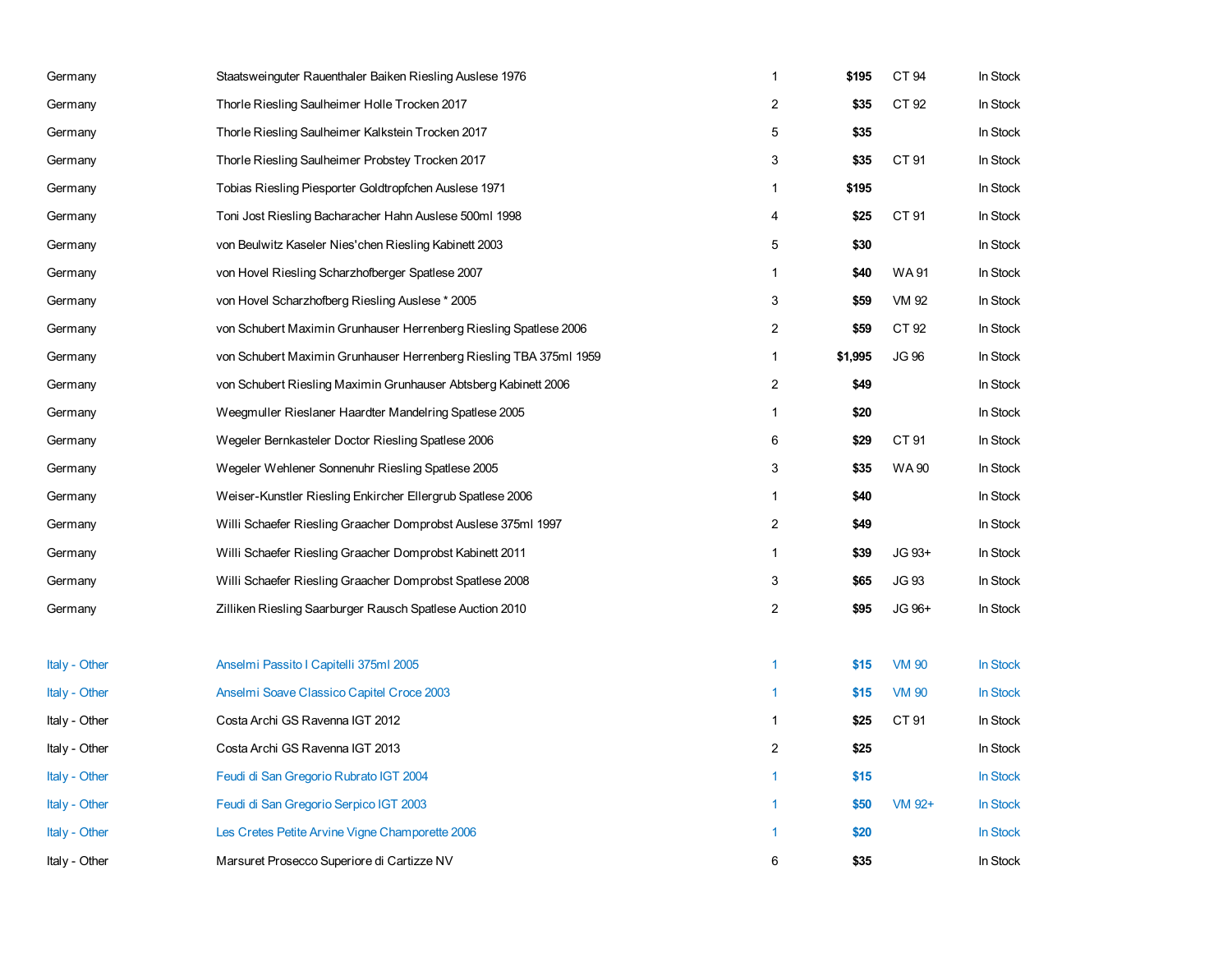| Italy - Other    | Mastroberardino Taurasi Radici 2003                                  | 1                       | \$40  | <b>VM 90</b> | In Stock           |          |
|------------------|----------------------------------------------------------------------|-------------------------|-------|--------------|--------------------|----------|
| Italy - Other    | Michele Castellani Amarone Collezione Ca del Pipa Cinque Stelle 2003 | $\mathbf{1}$            | \$70  | CT 92        | In Stock           |          |
| Italy - Other    | Monte Schiavo Verdicchio dei Castelli dei Jesi Classico 2020         | 6                       | \$15  |              | In Stock           |          |
| Italy - Other    | Occhipinti Frappato 2019                                             | 9                       | \$39  | CT 94        | In Stock           |          |
| Italy - Other    | Occhipinti Frappato 2020                                             | 42                      | \$39  |              | <b>Pre-Arrival</b> |          |
| Italy - Other    | Quintarelli Cabernet Alzero 2007                                     | 3                       | \$375 | WA 95        | In Stock           |          |
| Italy - Other    | Radikon Ribolla Gialla IGT 2001                                      | $\mathbf{1}$            | \$45  | <b>VM 92</b> | In Stock           |          |
| Italy - Other    | Radikon Ribolla Gialla IGT 500ml 2003                                | $\mathbf{1}$            | \$45  | <b>VM 90</b> | In Stock           |          |
| Italy - Other    | Sertoli Sales Valtellina Inferno 2012                                | $\overline{2}$          | \$35  |              | In Stock           |          |
| Italy - Other    | Terre Nere Etna Rosso Feudo di Mezzo 2018                            | 4                       | \$59  | <b>VM 93</b> | In Stock           |          |
| Italy - Other    | Terre Nere Etna Rosso Moganazzi 2018                                 | $\overline{2}$          | \$49  | VM 94        | In Stock           |          |
| Italy - Other    | Terre Nere Etna Rosso Santo Spirito 2018                             | $\overline{2}$          | \$49  | <b>JS 95</b> | In Stock           |          |
| Italy - Other    | Vignai da Duline Pinot Grigio 2014                                   | 3                       | \$50  |              | In Stock           |          |
| Italy - Other    | Zeni Amarone della Valpolicella Classico 2005                        | $\overline{7}$          | \$60  |              | In Stock           |          |
| Italy - Piedmont | Abbazia dell'Annunziata Barolo 1962                                  | $\overline{2}$          | \$90  |              | Pre-Arrival        | 7/1/2022 |
| Italy - Piedmont | Abbazia dell'Annunziata Barolo 1967                                  | 9                       | \$145 |              | In Stock           |          |
| Italy - Piedmont | Abbazia dell'Annunziata Barolo 1969                                  | 1                       | \$90  |              | Pre-Arrival        | 7/1/2022 |
| Italy - Piedmont | Abbazia dell'Annunziata Barolo 1970                                  | 6                       | \$115 |              | Pre-Arrival        | 7/1/2022 |
| Italy - Piedmont | Accomasso Dolcetto d'Alba 2017                                       | 6                       | \$75  | CT 92        | In Stock           |          |
| Italy - Piedmont | Aldo Conterno Barolo Cicala 2017                                     | 12 <sup>°</sup>         | \$145 | <b>WS95</b>  | <b>Pre-Arrival</b> | 9/1/2022 |
| Italy - Piedmont | Aldo Conterno Barolo Colonnello 2017                                 | 12                      | \$145 | <b>JS97</b>  | <b>Pre-Arrival</b> | 9/1/2022 |
| Italy - Piedmont | Antonio Vallana Spanna Campi Raudii 1964                             | $\mathbf{1}$            | \$195 | CT 91        | Pre-Arrival        | 9/1/2022 |
| Italy - Piedmont | Antonio Vallana Spanna Cantina del Camino 1964                       | $\mathbf{1}$            | \$225 | CT 94        | In Stock           |          |
| Italy - Piedmont | Antonio Vallana Spanna Castello di Montalbano 1955                   | $\mathbf{1}$            | \$195 | CT 94        | Pre-Arrival        | 7/1/2022 |
| Italy - Piedmont | Antonio Vallana Spanna Castello di Montalbano 1957                   | $\overline{\mathbf{c}}$ | \$195 |              | In Stock           |          |
| Italy - Piedmont | Antonio Vallana Spanna Castello di Montalbano 1964                   | $\mathbf{1}$            | \$195 | CT 92        | Pre-Arrival        | 9/1/2022 |
| Italy - Piedmont | Antonio Vallana Spanna Castello di San Lorenzo 1961                  | 5                       | \$250 |              | In Stock           |          |
| Italy - Piedmont | Antonio Vallana Spanna Cinque Castelli 1964                          | 1                       | \$195 | CT 95        | In Stock           |          |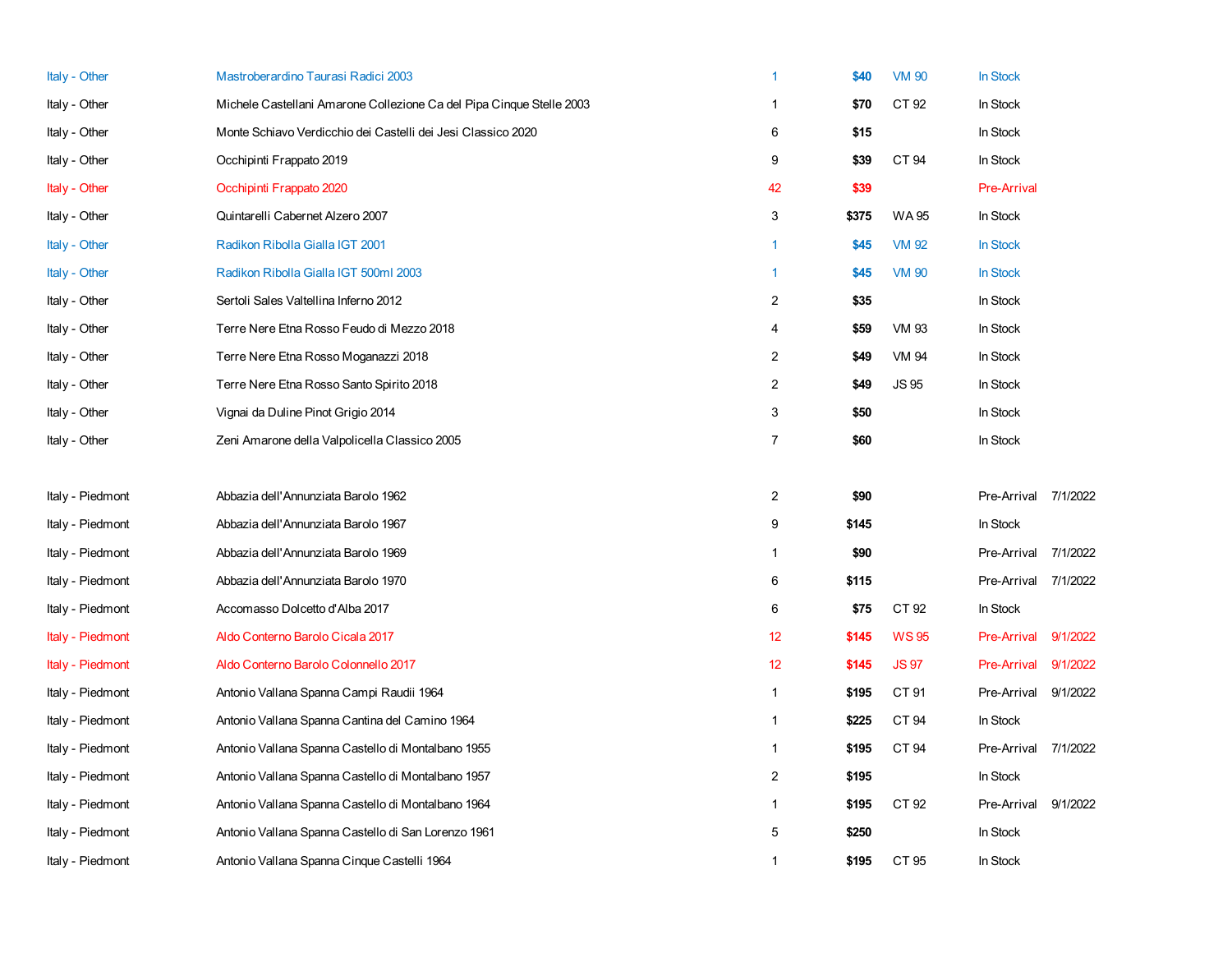| Italy - Piedmont | Antonio Vallana Spanna Cinque Castelli 1968         | 1              | \$165 |       | In Stock             |          |
|------------------|-----------------------------------------------------|----------------|-------|-------|----------------------|----------|
| Italy - Piedmont | Antonio Vallana Spanna Traversagna 1954             | 1              | \$195 |       | In Stock             |          |
| Italy - Piedmont | Antonio Vallana Spanna Traversagna 1967             | 1              | \$185 |       | Pre-Arrival          | 7/1/2022 |
| Italy - Piedmont | Antoniolo Gattinara 1964                            | $\mathbf{1}$   | \$110 | CT 91 | Pre-Arrival          | 7/1/2022 |
| Italy - Piedmont | Antoniolo Gattinara 1967                            | 4              | \$100 | CT 94 | Pre-Arrival 7/1/2022 |          |
| Italy - Piedmont | Antoniolo Gattinara 1970                            | 1              | \$90  | CT 92 | Pre-Arrival          | 7/1/2022 |
| Italy - Piedmont | Antoniolo Gattinara San Francesco 1974              | $\mathbf{1}$   | \$95  |       | In Stock             |          |
| Italy - Piedmont | Antoniolo Gattinara Santa Chiara 1964               | 9              | \$115 |       | Pre-Arrival 7/1/2022 |          |
| Italy - Piedmont | Antoniolo Spanna Ca'Rossa 1967                      | $\mathbf{1}$   | \$110 | CT 92 | In Stock             |          |
| Italy - Piedmont | Antoniolo Spanna Santa Chiara 1964                  | $\mathbf{1}$   | \$115 |       | Pre-Arrival          | 7/1/2022 |
| Italy - Piedmont | Antoniolo Spanna Santa Chiara 1967                  | $\mathbf{1}$   | \$85  |       | Pre-Arrival          | 7/1/2022 |
| Italy - Piedmont | Aurelio Settimo Barolo 1985                         | $\mathbf{1}$   | \$85  |       | Pre-Arrival          | 7/1/2022 |
| Italy - Piedmont | Barale Barolo 1967                                  | 15             | \$130 | CT 91 | Pre-Arrival 7/1/2022 |          |
| Italy - Piedmont | Barale Barolo 1974                                  | 3              | \$95  |       | Pre-Arrival          | 9/1/2022 |
| Italy - Piedmont | Barale Barolo Castellero 1967                       | $\overline{c}$ | \$175 |       | Pre-Arrival          | 7/1/2022 |
| Italy - Piedmont | Barale Barolo Castellero 1982                       | $\mathbf{1}$   | \$150 | CT 94 | Pre-Arrival          | 7/1/2022 |
| Italy - Piedmont | Bartolo Mascarello Dolcetto d'Alba 2018             | 2              | \$55  | CT 91 | In Stock             |          |
| Italy - Piedmont | Bartolo Mascarello Dolcetto d'Alba 2019             | 9              | \$55  | CT 90 | In Stock             |          |
| Italy - Piedmont | Batasiolo Barolo Kiola 1961                         | 2              | \$85  |       | Pre-Arrival          | 7/1/2022 |
| Italy - Piedmont | Batasiolo Barolo Kiola 1964                         | 3              | \$80  |       | In Stock             |          |
| Italy - Piedmont | Batasiolo Barolo Kiola 1970                         | 6              | \$80  |       | Pre-Arrival          | 7/1/2022 |
| Italy - Piedmont | Batasiolo Barolo Kiola 1971                         | 1              | \$85  |       | Pre-Arrival          | 7/1/2022 |
| Italy - Piedmont | Bersano Barbaresco 1971                             | 4              | \$80  |       | In Stock             |          |
| Italy - Piedmont | Bersano Barbaresco Riserva Speciale 1971            | $\mathbf{1}$   | \$95  |       | In Stock             |          |
| Italy - Piedmont | Bersano Barolo 1964                                 | 1              | \$85  | CT 90 | In Stock             |          |
| Italy - Piedmont | Bersano Barolo 1974                                 | $\mathbf{1}$   | \$89  | CT 91 | Pre-Arrival          | 7/1/2022 |
| Italy - Piedmont | Bersano Barolo Riserva Speciale 1974                | $\overline{2}$ | \$110 |       | Pre-Arrival 7/1/2022 |          |
| Italy - Piedmont | Berteletti Fratelli Spanna Castello di Lozzolo 1957 | 6              | \$95  |       | In Stock             |          |
| Italy - Piedmont | Borgogno 'Bianco' NV (60s or 70s)                   | 3              | \$165 |       | <b>Pre-Arrival</b>   |          |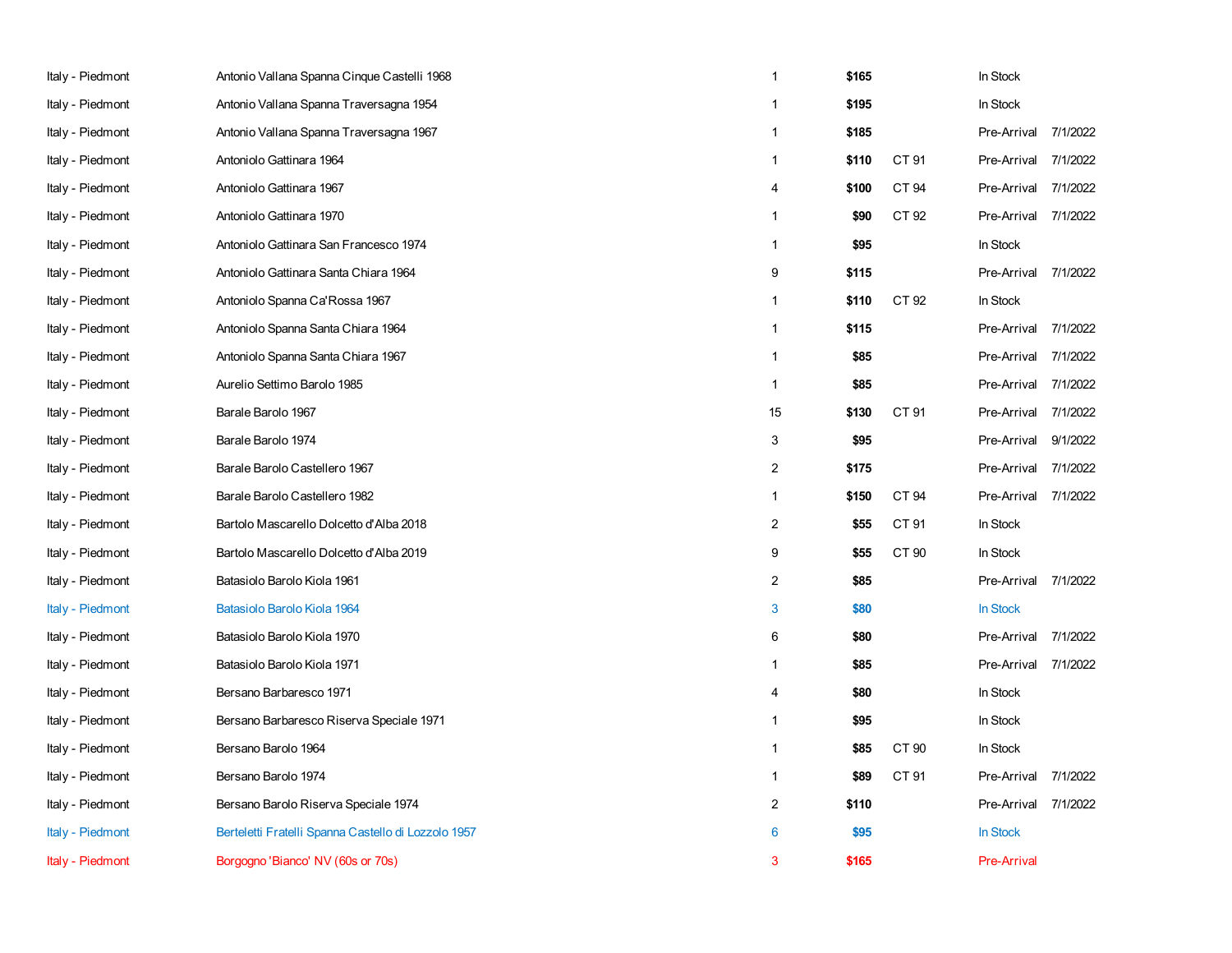| Italy - Piedmont | Borgogno Barbaresco Riserva 1970               | 4              | \$115   |              | Pre-Arrival        | 9/1/2022 |
|------------------|------------------------------------------------|----------------|---------|--------------|--------------------|----------|
| Italy - Piedmont | Borgogno Barbaresco Riserva 1971               | 3              | \$115   |              | Pre-Arrival        | 9/1/2022 |
| Italy - Piedmont | Borgogno Barbaresco Riserva 1988               | $\mathbf{1}$   | \$95    |              | Pre-Arrival        | 9/1/2022 |
| Italy - Piedmont | Borgogno Barolo 1993                           | $\mathbf{1}$   | \$75    |              | Pre-Arrival        | 9/1/2022 |
| Italy - Piedmont | Borgogno Barolo Riserva 1958                   | 2              | \$225   | <b>RJ 97</b> | Pre-Arrival        | 7/1/2022 |
| Italy - Piedmont | Borgogno Barolo Riserva 1964                   | 4              | \$175   | <b>RJ 92</b> | Pre-Arrival        | 7/1/2022 |
| Italy - Piedmont | Borgogno Barolo Riserva 1967                   | 1              | \$165   | CT 92        | <b>Pre-Arrival</b> |          |
| Italy - Piedmont | Borgogno Barolo Riserva 1968                   | 4              | \$125   |              | Pre-Arrival        | 9/1/2022 |
| Italy - Piedmont | Borgogno Barolo Riserva 1970                   | 12             | \$160   | CT 91        | Pre-Arrival        | 9/1/2022 |
| Italy - Piedmont | Borgogno Barolo Riserva 1971                   | $\overline{2}$ | \$185   | RJ 94+       | Pre-Arrival        | 9/1/2022 |
| Italy - Piedmont | Borgogno Barolo Riserva 1974                   | $\mathbf{1}$   | \$150   |              | Pre-Arrival        | 7/1/2022 |
| Italy - Piedmont | Borgogno Barolo Riserva 1978                   | 4              | \$150   |              | Pre-Arrival        | 7/1/2022 |
| Italy - Piedmont | Borgogno Barolo Riserva 1995                   | 5              | \$85    | <b>VM 91</b> | Pre-Arrival        | 9/1/2022 |
| Italy - Piedmont | Calissano Barbaresco Riserva Speciale 1970     | 6              | \$89    |              | In Stock           |          |
| Italy - Piedmont | Calissano Barolo Riserva Speciale 1964         | $\mathbf{1}$   | \$95    | CT 93        | Pre-Arrival        | 7/1/2022 |
| Italy - Piedmont | Calissano Barolo Riserva Speciale 1967         | 3              | \$95    | CT 94        | Pre-Arrival        | 7/1/2022 |
| Italy - Piedmont | Camerano Barolo 1985                           | $\mathbf{1}$   | \$85    | CT 93        | Pre-Arrival        | 7/1/2022 |
| Italy - Piedmont | Camerano Barolo Cannubio 1964                  | 4              | \$95    |              | Pre-Arrival        | 7/1/2022 |
| Italy - Piedmont | Camerano Barolo Cannubio 1967                  | 8              | \$90    |              | Pre-Arrival        | 7/1/2022 |
| Italy - Piedmont | Cantina del Pino Barbaresco 2016               | $\mathbf{1}$   | \$45    | <b>VM 95</b> | In Stock           |          |
| Italy - Piedmont | Cantina del Pino Barbaresco Ovello 2017        | 11             | \$65    | WA 94+       | In Stock           |          |
| Italy - Piedmont | Cantina Mascarello Barolo 1967                 | $\overline{7}$ | \$750   | <b>JG 95</b> | In Stock           |          |
| Italy - Piedmont | Cantina Mascarello Barolo 1968                 | 3              | \$675   | <b>RJ 94</b> | In Stock           |          |
| Italy - Piedmont | Cantina Mascarello Barolo 1969                 | 2              | \$675   |              | In Stock           |          |
| Italy - Piedmont | Cantina Mascarello Barolo 1971                 | $\mathbf{1}$   | \$1,050 | JG 96+       | Pre-Arrival        | 7/1/2022 |
| Italy - Piedmont | Cantina Mascarello Barolo 1974                 | 2              | \$865   | CT 93        | In Stock           |          |
| Italy - Piedmont | Cantina Mascarello Barolo Riserva Canubbi 1958 | $\overline{c}$ | \$1,295 | <b>VM 97</b> | In Stock           |          |
| Italy - Piedmont | Cantina Vignaioli Barbaresco 1982              | $\overline{2}$ | \$85    | CT 91        | Pre-Arrival        | 7/1/2022 |
| Italy - Piedmont | Cappa Barolo 1971                              | $\overline{2}$ | \$85    |              | Pre-Arrival        | 7/1/2022 |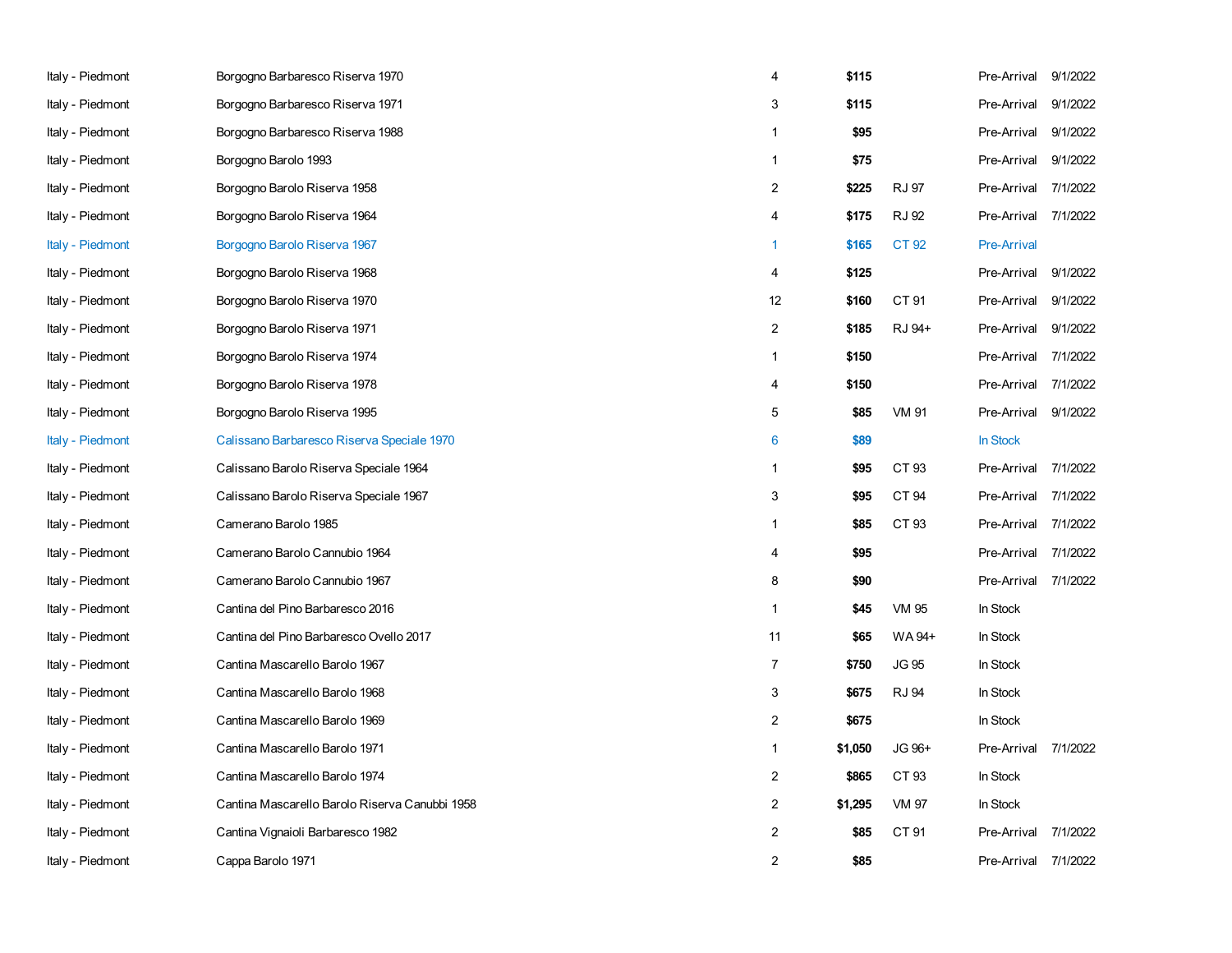| Italy - Piedmont | Cappellano Barolo ???? ('60s) (ml / dl)               | $\mathbf{1}$   | \$250 |              | In Stock           |           |
|------------------|-------------------------------------------------------|----------------|-------|--------------|--------------------|-----------|
| Italy - Piedmont | Cappellano Barolo 1964                                | 1              | \$595 | <b>JG 94</b> | Pre-Arrival        | 7/1/2022  |
| Italy - Piedmont | Cappellano Barolo 1967                                | $\mathbf{1}$   | \$325 | JG 92        | Pre-Arrival        | 7/1/2022  |
| Italy - Piedmont | Cappellano Barolo Chinato 500ml                       | 28             | \$59  |              | In Stock           |           |
| Italy - Piedmont | Cascina Chicco Barolo Rocche di Castelletto 1.5L 2009 | $\overline{2}$ | \$150 |              | <b>In Stock</b>    |           |
| Italy - Piedmont | Castello di Verduno Barbaresco Rabaja 2017            | $\overline{2}$ | \$69  | <b>VM 93</b> | In Stock           |           |
| Italy - Piedmont | Castello di Verduno Barbaresco Rabaja Bas 2017        | 3              | \$60  | VM 94        | In Stock           |           |
| Italy - Piedmont | Cavallotto Barolo Bricco Boschis 1967                 | 3              | \$195 | CT 92        | Pre-Arrival        | 9/1/2022  |
| Italy - Piedmont | Cavallotto Barolo Riserva Vignolo 2016                | 6              | \$149 |              | <b>Pre-Arrival</b> | 10/1/2022 |
| Italy - Piedmont | Clerico Barolo Ciabot Mentin Ginestra 1999            | $\overline{2}$ | \$145 | <b>VM 95</b> | In Stock           |           |
| Italy - Piedmont | Clerico Dolcetto Visadì 2007                          | $\mathbf{1}$   | \$20  |              | In Stock           |           |
| Italy - Piedmont | Contratto Barolo 1958                                 | 3              | \$130 | CT 92        | In Stock           |           |
| Italy - Piedmont | Contratto Barolo Riserva del Centenario 1974          | $\mathbf{1}$   | \$95  | CT 92        | Pre-Arrival        | 7/1/2022  |
| Italy - Piedmont | Coppa Barolo Riserva Speciale 1967                    | $\overline{2}$ | \$85  |              | Pre-Arrival        | 7/1/2022  |
| Italy - Piedmont | Coppo Barolo 1971                                     | $\overline{2}$ | \$75  |              | Pre-Arrival        | 7/1/2022  |
| Italy - Piedmont | Cordero di Montezemolo Barolo Monfalletto 1982        | $\mathbf{1}$   | \$125 | JG 92+       | Pre-Arrival        | 9/1/2022  |
| Italy - Piedmont | Damilano Barolo Vigneti Tenuta Canubio 1964           | 3              | \$125 |              | Pre-Arrival        | 7/1/2022  |
| Italy - Piedmont | Elio Grasso Barolo Ginestra Casa Mate 2007            | $\mathbf{1}$   | \$110 | WA 96        | In Stock           |           |
| Italy - Piedmont | Elio Grasso Langhe Nebbiolo Gavarini 2006             | $\mathbf{1}$   | \$20  |              | In Stock           |           |
| Italy - Piedmont | Enrico Serafino Barbaresco 1964                       | $\mathbf{1}$   | \$110 |              | In Stock           |           |
| Italy - Piedmont | Enrico Serafino Barbaresco Riserva 1964               | $\mathbf{1}$   | \$125 | CT 92        | In Stock           |           |
| Italy - Piedmont | Enrico Serafino Barbaresco Riserva 1966               | 16             | \$95  |              | In Stock           |           |
| Italy - Piedmont | Enrico Serafino Barbaresco Riserva 1966 (ml)          | $\overline{2}$ | \$79  |              | In Stock           |           |
| Italy - Piedmont | Enrico Serafino Barbaresco Riserva 1967               | 4              | \$120 |              | In Stock           |           |
| Italy - Piedmont | Enrico Serafino Barolo 1958 (ml)                      | $\mathbf{1}$   | \$95  | CT 93        | Pre-Arrival        | 7/1/2022  |
| Italy - Piedmont | Enrico Serafino Barolo 1970                           | $\mathbf{1}$   | \$85  | CT 91        | Pre-Arrival        | 7/1/2022  |
| Italy - Piedmont | Enrico Serafino Barolo Riserva 1961                   | $\overline{c}$ | \$135 | CT 92        | In Stock           |           |
| Italy - Piedmont | Enrico Serafino Barolo Riserva 1964                   | 8              | \$135 | CT 90        | In Stock           |           |
| Italy - Piedmont | Enrico Serafino Barolo Riserva 1967                   | $\mathbf{1}$   | \$125 |              | In Stock           |           |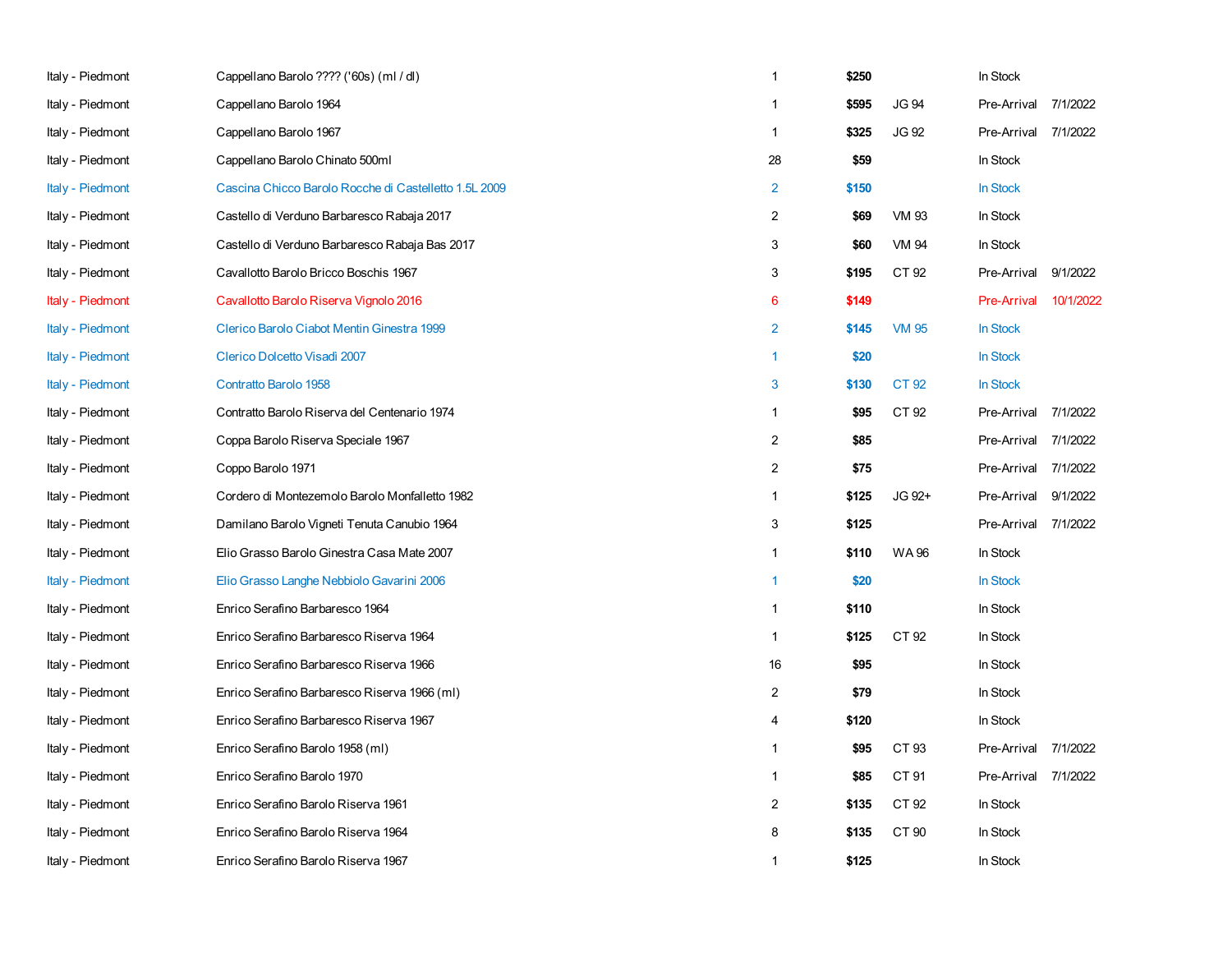| Italy - Piedmont | Enrico Serafino Barolo Riserva Speciale 1961      | 6              | \$150 | CT 92        | In Stock    |          |
|------------------|---------------------------------------------------|----------------|-------|--------------|-------------|----------|
| Italy - Piedmont | Enrico Serafino Barolo Riserva Speciale 1964      | 3              | \$150 | CT 93        | In Stock    |          |
| Italy - Piedmont | Ettore Germano Barolo Cerretta 2016               | 4              | \$69  | WA 93        | In Stock    |          |
| Italy - Piedmont | Ettore Germano Barolo Prapo 2016                  | 9              | \$69  | <b>VM 94</b> | In Stock    |          |
| Italy - Piedmont | Fontanafredda Barolo 1945                         | 4              | \$225 | <b>JG 94</b> | In Stock    |          |
| Italy - Piedmont | Fontanafredda Barolo 1952                         | 5              | \$195 | <b>RJ 93</b> | In Stock    |          |
| Italy - Piedmont | Fontanafredda Barolo 1955                         | 6              | \$175 | CT 93        | In Stock    |          |
| Italy - Piedmont | Fontanafredda Barolo 1961                         | 6              | \$145 | <b>RJ 94</b> | In Stock    |          |
| Italy - Piedmont | Fontanafredda Barolo 1967                         | 7              | \$110 | CT 91        | Pre-Arrival | 9/1/2022 |
| Italy - Piedmont | Fontanafredda Barolo 1970                         | 3              | \$95  |              | Pre-Arrival | 9/1/2022 |
| Italy - Piedmont | Fontanafredda Barolo 1974                         | 2              | \$95  | CT 92        | Pre-Arrival | 7/1/2022 |
| Italy - Piedmont | Fontanafredda Barolo 1978                         | $\mathbf{1}$   | \$100 | CT 93        | Pre-Arrival | 9/1/2022 |
| Italy - Piedmont | Fracassi Barolo Mantoetto 2013                    | $\overline{7}$ | \$49  | CT 93        | In Stock    |          |
| Italy - Piedmont | Francesco Borgogno Barolo 1978                    | $\mathbf{1}$   | \$85  |              | Pre-Arrival | 7/1/2022 |
| Italy - Piedmont | Francesco Borgogno Barolo Riserva Brunate 1974    | 1              | \$85  |              | Pre-Arrival | 7/1/2022 |
| Italy - Piedmont | Francesco Borgogno Barolo Riserva Brunate 1982    | $\mathbf{1}$   | \$85  |              | Pre-Arrival | 7/1/2022 |
| Italy - Piedmont | Francesco Borgogno Barolo Riserva Brunate 1985    | $\overline{2}$ | \$85  |              | Pre-Arrival | 7/1/2022 |
| Italy - Piedmont | Francesco Rinaldi Barolo 1964                     | 3              | \$195 | <b>JG 94</b> | Pre-Arrival | 9/1/2022 |
| Italy - Piedmont | Francesco Rinaldi Barolo Brunate 2017             | 12             | \$69  | <b>VM 94</b> | In Stock    |          |
| Italy - Piedmont | Francesco Rinaldi Barolo Cannubi ???? ('90s) (ml) | $\mathbf{1}$   | \$95  |              | In Stock    |          |
| Italy - Piedmont | Francesco Rinaldi Barolo Cannubi 2016             | $\mathbf{1}$   | \$75  | VM 94        | In Stock    |          |
| Italy - Piedmont | Francesco Rinaldi Barolo Cannubi 2017             | 12             | \$75  | VM 93+       | In Stock    |          |
| Italy - Piedmont | Franco Fiorina Barbaresco 1964                    | 9              | \$130 | CT 93        | Pre-Arrival | 7/1/2022 |
| Italy - Piedmont | Franco Fiorina Barbaresco 1967                    | 1              | \$110 | CT 92        | Pre-Arrival | 9/1/2022 |
| Italy - Piedmont | Francone Barbaresco Riserva Speciale 1978         | $\mathbf{1}$   | \$85  |              | Pre-Arrival | 7/1/2022 |
| Italy - Piedmont | Fratelli Alessandria Barolo 1964                  | $\mathbf{1}$   | \$85  |              | Pre-Arrival | 9/1/2022 |
| Italy - Piedmont | Fratelli Alessandria Barolo 1967                  | $\overline{2}$ | \$85  | CT 93        | Pre-Arrival | 9/1/2022 |
| Italy - Piedmont | Fratelli Alessandria Barolo 1971                  | 4              | \$85  |              | Pre-Arrival | 9/1/2022 |
| Italy - Piedmont | Gaja Barbaresco 1.5L 1971                         | 1              | \$675 | <b>VM 93</b> | In Stock    |          |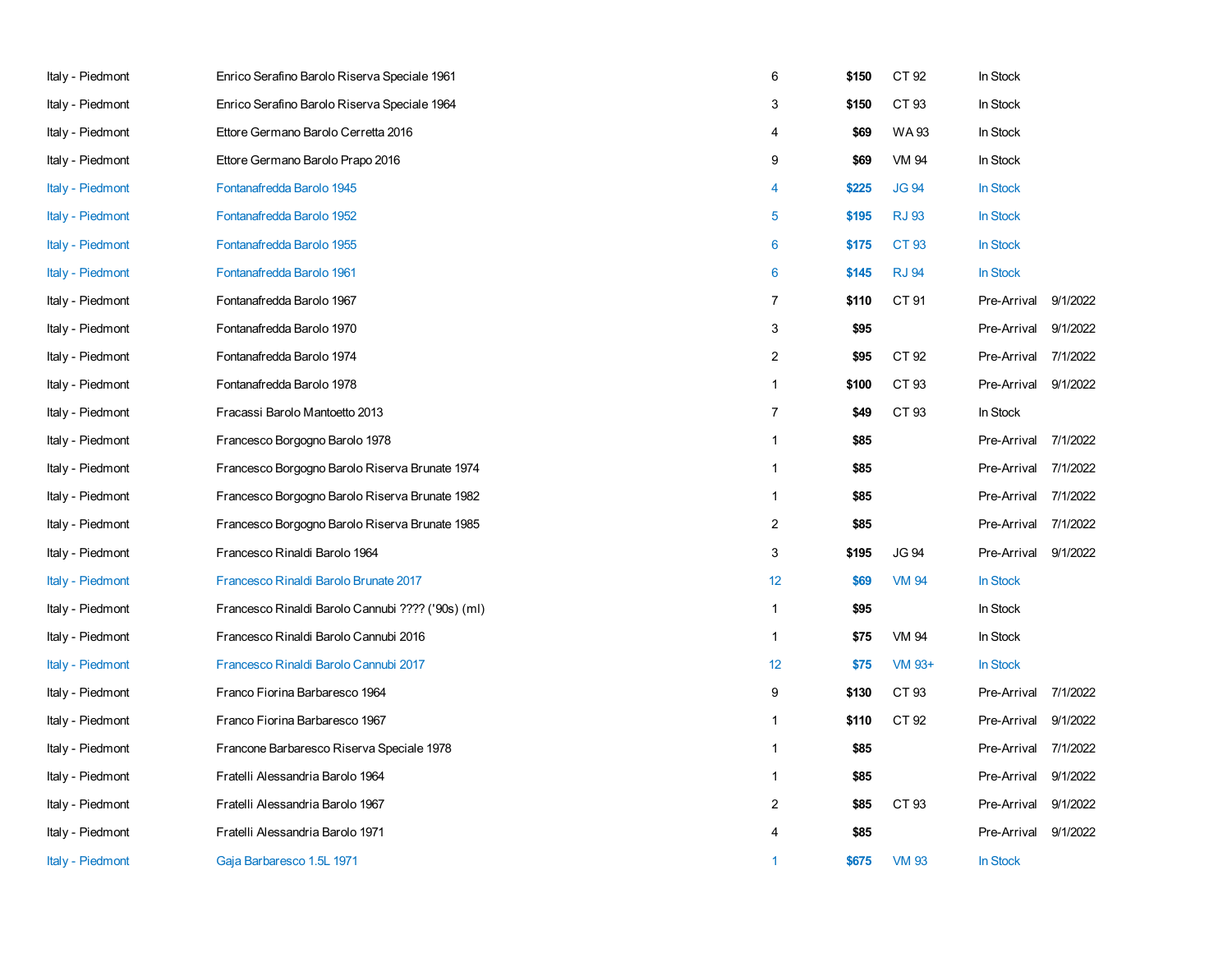| Italy - Piedmont | Gaja Barolo Sperss 1989                         | $\mathbf{1}$    | \$475   | <b>VM 97</b> | In Stock           |           |
|------------------|-------------------------------------------------|-----------------|---------|--------------|--------------------|-----------|
| Italy - Piedmont | Germano Angelo Barolo 1967                      | 1               | \$80    |              | Pre-Arrival        | 7/1/2022  |
| Italy - Piedmont | Giacomo Conterno Barolo 1967                    | 3               | \$535   | <b>JG 95</b> | Pre-Arrival        | 7/1/2022  |
| Italy - Piedmont | Giacomo Conterno Barolo 1969                    | $\mathbf{1}$    | \$250   | CT 92        | <b>Pre-Arrival</b> | 10/1/2022 |
| Italy - Piedmont | Giacomo Conterno Barolo 1973                    | 1               | \$250   | CT 93        | Pre-Arrival        | 10/1/2022 |
| Italy - Piedmont | Giacomo Conterno Barolo Cascina Francia 1999    | $\overline{1}$  | \$655   | <b>WA96</b>  | In Stock           |           |
| Italy - Piedmont | Giacomo Conterno Barolo Riserva 1959            | $\mathbf{1}$    | \$450   |              | Pre-Arrival        |           |
| Italy - Piedmont | Giacomo Conterno Barolo Riserva Monfortino 1947 | $\mathbf{1}$    | \$1,195 | <b>AG 95</b> | Pre-Arrival        | 10/1/2022 |
| Italy - Piedmont | Giacomo Fenocchio Barolo Bussia 2016            | 3               | \$65    | VM 95        | In Stock           |           |
| Italy - Piedmont | Giacomo Fenocchio Barolo Castellero 2016        | 5               | \$59    | VM 93+       | In Stock           |           |
| Italy - Piedmont | Giacomo Fenocchio Barolo Villero 2016           | $\overline{c}$  | \$65    | <b>VM 94</b> | In Stock           |           |
| Italy - Piedmont | Giordano Barbaresco 1967                        | 8               | \$70    | CT 91        | In Stock           |           |
| Italy - Piedmont | Giordano Barbaresco 1974                        | 12              | \$79    |              | In Stock           |           |
| Italy - Piedmont | Giordano Barolo 1958                            | $\mathbf{1}$    | \$100   |              | Pre-Arrival        | 7/1/2022  |
| Italy - Piedmont | Giordano Barolo 1964                            | $\overline{c}$  | \$80    |              | In Stock           |           |
| Italy - Piedmont | Giuseppe Rinaldi Barbera d'Alba 2020            | 6               | \$59    |              | <b>Pre-Arrival</b> | 10/1/2022 |
| Italy - Piedmont | Giuseppe Rinaldi Dolcetto d'Alba 2020           | 6               | \$49    |              | <b>Pre-Arrival</b> | 10/1/2022 |
| Italy - Piedmont | Giuseppe Rinaldi Dolcetto d'Alba 2019           | 6               | \$55    | CT 90        | In Stock           |           |
| Italy - Piedmont | Giuseppe Rinaldi Langhe Freisa 2020             | $6\phantom{1}6$ | \$69    |              | <b>Pre-Arrival</b> | 10/1/2022 |
| Italy - Piedmont | Giuseppe Rinaldi Rosae Ruche 2020               | $6\phantom{1}6$ | \$49    |              | <b>Pre-Arrival</b> | 10/1/2022 |
| Italy - Piedmont | Guido Porro Barolo Vigna Santa Caterina 2009    | $\mathbf{1}$    | \$40    |              | In Stock           |           |
| Italy - Piedmont | Il Chiosso Gattinara Riserva 2008               | $\overline{2}$  | \$35    | CT 90        | In Stock           |           |
| Italy - Piedmont | La Spinetta Barbaresco Vigneto Gallina 1999     | $\mathbf{1}$    | \$245   | <b>VM 94</b> | In Stock           |           |
| Italy - Piedmont | La Spinetta Barbaresco Vigneto Starderi 2003    | $\overline{1}$  | \$125   | <b>VM 90</b> | In Stock           |           |
| Italy - Piedmont | La Spinetta Barbaresco Vigneto Starderi 2004    | $\mathbf{1}$    | \$245   | <b>WA95</b>  | In Stock           |           |
| Italy - Piedmont | La Spinetta Barbera d'Alba Vigneto Gallina 2003 | 1               | \$55    | VM (90-92)   | In Stock           |           |
| Italy - Piedmont | La Spinetta Barolo Vigneto Campe 2001           | $\mathbf{1}$    | \$125   | <b>VM 92</b> | In Stock           |           |
| Italy - Piedmont | La Spinetta Oro 500ml 2001                      | -1              | \$45    |              | In Stock           |           |
| Italy - Piedmont | Lignana Barolo 1967                             | 47              | \$75    |              | <b>In Stock</b>    |           |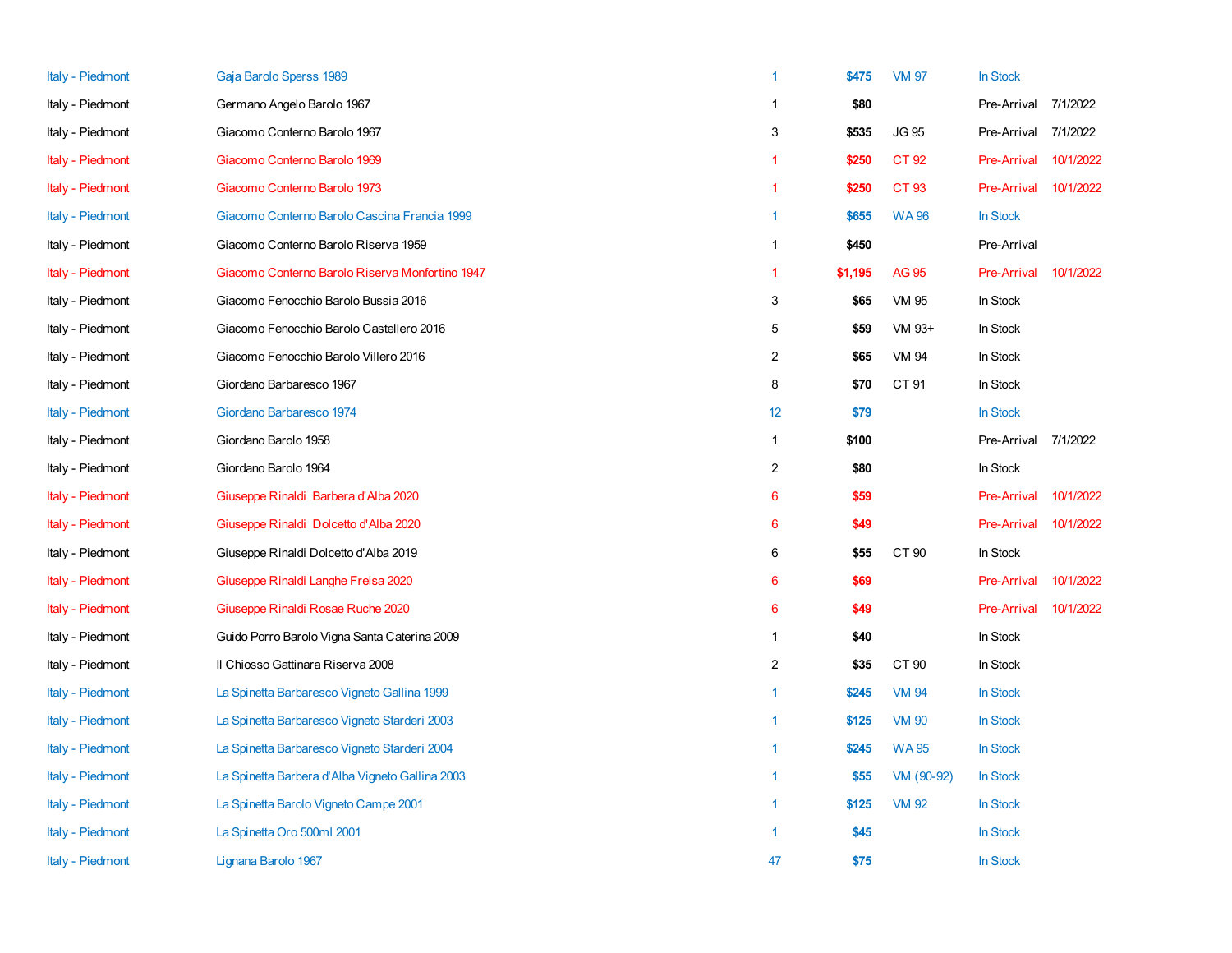| Italy - Piedmont        | Luigi Bosca Barolo 1964                | $\mathbf{1}$     | \$95  | CT 92        | In Stock             |           |
|-------------------------|----------------------------------------|------------------|-------|--------------|----------------------|-----------|
| Italy - Piedmont        | Luigi Oddero Barolo 1967               | $\mathbf{1}$     | \$75  |              | In Stock             |           |
| Italy - Piedmont        | Luigi Oddero Barolo Riserva 1974       | 3                | \$95  |              | In Stock             |           |
| Italy - Piedmont        | Luigi Oddero Barolo Rocche Rivera 2004 | 11               | \$109 |              | In Stock             |           |
| Italy - Piedmont        | Luigi Oddero Barolo Rocche Rivera 2010 | 12               | \$109 |              | In Stock             |           |
| Italy - Piedmont        | Luigi Oddero Barolo Rocche Rivera 2013 | 12               | \$99  |              | In Stock             |           |
| <b>Italy - Piedmont</b> | Luigi Oddero Barolo Vigna Rionda 2001  | $\mathbf{3}$     | \$195 |              | In Stock             |           |
| Italy - Piedmont        | Luigi Oddero Barolo Vigna Rionda 2003  | 6                | \$99  |              | In Stock             |           |
| Italy - Piedmont        | Luigi Oddero Barolo Vigna Rionda 2007  | 6                | \$145 |              | In Stock             |           |
| Italy - Piedmont        | Luigi Oddero Barolo Vigna Rionda 2010  | 6                | \$235 |              | In Stock             |           |
| Italy - Piedmont        | Luigi Oddero Barolo Vigna Rionda 2013  | 6                | \$150 |              | In Stock             |           |
| Italy - Piedmont        | M. Marengo Barolo 1961                 | $\mathbf{1}$     | \$85  |              | Pre-Arrival          | 7/1/2022  |
| Italy - Piedmont        | Marcarini Barolo Brunate 1964          | 4                | \$195 | <b>JG 96</b> | In Stock             |           |
| Italy - Piedmont        | Marcarini Barolo Brunate 1967          | $\boldsymbol{2}$ | \$165 | <b>JG 94</b> | Pre-Arrival          | 9/1/2022  |
| Italy - Piedmont        | Marcarini Barolo Brunate 1974          | $\sqrt{2}$       | \$150 | CT 91        | Pre-Arrival          | 6/15/2022 |
| Italy - Piedmont        | Marcarini Barolo Brunate 1976          | $\mathbf{1}$     | \$150 | CT 92        | In Stock             |           |
| Italy - Piedmont        | Marchese Fracassi Barolo 2002          | $\mathbf{1}$     | \$55  |              | In Stock             |           |
| Italy - Piedmont        | Marchesi di Barolo Barolo 1961         | 3                | \$135 | RJ 92+       | Pre-Arrival 7/1/2022 |           |
| Italy - Piedmont        | Marchesi di Barolo Barolo 1964         | 4                | \$135 | CT 92        | In Stock             |           |
| Italy - Piedmont        | Marchesi di Barolo Barolo 1966         | 2                | \$80  | CT 90        | In Stock             |           |
| Italy - Piedmont        | Marchesi di Barolo Barolo 1967         | 4                | \$125 |              | In Stock             |           |
| Italy - Piedmont        | Marchesi di Barolo Barolo 1970         | 10               | \$110 | CT 90        | Pre-Arrival          | 9/1/2022  |
| Italy - Piedmont        | Marchesi di Barolo Barolo 1971         | 14               | \$125 | <b>RJ 93</b> | Pre-Arrival 7/1/2022 |           |
| Italy - Piedmont        | Marchesi di Barolo Barolo 1976         | 6                | \$75  |              | <b>Pre-Arrival</b>   | 10/1/2022 |
| Italy - Piedmont        | Marchesi di Barolo Barolo 1977         | 3                | \$89  |              | Pre-Arrival          | 10/1/2022 |
| Italy - Piedmont        | Marchesi di Barolo Barolo 1978         | $\mathbf{1}$     | \$125 |              | Pre-Arrival          | 9/1/2022  |
| Italy - Piedmont        | Marchesi di Barolo Barolo 1985         | $\mathbf{1}$     | \$120 |              | <b>Pre-Arrival</b>   | 10/1/2022 |
| Italy - Piedmont        | Marchesi di Barolo Barolo 3L 1971      | $\mathbf{1}$     | \$495 | <b>JG 90</b> | Pre-Arrival          | 7/1/2022  |
| Italy - Piedmont        | Marchesi di Barolo Barolo Cannubi 1985 | 1                | \$160 |              | Pre-Arrival          | 7/1/2022  |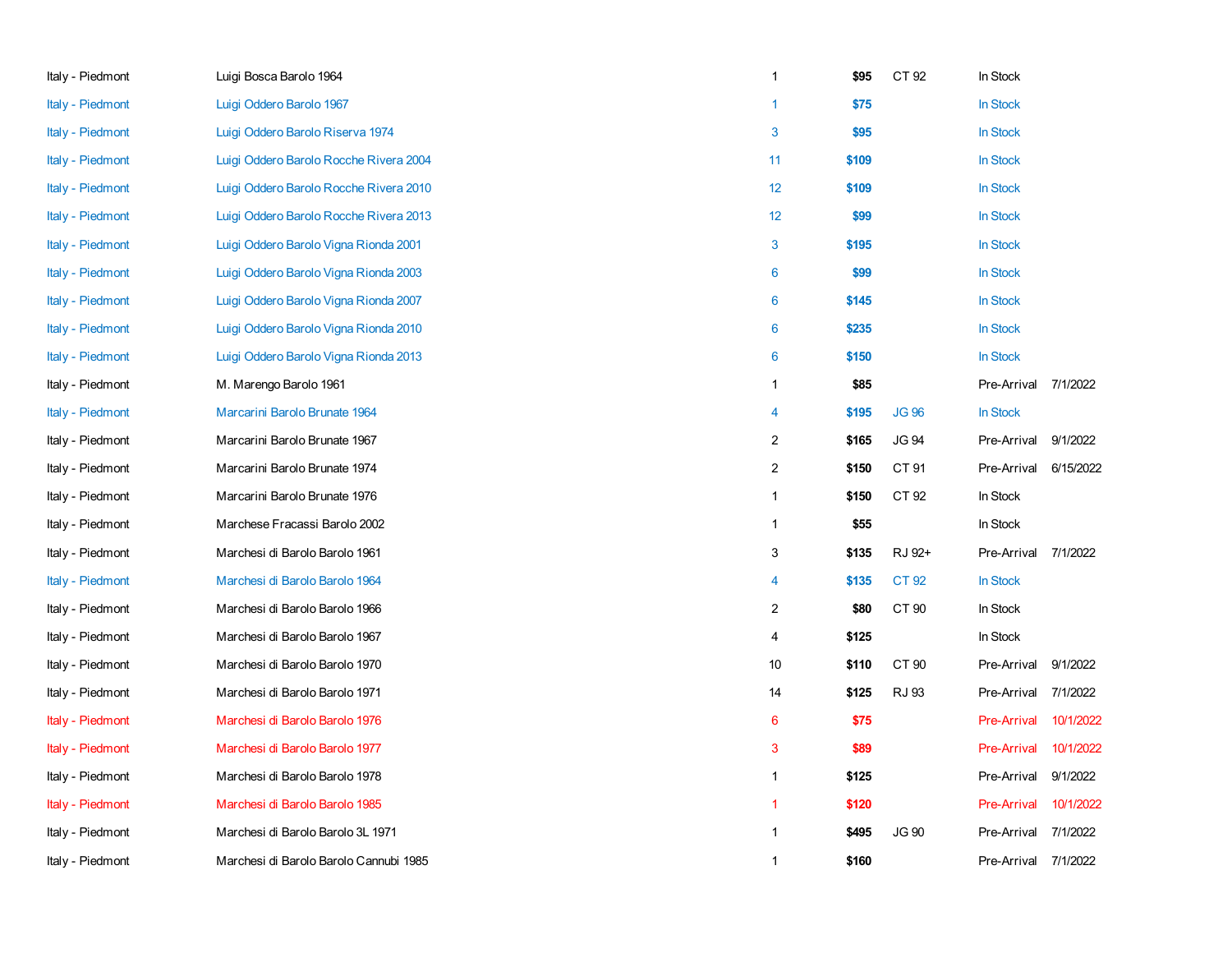| Italy - Piedmont | Marchesi di Barolo Barolo Riserva Cannubi Muscatel 1978 | $\mathbf{1}$     | \$165 | CT 91        | Pre-Arrival 7/1/2022 |           |
|------------------|---------------------------------------------------------|------------------|-------|--------------|----------------------|-----------|
| Italy - Piedmont | Massolino Barolo Parussi 2011                           | 4                | \$65  | WA 93        | In Stock             |           |
| Italy - Piedmont | Minuto Barbaresco Riserva 1967                          | $\mathbf{1}$     | \$85  |              | In Stock             |           |
| Italy - Piedmont | Minuto Barbaresco Riserva Speciale 1964                 | 6                | \$110 | CT 90        | Pre-Arrival          | 9/1/2022  |
| Italy - Piedmont | Minuto Barolo Riserva 1967                              | 4                | \$85  |              | Pre-Arrival          | 7/1/2022  |
| Italy - Piedmont | Minuto Barolo Riserva Speciale 1964                     | 3                | \$110 | <b>RJ 92</b> | Pre-Arrival          | 9/1/2022  |
| Italy - Piedmont | Moscone Barolo 1967                                     | 6                | \$79  |              | In Stock             |           |
| Italy - Piedmont | Moscone Barolo 1971                                     | $\mathbf{1}$     | \$85  |              | Pre-Arrival          | 7/1/2022  |
| Italy - Piedmont | Nervi Gattinara 1955                                    | $\mathbf{1}$     | \$125 |              | Pre-Arrival          | 7/1/2022  |
| Italy - Piedmont | Nervi Gattinara 1964                                    | 8                | \$90  | CT 93        | Pre-Arrival          | 9/1/2022  |
| Italy - Piedmont | Nervi Gattinara 1968                                    | $\overline{2}$   | \$90  | CT 93        | Pre-Arrival          | 7/1/2022  |
| Italy - Piedmont | Nervi Spanna 1964                                       | 11               | \$80  |              | <b>Pre-Arrival</b>   | 10/1/2022 |
| Italy - Piedmont | Oddero Barolo 1958                                      | $\mathbf{1}$     | \$195 | <b>JG 94</b> | Pre-Arrival          | 9/1/2022  |
| Italy - Piedmont | Oddero Barolo 1961                                      | $\mathbf{1}$     | \$175 | JG 93+       | In Stock             |           |
| Italy - Piedmont | Oddero Barolo 1964                                      | $\overline{2}$   | \$175 | <b>JG 94</b> | In Stock             |           |
| Italy - Piedmont | Oddero Barolo 1967                                      | $\boldsymbol{7}$ | \$135 | JG 93+       | In Stock             |           |
| Italy - Piedmont | Oddero Barolo 1978                                      | $\mathbf{1}$     | \$150 | JG 92        | Pre-Arrival          | 7/1/2022  |
| Italy - Piedmont | Paolo Scavino Barolo Bric del Fiasc 1997                | $\mathbf{1}$     | \$165 | <b>WA95</b>  | <b>In Stock</b>      |           |
| Italy - Piedmont | Paolo Scavino Barolo Bric del Fiasc 2000                | $\mathbf{1}$     | \$195 | <b>VM 96</b> | In Stock             |           |
| Italy - Piedmont | Parusso Barolo 1982                                     | $\overline{5}$   | \$150 |              | <b>In Stock</b>      |           |
| Italy - Piedmont | Parusso Barolo 2003                                     | $\mathbf{1}$     | \$35  |              | In Stock             |           |
| Italy - Piedmont | Parusso Barolo Bussia 2016                              | $\mathbf{1}$     | \$80  | VM 96+       | In Stock             |           |
| Italy - Piedmont | Parusso Barolo Mariondino 2003                          | $\mathbf{1}$     | \$55  | VM 92        | In Stock             |           |
| Italy - Piedmont | Parusso Barolo Mosconi 2016                             | 4                | \$80  | VM 95        | In Stock             |           |
| Italy - Piedmont | Pio Cesare Barolo 1961                                  | $\mathbf{1}$     | \$145 | CT 90        | Pre-Arrival          | 7/1/2022  |
| Italy - Piedmont | Pio Cesare Barolo 1967                                  | 16               | \$125 | CT 90        | Pre-Arrival          | 9/1/2022  |
| Italy - Piedmont | Pio Cesare Barolo 1974                                  | 5                | \$115 | CT 92        | Pre-Arrival          | 7/1/2022  |
| Italy - Piedmont | Produttori del Barbaresco Barbaresco 1.5L 1974          |                  | \$295 | CT 91        | <b>In Stock</b>      |           |
| Italy - Piedmont | Produttori del Barbaresco Barbaresco 1.5L 1982          | $\mathbf{1}$     | \$300 | CT 92        | Pre-Arrival          | 7/1/2022  |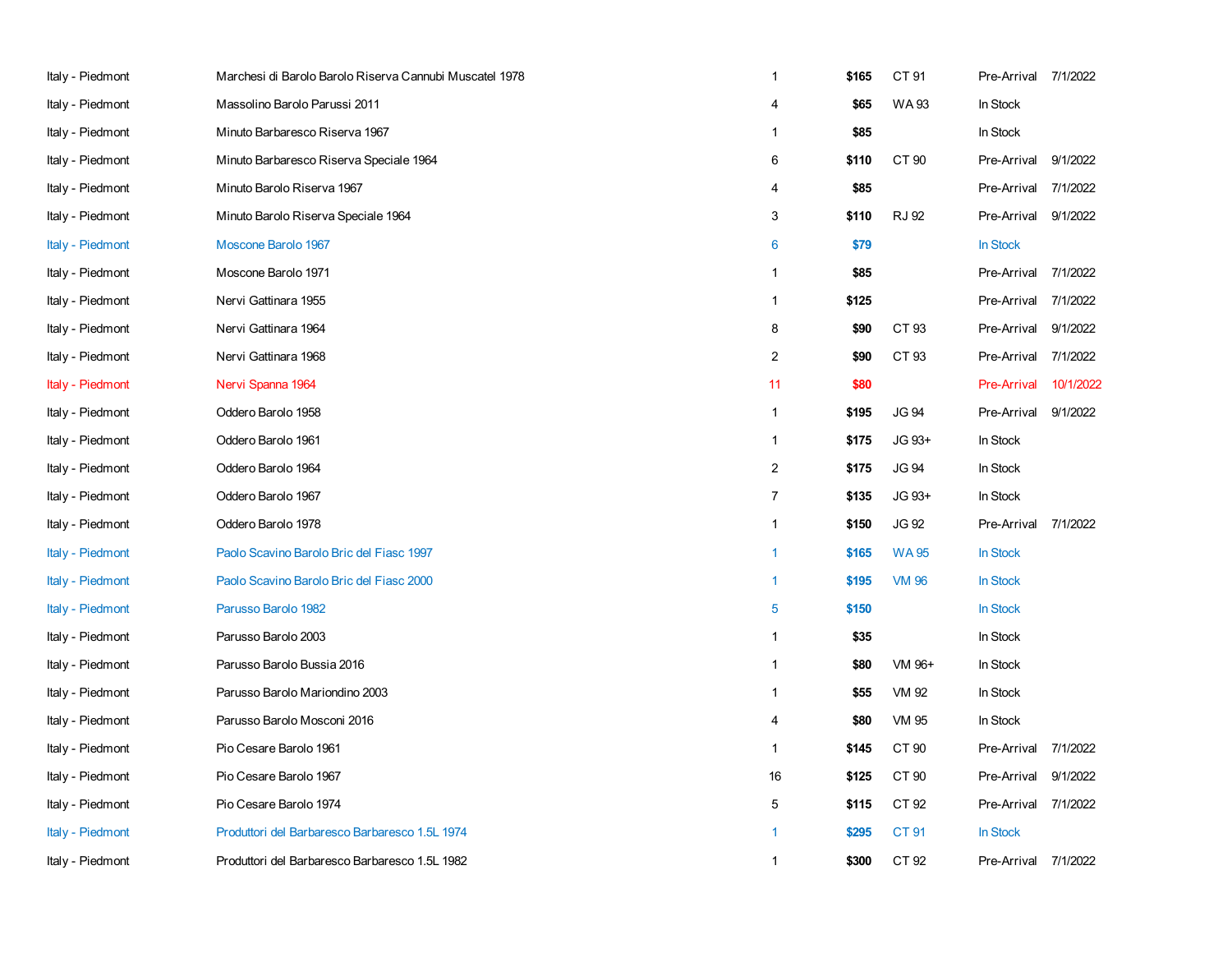| Italy - Piedmont | Produttori del Barbaresco Barbaresco 1959                                | $\mathbf{1}$   | \$195 |              | In Stock    |           |
|------------------|--------------------------------------------------------------------------|----------------|-------|--------------|-------------|-----------|
| Italy - Piedmont | Produttori del Barbaresco Barbaresco 1964                                | 2              | \$175 | CT 93        | Pre-Arrival | 7/1/2022  |
| Italy - Piedmont | Produttori del Barbaresco Barbaresco 1965                                | 3              | \$135 | CT 93        | Pre-Arrival | 10/1/2022 |
| Italy - Piedmont | Produttori del Barbaresco Barbaresco 1967                                | 6              | \$160 | <b>RJ 91</b> | Pre-Arrival | 10/1/2022 |
| Italy - Piedmont | Produttori del Barbaresco Barbaresco 1971                                | 6              | \$140 | CT 92        | Pre-Arrival | 10/1/2022 |
| Italy - Piedmont | Produttori del Barbaresco Barbaresco 1974 (non-standard bottling)        | $\overline{2}$ | \$95  | CT 91        | In Stock    |           |
| Italy - Piedmont | Produttori del Barbaresco Barbaresco 1976                                | 8              | \$110 | CT 92        | In Stock    |           |
| Italy - Piedmont | Produttori del Barbaresco Barbaresco 1978                                | $\mathbf{1}$   | \$140 | CT 91        | Pre-Arrival | 9/1/2022  |
| Italy - Piedmont | Produttori del Barbaresco Barbaresco 1979                                | 18             | \$120 |              | In Stock    |           |
| Italy - Piedmont | Produttori del Barbaresco Barbaresco 1985                                | $\mathbf{1}$   | \$150 | CT 90        | Pre-Arrival | 7/1/2022  |
| Italy - Piedmont | Produttori del Barbaresco Barbaresco 1987                                | $\mathbf{1}$   | \$95  | CT 91        | Pre-Arrival | 9/1/2022  |
| Italy - Piedmont | Produttori del Barbaresco Barbaresco 2015                                | $\overline{2}$ | \$39  | WA 93        | In Stock    |           |
| Italy - Piedmont | Produttori del Barbaresco Barbaresco 2017                                | $\mathbf{1}$   | \$45  | VM 94        | In Stock    |           |
| Italy - Piedmont | Produttori del Barbaresco Barbaresco 3.78L 1974                          | $\mathbf{1}$   | \$595 | CT 91        | Pre-Arrival | 7/1/2022  |
| Italy - Piedmont | Produttori del Barbaresco Barbaresco 3L 2012                             | $\mathbf{1}$   | \$300 | <b>VM 92</b> | In Stock    |           |
| Italy - Piedmont | Produttori del Barbaresco Barbaresco Riserva Asili 1.5L 1978             | $\mathbf{1}$   | \$600 | <b>JG 95</b> | Pre-Arrival | 10/1/2022 |
| Italy - Piedmont | Produttori del Barbaresco Barbaresco Riserva Asili 1978                  | 1              | \$265 | JG 95        | Pre-Arrival | 10/1/2022 |
| Italy - Piedmont | Produttori del Barbaresco Barbaresco Riserva Cavalieri Tartufo Paje 1967 | 8              | \$295 |              | In Stock    |           |
| Italy - Piedmont | Produttori del Barbaresco Barbaresco Riserva Moccagatta 1967             | $\mathbf{1}$   | \$265 | <b>JG 91</b> | Pre-Arrival | 10/1/2022 |
| Italy - Piedmont | Produttori del Barbaresco Barbaresco Riserva Moccagatta 1970             | $\mathbf{1}$   | \$265 | CT 95        | In Stock    |           |
| Italy - Piedmont | Produttori del Barbaresco Barbaresco Riserva Moccagatta 1978             | $\mathbf{1}$   | \$265 | $JG$ 91+     | Pre-Arrival | 10/1/2022 |
| Italy - Piedmont | Produttori del Barbaresco Barbaresco Riserva Moccagatta 2004             | 5              | \$140 | VM 92        | Pre-Arrival | 9/1/2022  |
| Italy - Piedmont | Produttori del Barbaresco Barbaresco Riserva Montefico 1978              | 3              | \$265 | <b>JG 94</b> | Pre-Arrival | 10/1/2022 |
| Italy - Piedmont | Produttori del Barbaresco Barbaresco Riserva Montestefano 1.5L 2015      | 8              | \$145 | <b>VM 94</b> | In Stock    |           |
| Italy - Piedmont | Produttori del Barbaresco Barbaresco Riserva Montestefano 1971           | 1              | \$285 | <b>JG 92</b> | In Stock    |           |
| Italy - Piedmont | Produttori del Barbaresco Barbaresco Riserva Montestefano 1974           | $\mathbf{1}$   | \$265 | CT 92        | Pre-Arrival | 9/1/2022  |
| Italy - Piedmont | Produttori del Barbaresco Barbaresco Riserva Montestefano 1978           | $\overline{2}$ | \$265 | JG 92+       | Pre-Arrival | 10/1/2022 |
| Italy - Piedmont | Produttori del Barbaresco Barbaresco Riserva Montestefano 2004           | $\mathbf{1}$   | \$140 | VM 93        | Pre-Arrival | 9/1/2022  |
| Italy - Piedmont | Produttori del Barbaresco Barbaresco Riserva Montestefano 2016           | 2              | \$95  | <b>VM 98</b> | In Stock    |           |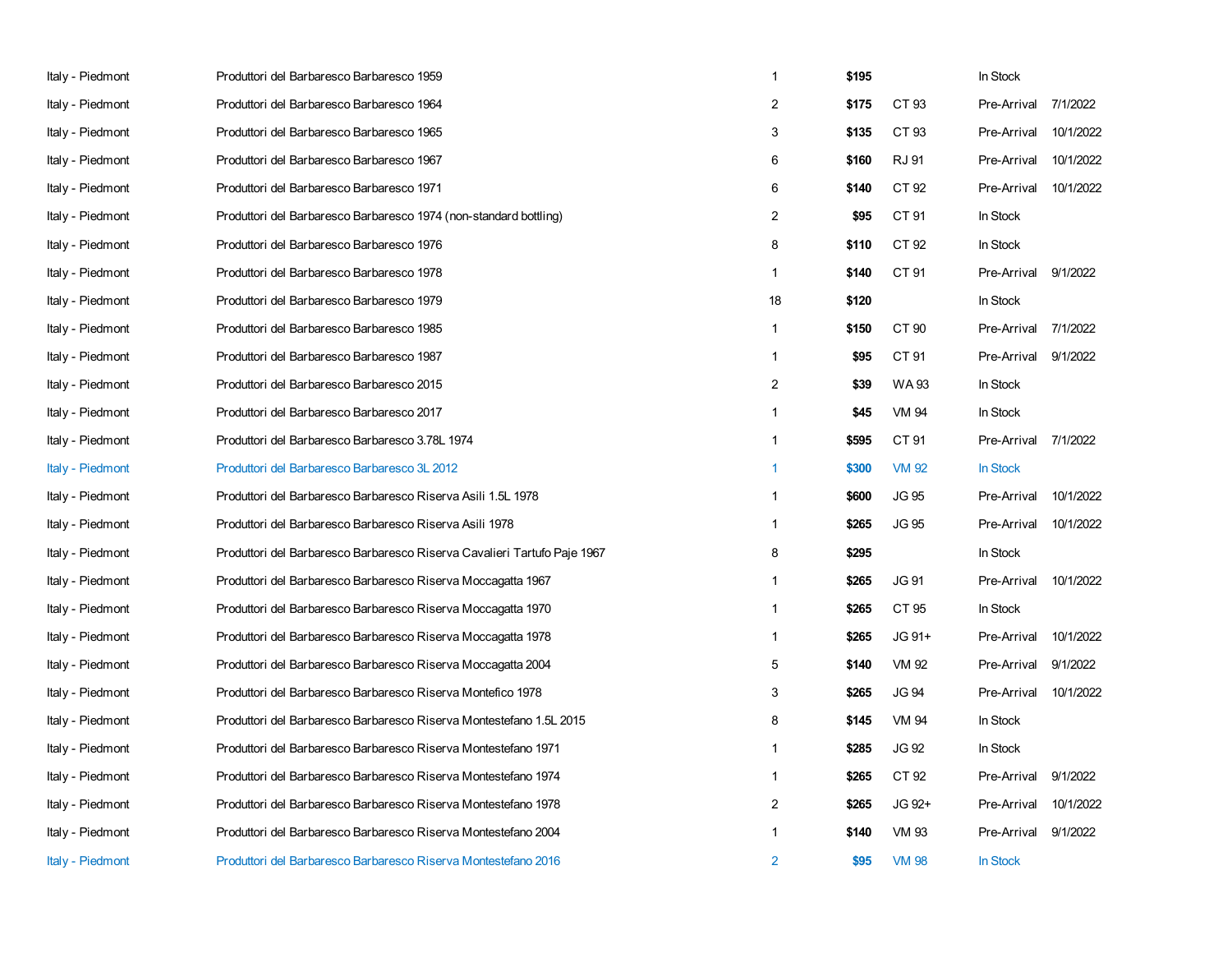| Italy - Piedmont        | Produttori del Barbaresco Barbaresco Riserva Muncagota 2016   | 5              | \$75  | VM 94+       | In Stock           |           |
|-------------------------|---------------------------------------------------------------|----------------|-------|--------------|--------------------|-----------|
| Italy - Piedmont        | Produttori del Barbaresco Barbaresco Riserva Ovello 1.5L 2015 | 3              | \$150 | VM 95        | In Stock           |           |
| Italy - Piedmont        | Produttori del Barbaresco Barbaresco Riserva Ovello 1.5L 2016 | $\mathbf{1}$   | \$250 | VM 97+       | In Stock           |           |
| Italy - Piedmont        | Produttori del Barbaresco Barbaresco Riserva Ovello 1970      | 1              | \$235 | JG 91        | Pre-Arrival        | 7/1/2022  |
| Italy - Piedmont        | Produttori del Barbaresco Barbaresco Riserva Ovello 1979      | $\mathbf{1}$   | \$265 | <b>JG 91</b> | Pre-Arrival        | 7/1/2022  |
| Italy - Piedmont        | Produttori del Barbaresco Barbaresco Riserva Ovello 1995      | 3              | \$200 | CT 91        | Pre-Arrival        | 9/1/2022  |
| Italy - Piedmont        | Produttori del Barbaresco Barbaresco Riserva Ovello 2001      | 3              | \$165 | VM 92        | Pre-Arrival        | 9/1/2022  |
| Italy - Piedmont        | Produttori del Barbaresco Barbaresco Riserva Ovello 2004      | 4              | \$140 | VM 93        | Pre-Arrival        | 9/1/2022  |
| Italy - Piedmont        | Produttori del Barbaresco Barbaresco Riserva Ovello 2014      | 1              | \$69  | <b>VM 95</b> | In Stock           |           |
| Italy - Piedmont        | Produttori del Barbaresco Barbaresco Riserva Ovello 2015      | $\mathbf{1}$   | \$69  | <b>VM 95</b> | In Stock           |           |
| Italy - Piedmont        | Produttori del Barbaresco Barbaresco Riserva Ovello 2016      | 3              | \$95  | VM 97+       | In Stock           |           |
| Italy - Piedmont        | Produttori del Barbaresco Barbaresco Riserva Ovello 2017      | 6              | \$65  |              | Pre-Arrival        | 9/1/2022  |
| Italy - Piedmont        | Produttori del Barbaresco Barbaresco Riserva Pora 1967        | $\overline{2}$ | \$295 | CT 94        | In Stock           |           |
| Italy - Piedmont        | Produttori del Barbaresco Barbaresco Riserva Pora 1970        | 3              | \$265 | <b>VM 93</b> | Pre-Arrival        | 10/1/2022 |
| Italy - Piedmont        | Produttori del Barbaresco Barbaresco Riserva Pora 1971        | $\overline{2}$ | \$265 | CT 93        | Pre-Arrival        | 9/1/2022  |
| Italy - Piedmont        | Produttori del Barbaresco Barbaresco Riserva Pora 1978        | $\mathbf{1}$   | \$265 | VM 92        | Pre-Arrival        | 10/1/2022 |
| <b>Italy - Piedmont</b> | Produttori del Barbaresco Barbaresco Riserva Pora 1979        | 1              | \$250 | CT 90        | <b>Pre-Arrival</b> | 7/1/2022  |
| Italy - Piedmont        | Produttori del Barbaresco Barbaresco Riserva Pora 2015        | $\mathbf{1}$   | \$60  | <b>VM 93</b> | In Stock           |           |
| Italy - Piedmont        | Produttori del Barbaresco Barbaresco Riserva Pora 2016        | 2              | \$79  | <b>VM 95</b> | In Stock           |           |
| Italy - Piedmont        | Produttori del Barbaresco Barbaresco Riserva Rabaja 1.5L 2014 | 5              | \$180 | VM 96        | In Stock           |           |
| Italy - Piedmont        | Produttori del Barbaresco Barbaresco Riserva Rabaja 1967      | 2              | \$265 | <b>JG 94</b> | Pre-Arrival        | 10/1/2022 |
| Italy - Piedmont        | Produttori del Barbaresco Barbaresco Riserva Rabaja 1970      | 3              | \$265 | <b>JG 94</b> | Pre-Arrival        | 10/1/2022 |
| Italy - Piedmont        | Produttori del Barbaresco Barbaresco Riserva Rabaja 1971      | $\mathbf{1}$   | \$265 | JG 93+       | Pre-Arrival        | 10/1/2022 |
| Italy - Piedmont        | Produttori del Barbaresco Barbaresco Riserva Rabaja 1974      | $\mathbf{1}$   | \$265 | CT 93        | Pre-Arrival        | 7/1/2022  |
| Italy - Piedmont        | Produttori del Barbaresco Barbaresco Riserva Rabaja 1978      | 1              | \$265 | <b>JG 96</b> | Pre-Arrival        | 10/1/2022 |
| Italy - Piedmont        | Produttori del Barbaresco Barbaresco Riserva Rabaja 1979      | 1              | \$295 | <b>JG 94</b> | In Stock           |           |
| Italy - Piedmont        | Produttori del Barbaresco Barbaresco Riserva Rio Sordo 1971   | $\mathbf{1}$   | \$285 |              | Pre-Arrival        | 7/1/2022  |
| Italy - Piedmont        | Produttori del Barbaresco Barbaresco Riserva Rio Sordo 1979   | 1              | \$250 |              | In Stock           |           |
| Italy - Piedmont        | Produttori del Barbaresco Barbaresco Riserva Rio Sordo 2004   | 1              | \$140 | VM 92        | Pre-Arrival        | 9/1/2022  |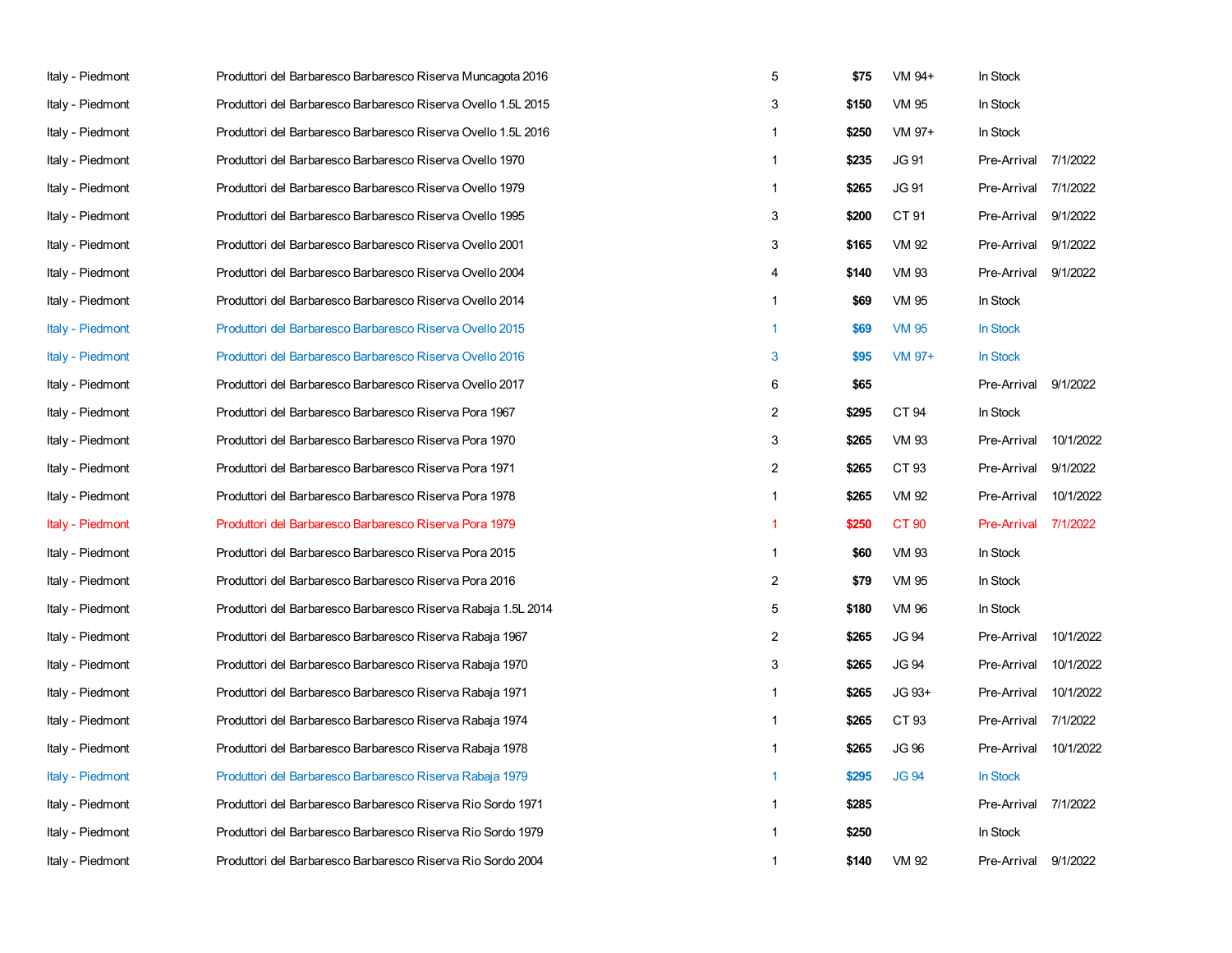| Italy - Piedmont | Produttori del Barbaresco Barbaresco Riserva Rio Sordo 2016  | 4              | \$69  | VM 94        | In Stock             |           |
|------------------|--------------------------------------------------------------|----------------|-------|--------------|----------------------|-----------|
| Italy - Piedmont | Produttori del Barbaresco Barbaresco Riserva Speciale 1961   | 3              | \$175 |              | Pre-Arrival          | 10/1/2022 |
| Italy - Piedmont | Produttori del Barbaresco Barbaresco Riserva Speciale 1964   | $\mathbf{1}$   | \$210 |              | Pre-Arrival          | 7/1/2022  |
| Italy - Piedmont | Produttori di Carema Carema 1964                             | $\mathbf{1}$   | \$75  | CT 92        | Pre-Arrival          | 7/1/2022  |
| Italy - Piedmont | Produttori di Carema Carema 1974                             | $\overline{c}$ | \$75  | CT 95        | Pre-Arrival 7/1/2022 |           |
| Italy - Piedmont | Roagna Barbaresco Paje 2014                                  | 5              | \$120 | <b>WA95</b>  | In Stock             |           |
| Italy - Piedmont | Roagna Barolo 2013                                           | $\overline{2}$ | \$110 | EG (94-96)   | In Stock             |           |
| Italy - Piedmont | Ruggeri Corsini Barolo Bussia 1.5L 2010                      | $\mathbf{1}$   | \$110 |              | In Stock             |           |
| Italy - Piedmont | S.C.R.I. Sizzano Ghemme 1967                                 | 4              | \$69  |              | In Stock             |           |
| Italy - Piedmont | Sandrone Nebbiolo d'Alba Valmaggiore 2017                    | 4              | \$45  | VM 92        | In Stock             |           |
| Italy - Piedmont | Scanavino Barolo Cascina Zoccolaio di Barolo 1964            | 5              | \$110 |              | In Stock             |           |
| Italy - Piedmont | Scanavino Barolo Riserva 1967                                | $\mathbf{1}$   | \$85  |              | Pre-Arrival 7/1/2022 |           |
| Italy - Piedmont | Sebastiano Musso Barbaresco 1967                             | $\mathbf{1}$   | \$85  | CT 92        | Pre-Arrival          | 7/1/2022  |
| Italy - Piedmont | Seghesio Barolo La Villa 1999                                | 1              | \$40  | <b>WA90</b>  | In Stock             |           |
| Italy - Piedmont | Serio & Battista Borgogno Barbaresco 1967                    | 1              | \$80  |              | Pre-Arrival          | 7/1/2022  |
| Italy - Piedmont | Serio & Battista Borgogno Barolo 1964                        | 11             | \$90  |              | Pre-Arrival          | 7/1/2022  |
| Italy - Piedmont | Serio & Battista Borgogno Barolo 1967                        | 6              | \$90  | CT 92        | Pre-Arrival 7/1/2022 |           |
| Italy - Piedmont | Serio & Battista Borgogno Barolo 1970                        | $\overline{2}$ | \$80  |              | Pre-Arrival          | 7/1/2022  |
| Italy - Piedmont | Serio & Battista Borgogno Barolo Riserva del Centenario 1974 | 1              | \$100 |              | Pre-Arrival          | 7/1/2022  |
| Italy - Piedmont | Tenuta Carretta Barolo Cannubi 1970                          | 21             | \$100 |              | Pre-Arrival          | 7/1/2022  |
| Italy - Piedmont | Tenuta Carretta Barolo Cannubi Riserva Speciale 1971         | $\overline{2}$ | \$90  |              | Pre-Arrival 7/1/2022 |           |
| Italy - Piedmont | Terre del Barolo Barolo Riserva 1967                         | $\mathbf{1}$   | \$90  | CT 90        | In Stock             |           |
| Italy - Piedmont | Terre del Barolo Barolo Riserva 1970                         | $\mathbf{1}$   | \$100 |              | Pre-Arrival          | 7/1/2022  |
| Italy - Piedmont | Terre del Barolo Barolo Riserva Speciale 1964                | 4              | \$115 | CT 91        | Pre-Arrival          | 7/1/2022  |
| Italy - Piedmont | Terre del Barolo Barolo Riserva Speciale 1967                | 3              | \$110 |              | Pre-Arrival          | 7/1/2022  |
| Italy - Piedmont | Terre del Barolo Barolo Riserva Speciale 1971                | $\mathbf{1}$   | \$95  |              | Pre-Arrival          | 7/1/2022  |
| Italy - Piedmont | Terre del Barolo Barolo Riserva Speciale 1974                | $\overline{7}$ | \$85  |              | Pre-Arrival          | 7/1/2022  |
| Italy - Piedmont | Travaglini Spanna 1967                                       | 3              | \$100 |              | Pre-Arrival 7/1/2022 |           |
| Italy - Piedmont | Umberto Fiore Gattinara Spanna Riserva 1964                  | 6              | \$65  | <b>CT 90</b> | In Stock             |           |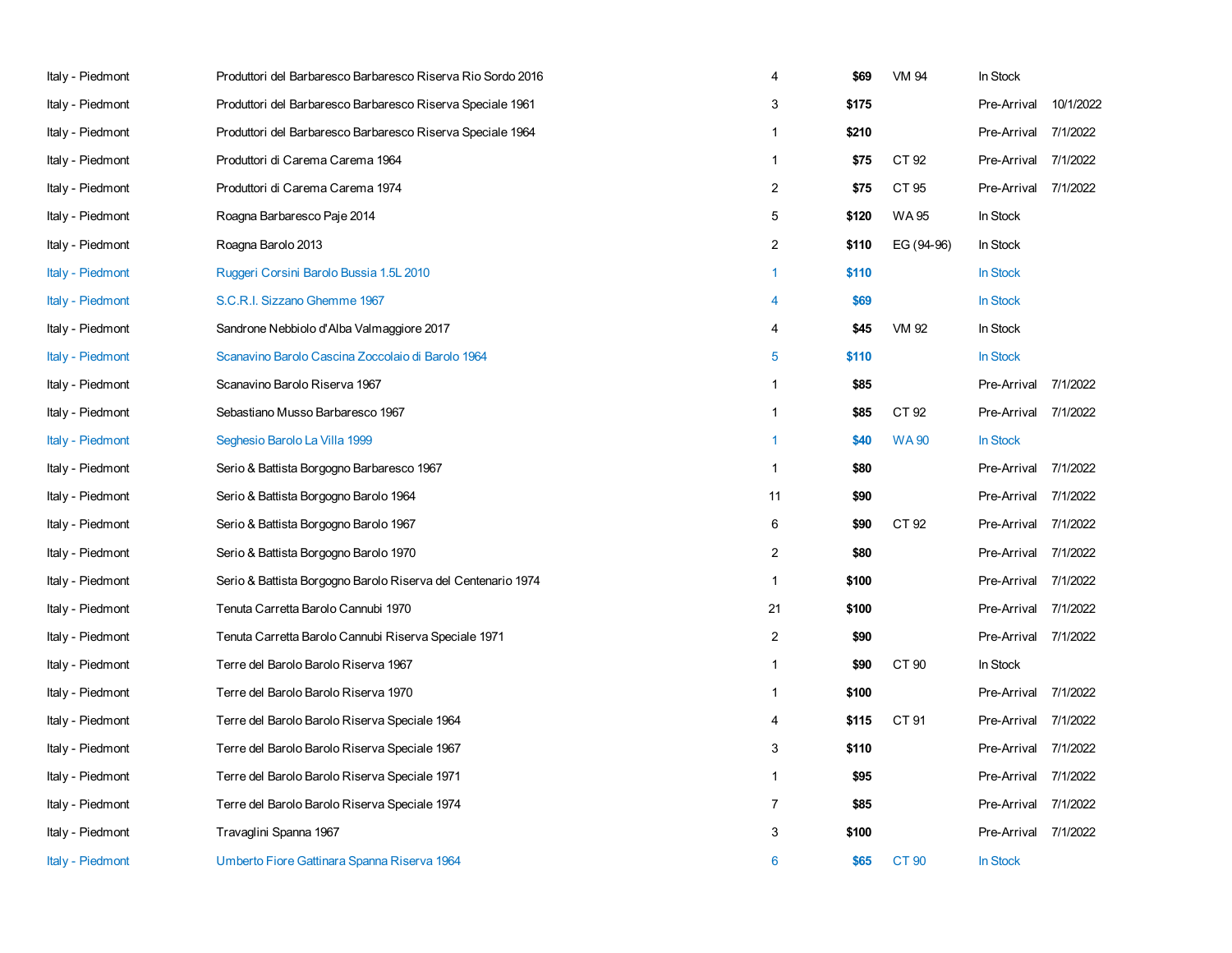| Italy - Piedmont | Vajra Barolo Bricco delle Viole 2017                     | 15             | \$90  | <b>VM 95</b> | In Stock           |           |
|------------------|----------------------------------------------------------|----------------|-------|--------------|--------------------|-----------|
| Italy - Piedmont | Vajra Barolo Ravera 2017                                 | 14             | \$90  | VM 95        | In Stock           |           |
| Italy - Piedmont | Vezza Barolo Riserva Cavour 1971                         | $\overline{2}$ | \$85  | CT 93        | Pre-Arrival        | 7/1/2022  |
| Italy - Piedmont | Vietti Barolo Riserva Villero 1989                       | $\mathbf{1}$   | \$450 | <b>VM 94</b> | In Stock           |           |
| Italy - Piedmont | Villadoria Barolo Riserva Speciale Vigna Margaria 1971   | $\mathbf{1}$   | \$85  |              | Pre-Arrival        | 7/1/2022  |
| Italy - Tuscany  | Antinori Solaia 1999                                     | $\mathbf{1}$   | \$235 | <b>VM 96</b> | In Stock           |           |
| Italy - Tuscany  | Avignonesi Merlot Desiderio 2005                         | $\mathbf{1}$   | \$45  |              | In Stock           |           |
| Italy - Tuscany  | Campogiovanni Brunello di Montalcino 1997                | $\mathbf{1}$   | \$65  | <b>VM 90</b> | In Stock           |           |
| Italy - Tuscany  | Campogiovanni Brunello di Montalcino 2001                | $\mathbf{1}$   | \$85  | <b>CT 91</b> | In Stock           |           |
| Italy - Tuscany  | Canalicchio di Sopra Brunello di Montalcino 2014         | 24             | \$75  | <b>WA93</b>  | In Stock           |           |
| Italy - Tuscany  | Canalicchio di Sopra Brunello di Montalcino 2017         | 24             | \$85  | <b>VM 95</b> | Pre-Arrival        | 10/1/2022 |
| Italy - Tuscany  | Canalicchio di Sopra Brunello di Montalcino Riserva 2013 | $\mathbf{3}$   | \$155 | <b>WA97</b>  | In Stock           |           |
| Italy - Tuscany  | Canalicchio di Sopra Brunello di Montalcino Riserva 2015 | 3              | \$149 | <b>WA98</b>  | In Stock           |           |
| Italy - Tuscany  | Capanna Brunello di Montalcino 2016                      | 36             | \$49  | JD 96+       | <b>Pre-Arrival</b> | 9/1/2022  |
| Italy - Tuscany  | Caparzo Brunello di Montalcino 1.5L 2016                 | 6              | \$95  | <b>WS96</b>  | Pre-Arrival        | 8/1/2022  |
| Italy - Tuscany  | Caparzo Brunello di Montalcino 375ml 2016                | 12             | \$25  | <b>WS96</b>  | Pre-Arrival        | 8/1/2022  |
| Italy - Tuscany  | Caparzo Brunello di Montalcino La Casa 2015              | 24             | \$49  | WA 95        | Pre-Arrival        | 8/1/2022  |
| Italy - Tuscany  | Caprili Rosso di Montalcino 2005                         | $\mathbf{1}$   | \$15  | <b>VM 91</b> | In Stock           |           |
| Italy - Tuscany  | Casanova di Neri Brunello di Montalcino 2003             | $\mathbf{1}$   | \$60  |              | In Stock           |           |
| Italy - Tuscany  | Castello dei Rampolla Sammarco 2017                      | 12             | \$65  | <b>JS98</b>  | Pre-Arrival        | 8/1/2022  |
| Italy - Tuscany  | Castello della Paneretta IGT Terrine 2004                | $\overline{a}$ | \$49  |              | In Stock           |           |
| Italy - Tuscany  | Castello della Paneretta Terrine IGT 1997                | $\overline{c}$ | \$49  | <b>VM 90</b> | In Stock           |           |
| Italy - Tuscany  | Castello di Farnetella Poggio Granoni IGT 1.5L 1999      | $\mathbf{1}$   | \$155 | CT 92        | In Stock           |           |
| Italy - Tuscany  | Felsina Chianti Classico Riserva 1999                    | $\mathbf{1}$   | \$55  | <b>WA90</b>  | In Stock           |           |
| Italy - Tuscany  | Felsina Chianti Classico Riserva Rancia 1.5L 2001        | $\mathbf{1}$   | \$350 | <b>VM 95</b> | In Stock           |           |
| Italy - Tuscany  | Felsina Vin Santo 375ml 1999                             | $\overline{2}$ | \$30  | <b>VM 92</b> | In Stock           |           |
| Italy - Tuscany  | Felsina Vin Santo 375ml 2001                             | $\overline{2}$ | \$30  | <b>VM 94</b> | In Stock           |           |
| Italy - Tuscany  | Frescobaldi Castelgiocondo Brunello di Montalcino 2015   | 19             | \$55  | <b>WA93</b>  | In Stock           |           |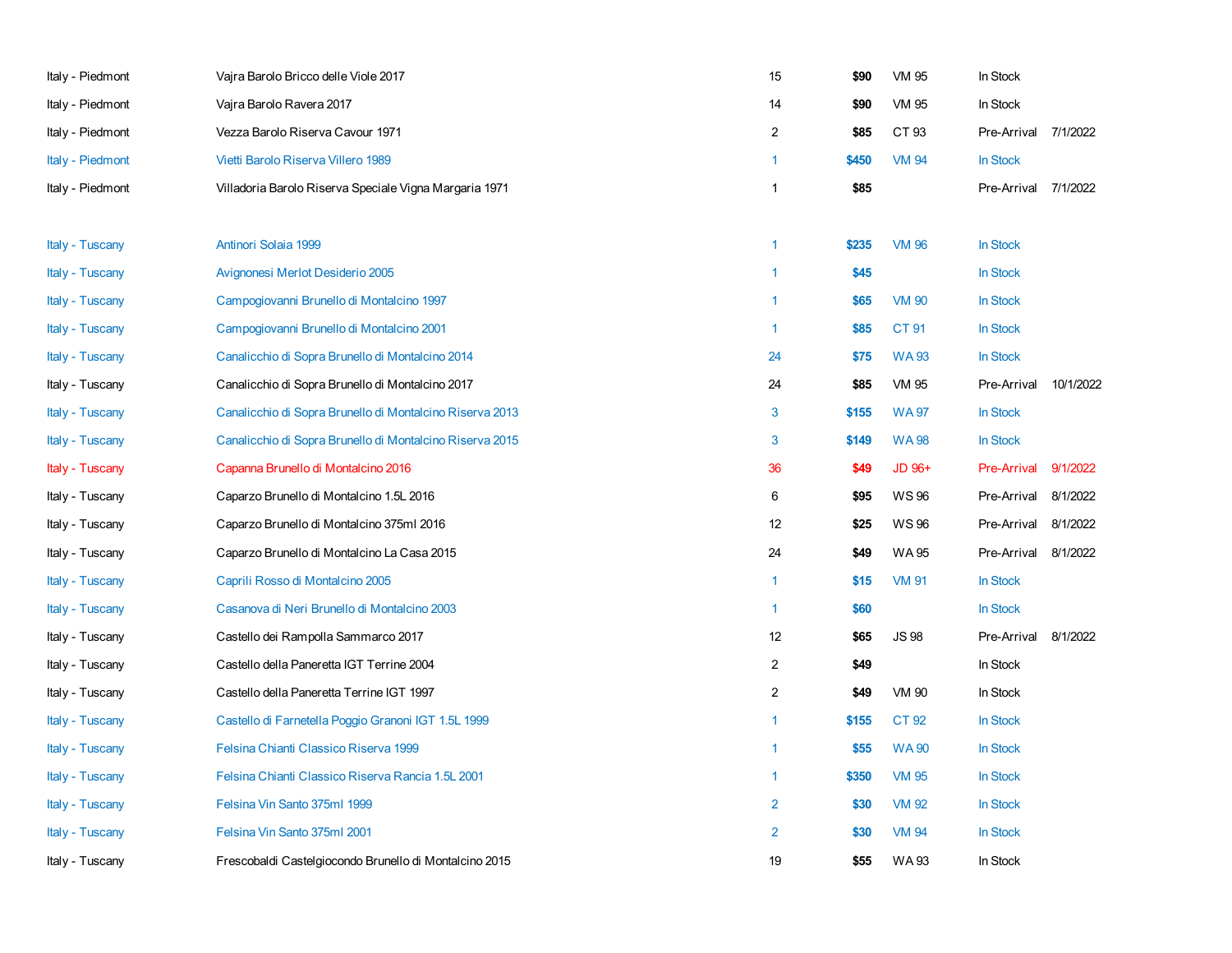| Italy - Tuscany | Frescobaldi Castelgiocondo Brunello di Montalcino 2016  | $\,$ 5 $\,$    | \$50  | <b>JS 95</b>  | In Stock |
|-----------------|---------------------------------------------------------|----------------|-------|---------------|----------|
| Italy - Tuscany | Isole e Olena Cepparello 2003                           | $\mathbf{1}$   | \$55  | <b>VM 94</b>  | In Stock |
| Italy - Tuscany | Lamborghini Campoleone 1999                             | $\mathbf{1}$   | \$85  | <b>WA96</b>   | In Stock |
| Italy - Tuscany | Montevertine IGT 2000                                   | $\mathbf{1}$   | \$145 | CT 91         | In Stock |
| Italy - Tuscany | Montevetrano IGT 2004                                   | $\overline{2}$ | \$85  | <b>VM 95</b>  | In Stock |
| Italy - Tuscany | Padeletti Brunello di Montalcino 2016                   | 8              | \$59  | JD 95         | In Stock |
| Italy - Tuscany | Pian Delle Vigne (Antinori) Brunello di Montalcino 2016 | 29             | \$65  | <b>WA93</b>   | In Stock |
| Italy - Tuscany | Poderi del Paradiso Saxa Calida Toscana IGT 1997        | 5              | \$25  | CT 91         | In Stock |
| Italy - Tuscany | Poderi del Paradiso Saxa Calida Toscana IGT 1998        | 3              | \$25  | CT 90         | In Stock |
| Italy - Tuscany | Poggio al Sole Chianti Classico 2009                    | 4              | \$25  |               | In Stock |
| Italy - Tuscany | Poggio di Sotto Rosso di Montalcino 2016                | 42             | \$70  | <b>VM 96</b>  | In Stock |
| Italy - Tuscany | Poggio Landi Brunello di Montalcino 2016                | 12             | \$69  | <b>WS97</b>   | In Stock |
| Italy - Tuscany | Poggio Scalette Chianti Classico 2019                   | 39             | \$19  | VM 92         | In Stock |
| Italy - Tuscany | San Leonardo IGT 1997                                   | $\mathbf{1}$   | \$65  | <b>WA 95+</b> | In Stock |
| Italy - Tuscany | Solaria Brunello di Montalcino 1999                     | $\overline{1}$ | \$45  | CT 93         | In Stock |
| Italy - Tuscany | Tenuta di Ceppaiano Chianti Colline Pisane 1.5L 2010    | $\mathbf{1}$   | \$85  |               | In Stock |
|                 |                                                         |                |       |               |          |
| Jura            | d'Arlay Cotes du Jura Blanc 1997                        | $\overline{1}$ | \$20  |               | In Stock |
| Jura            | d'Arlay Cotes du Jura Blanc 1999                        | $\mathbf{1}$   | \$20  | <b>CT 90</b>  | In Stock |
| Jura            | d'Arlay Cotes du Jura Pinot Noir 1999                   | $\overline{1}$ | \$50  |               | In Stock |
| Jura            | d'Arlay Vin de Liqueur Macvin NV                        | $\overline{2}$ | \$30  | <b>RJ 94</b>  | In Stock |
| Jura            | d'Arlay Vin Jaune 1997                                  | $\mathbf{1}$   | \$60  |               | In Stock |
| Jura            | Jacques Puffeney Arbois Vin Jaune 620ml 1998            | $\mathbf{1}$   | \$345 | CT 93         | In Stock |
| Jura            | Tissot Arbois Vin Jaune 500ml 2000                      | $\overline{2}$ | \$75  |               | In Stock |
|                 |                                                         |                |       |               |          |
| Loire           | Baumard Coteaux du Layon Clos Ste. Catherine 1996       | $\mathbf{1}$   | \$75  | <b>WA94</b>   | In Stock |
| Loire           | Baumard Coteaux du Layon Clos Ste. Catherine 1999       | $\mathbf{1}$   | \$75  |               | In Stock |
| Loire           | Baumard Coteaux du Layon La Cuvee Ancienne NV           | $\overline{2}$ | \$35  | <b>RJ 92</b>  | In Stock |
| Loire           | Baumard Quarts de Chaume 2004                           | $\overline{1}$ | \$90  | <b>WA95</b>   | In Stock |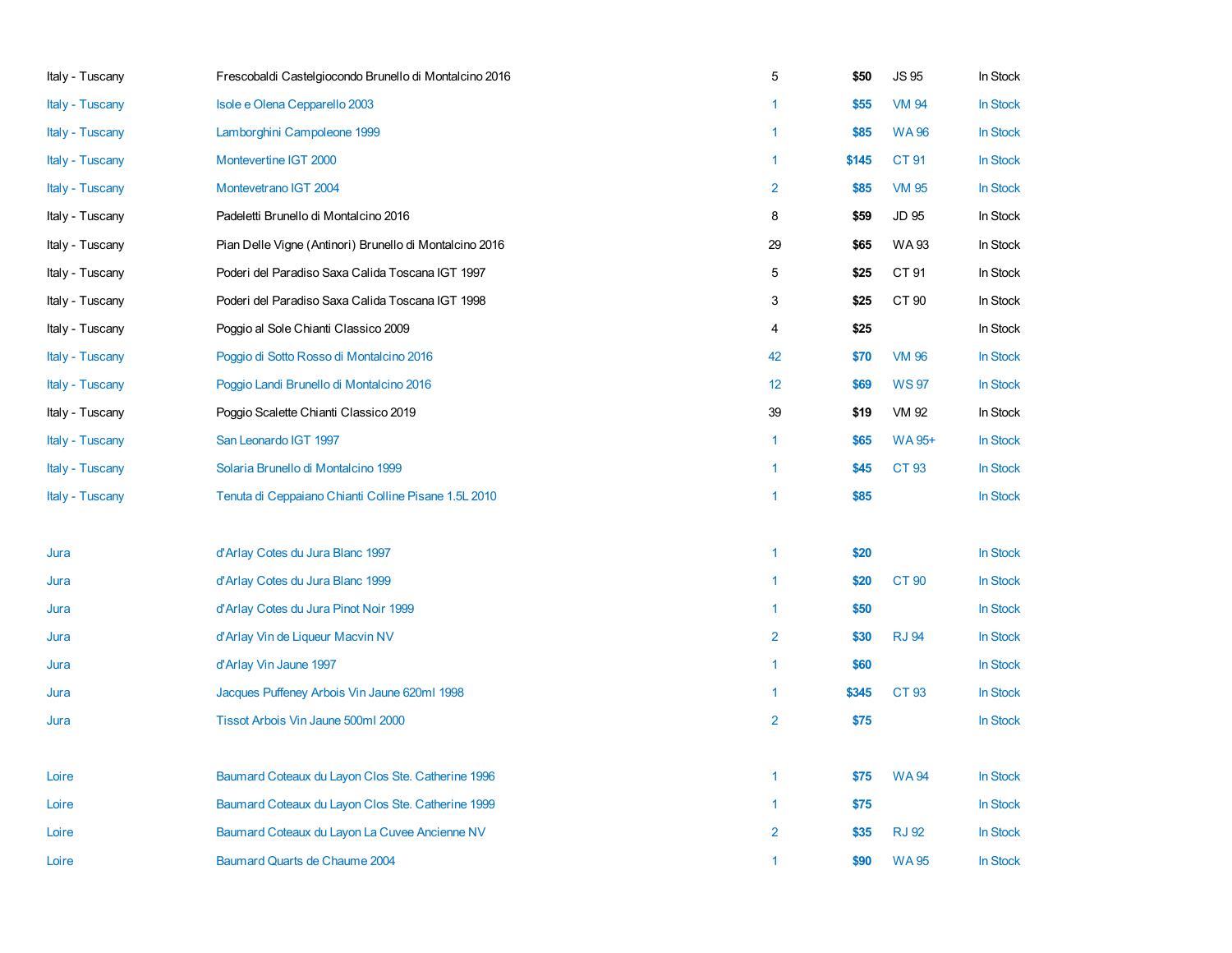| Loire            | Baumard Quarts de Chaume 375ml 2004                                | 1              | \$45  | <b>WA95</b>  | In Stock                     |           |
|------------------|--------------------------------------------------------------------|----------------|-------|--------------|------------------------------|-----------|
| Loire            | Baumard Quarts de Chaume 375ml 2005                                | $\overline{2}$ | \$55  | <b>WA92</b>  | In Stock                     |           |
| Loire            | <b>Baumard Savennieres 2004</b>                                    | $\overline{2}$ | \$20  |              | In Stock                     |           |
| Loire            | Belliviere Coteaux de Loir l'Effraie 2004                          | 1              | \$20  | <b>WA91</b>  | In Stock                     |           |
| Loire            | Belliviere Jasnieres Les Rosiers 2004                              | $\mathbf{1}$   | \$20  | <b>WA93</b>  | In Stock                     |           |
| Loire            | Cave de Saumur Saumur Champigny Les Vignoles 2005                  | 1              | \$15  |              | In Stock                     |           |
| Loire            | <b>Chidaine Montlouis Brut NV</b>                                  | 1              | \$20  | <b>JG 90</b> | In Stock                     |           |
| Loire            | Chidaine Montlouis Clos du Breuil 2005                             | 3              | \$30  | JG 90+       | In Stock                     |           |
| Loire            | Chidaine Montlouis Clos du Breuil 2019                             | 11             | \$35  | JG 93+       | Pre-Arrival                  | 9/1/2022  |
| Loire            | Chidaine Montlouis Clos Habert 2018                                | 11             | \$39  | <b>VM 93</b> | In Stock                     |           |
| Loire            | Chidaine Montlouis Les Bournais 2018                               | 24             | \$49  | <b>VM 96</b> | In Stock                     |           |
| Loire            | Chidaine Montlouis Les Choisilles 2018                             | 36             | \$39  | VM 94        | Pre-Arrival                  | 10/1/2022 |
| Loire            | Chidaine Vouvray Les Argiles 2018                                  | 52             | \$39  | <b>VM 94</b> | Pre-Arrival                  | 10/1/2022 |
| Loire            | Clos du Tue Boeuf Touraine Le Brin de Chevre 2004                  | $\overline{2}$ | \$25  |              | In Stock                     |           |
| Loire            | Clos Rougeard Saumur Blanc Breze 2013                              | $\mathbf{1}$   | \$320 |              | In Stock                     |           |
| Loire            | Clos Rougeard Saumur Champigny Le Clos 2014                        | 3              | \$225 | WA 96        | In Stock                     |           |
| Loire            | Closel Savennieres Moelleux Cuvee Isa 1997                         | 3              | \$25  |              | In Stock                     |           |
| Loire            | Domaine des Roches Neuves Saumur Champigny Clos de L'Echelier 2018 | 4              | \$60  | <b>VM 96</b> | Pre-Arrival                  | 9/1/2022  |
| Loire            | Domaine des Roches Neuves Saumur Champigny Clos de L'Echelier 2019 | 6              | \$55  | VM 95        | Pre-Arrival                  | 9/1/2022  |
| Loire            | Domaine des Roches Neuves Saumur-Champigny La Marginale 2018       | 6              | \$55  | <b>VM 94</b> | Pre-Arrival                  | 9/1/2022  |
| Loire            | Gaudry Sancerre Le Tournebride 2018                                | 9              | \$29  |              | In Stock                     |           |
| Loire            | Gaudry Sancerre Rouge Vincentgetorix 2018                          | 3              | \$30  |              | In Stock                     |           |
| Loire            | Guiberteau Saumur Blanc Breze 2018                                 | 18             | \$75  |              | In Stock                     |           |
| Loire            | Henri Pelle Sancerre Croix au Garde 2017                           | 3              | \$25  |              | In Stock                     |           |
| Loire            | Huet Vouvray Moelleux Clos du Bourg 1985                           | $\mathbf{1}$   | \$180 | <b>JG 95</b> | In Stock                     |           |
| Loire            | l'Austral Saumur Puy Notre Dame Manta 2017                         | 11             | \$25  |              | In Stock                     |           |
|                  |                                                                    |                |       |              |                              |           |
| Olive Oil        | Antico Castello Buonsapore Olio Extra Vergine                      | 23             | \$25  |              | In Stock                     |           |
| <b>Olive Oil</b> | Valentini Extra Virgin Olive Oil (2021)                            | 24             | \$45  |              | <b>Pre-Arrival 10/1/2022</b> |           |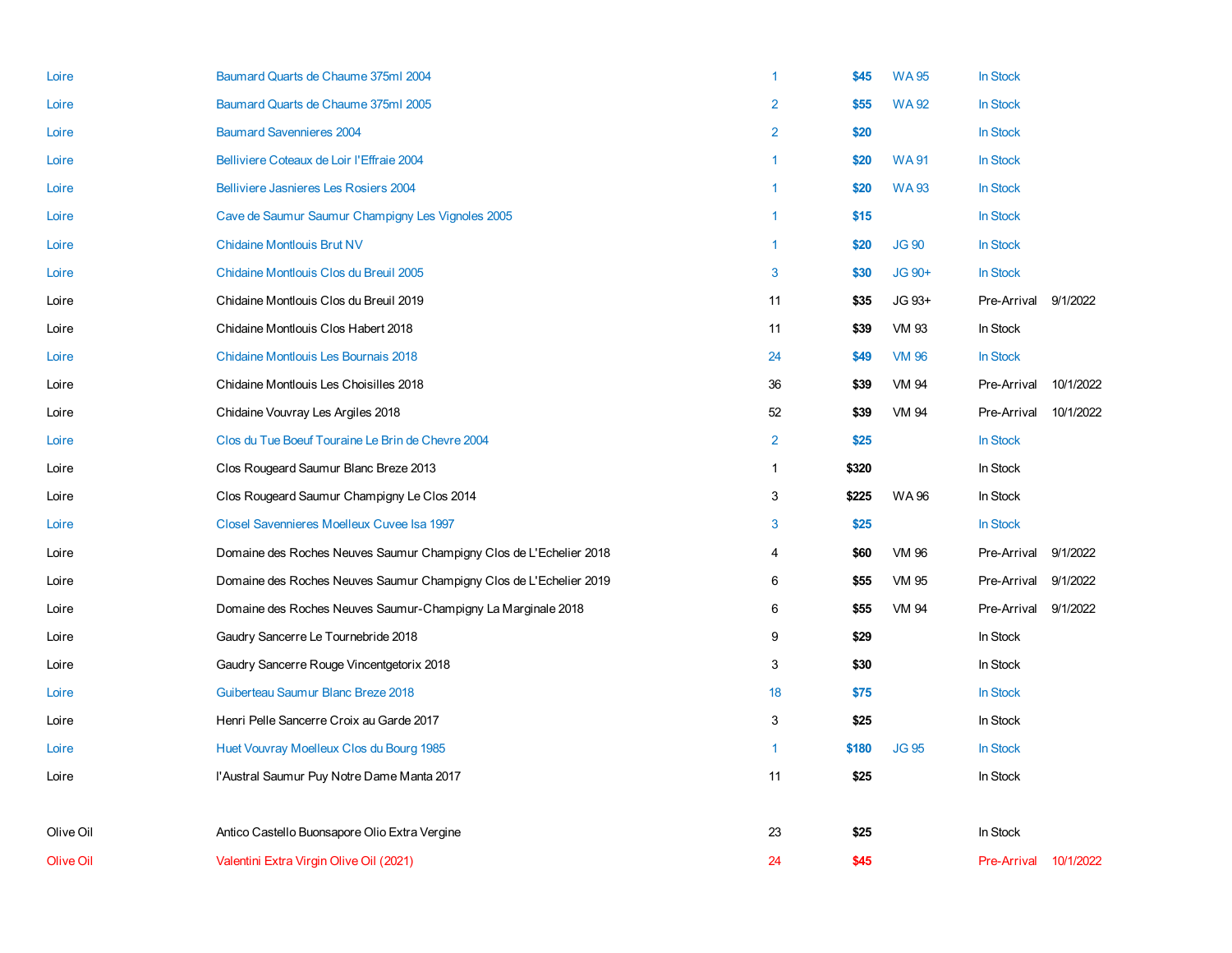| <b>Olive Oil</b> | Valentini Extra Virgin Olive Oil 5L (2021)     | $6\phantom{1}6$ | \$180 |              | Pre-Arrival     | 10/1/2022 |
|------------------|------------------------------------------------|-----------------|-------|--------------|-----------------|-----------|
| Oregon           | Abacela Syrah Umpqua Cuvee 2003                | $\overline{1}$  | \$45  |              | <b>In Stock</b> |           |
| Oregon           | Amity Vineyards Riesling 2013                  | 4               | \$20  |              | In Stock        |           |
| Oregon           | Argyle Brut Knudsen 1999                       | $\overline{1}$  | \$45  | <b>VM 90</b> | <b>In Stock</b> |           |
| Oregon           | Beacon Hill Estate Pinot Noir Feraz 2008       | 12              | \$45  |              | In Stock        |           |
| Oregon           | Beaux Freres Pinot Noir Willamette Valley 2013 | $\mathbf{1}$    | \$59  | <b>VM 91</b> | In Stock        |           |
| Oregon           | Broadley Pinot Noir Claudia's Choice 2000      | 5               | \$35  |              | In Stock        |           |
| Oregon           | Broadley Pinot Noir Claudia's Choice 2001      | $\overline{c}$  | \$35  |              | In Stock        |           |
| Oregon           | Broadley Pinot Noir Marcile Lorraine 2000      | 4               | \$35  |              | In Stock        |           |
| Oregon           | Brooks Pinot Noir Janus 2003                   | $\mathbf{1}$    | \$45  | <b>BH 90</b> | In Stock        |           |
| Oregon           | Cameron Pinot Noir 2006                        | $\mathbf{1}$    | \$40  |              | In Stock        |           |
| Oregon           | Evesham Wood Pinot Noir Le Puits Sec 2005      | $\mathbf{1}$    | \$50  | <b>BH 90</b> | In Stock        |           |
| Oregon           | M. Autumn Wines Pinot Noir 2008                | 5               | \$35  | VM 90+       | In Stock        |           |
| Oregon           | Owen Roe Red Wine Abbot's Table 2006           | $\mathbf{1}$    | \$25  |              | In Stock        |           |
| Oregon           | Ribbon Ridge Pinot Noir Ridgecrest 2002        | $\overline{2}$  | \$70  | <b>BH 92</b> | In Stock        |           |
| Oregon           | Royer Chardonnay 1.5L 2019                     | 4               | \$120 |              | In Stock        |           |
| Oregon           | Royer Chardonnay 2020                          | $\overline{2}$  | \$55  |              | In Stock        |           |
| Oregon           | Royer Riesling 2021                            | 222             | \$34  |              | In Stock        |           |
| Oregon           | Solena Pinot Noir Grande Cuvee 2012            | 9               | \$25  | <b>WS92</b>  | In Stock        |           |
| Oregon           | St. Innocent Pinot Noir Temperance Hill 2003   | $\mathbf{1}$    | \$55  |              | In Stock        |           |
| Oregon           | Stoller Pinot Noir Dundee Hills 2012           | $\overline{c}$  | \$25  |              | In Stock        |           |
| Oregon           | Walter Scott Chardonnay Cuvee Anne 1.5L 2018   | $\overline{2}$  | \$100 | <b>VM 92</b> | In Stock        |           |
| Oregon           | Walter Scott Chardonnay Justice 1.5L 2017      | $\overline{2}$  | \$140 | <b>WA93</b>  | <b>In Stock</b> |           |
| Oregon           | Walter Scott Chardonnay X-Novo 1.5L 2017       | $\overline{1}$  | \$185 | <b>VM 95</b> | In Stock        |           |
| Other            | Bonny Doon Madiran Heart of Darkness 2003      | $\mathbf{1}$    | \$15  |              | <b>In Stock</b> |           |
| Other            | Callol Serrats L'Escala Anchovies              | 6               | \$12  |              | In Stock        |           |
| Other            | Herout Cidre Brut Cuvee Tradition 2018         | 6               | \$25  |              | In Stock        |           |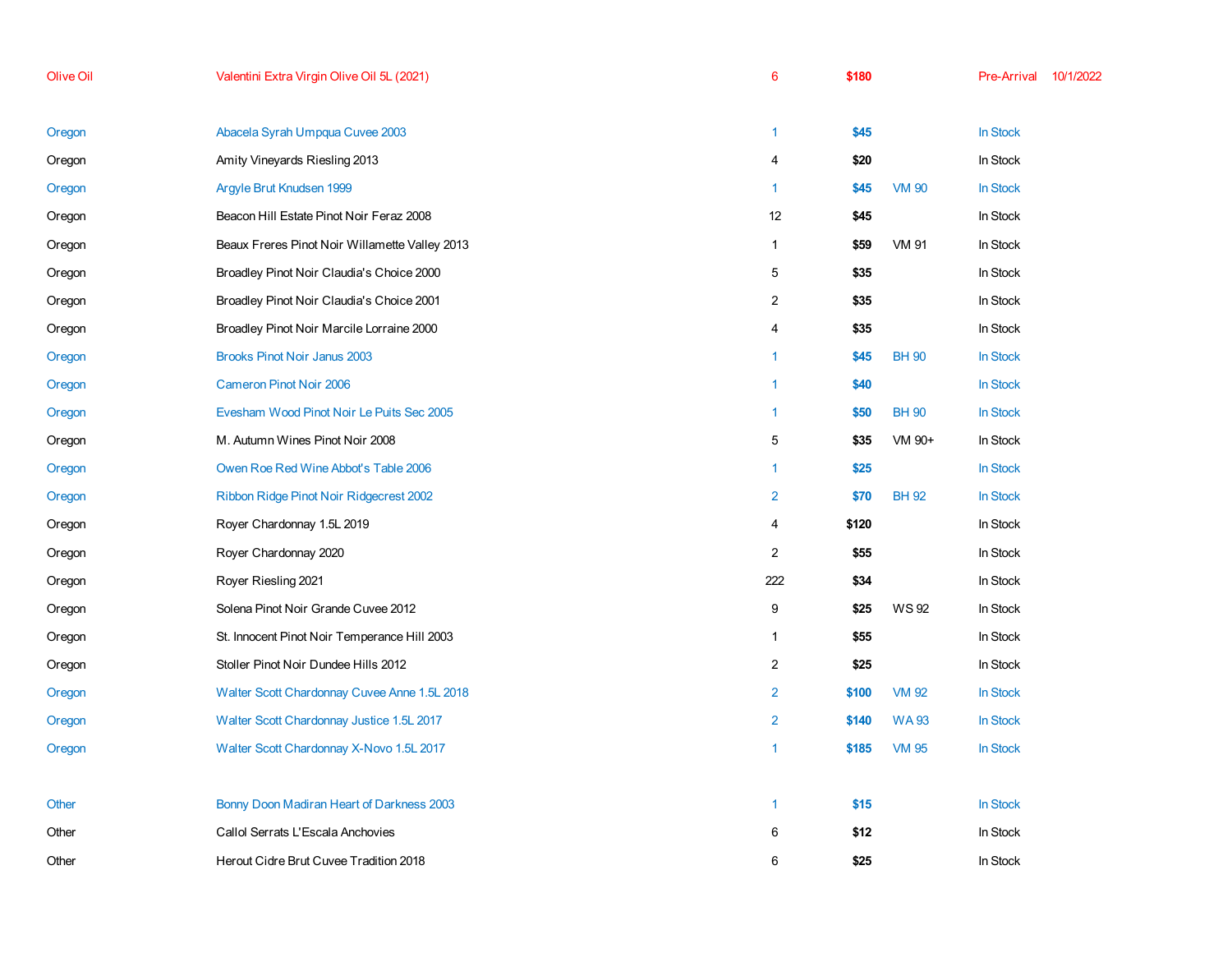| Other            | Herout Cidre Micro Cuvee No. 1 2019                    | 6                       | \$35    |              | In Stock |
|------------------|--------------------------------------------------------|-------------------------|---------|--------------|----------|
| Other            | Herout Cidre Micro Cuvee No. 2 2019                    | 12                      | \$35    |              | In Stock |
| Other            | La Garto Merlot 2005                                   | $\mathbf{1}$            | \$20    |              | In Stock |
| Other            | Montbourgeau L'Etoile Savagnin 2015                    | $\,$ 5 $\,$             | \$50    | <b>WA94</b>  | In Stock |
| Other            | Mulderbosch Sauvignon Blanc 2006                       | $\mathbf{1}$            | \$30    | <b>VM 91</b> | In Stock |
| Other            | Santa Rita Cabernet Sauvignon Casa Real 2001           | $\mathbf{1}$            | \$50    |              | In Stock |
| Other            | Vignoble Guillaume VdP Pinot Noir VV 2006              | 1                       | \$15    |              | In Stock |
| Other            | Vina La Rosa Carmenere La Capitana Barrel Reserve 2003 | $\mathbf{1}$            | \$15    |              | In Stock |
| Other            | Wooden Gift Box                                        | 14                      | \$15    |              | In Stock |
|                  |                                                        |                         |         |              |          |
| Port             | Graham 1.5L 1977                                       | $\mathbf{1}$            | \$320   | WA 93        | In Stock |
| Port             | Graham 1970                                            | $\overline{2}$          | \$220   | <b>JG 94</b> | In Stock |
| Port             | Graham 1977                                            | $\boldsymbol{2}$        | \$160   | <b>WA93</b>  | In Stock |
| Port             | Kopke Colheita 375ml 1977                              | 1                       | \$40    | CT 92        | In Stock |
| Port             | Krohn Colheita 1965                                    | 3                       | \$285   | CT 92        | In Stock |
| Port             | Quinta do Eira Velha 1994                              | 3                       | \$70    |              | In Stock |
| Port             | Quinta do Noval Nacional 1962                          | 1                       | \$1,475 | <b>WA96</b>  | In Stock |
|                  |                                                        |                         |         |              |          |
| Portugal         | Mira do O Dao Bucelas 2017                             | 11                      | \$25    |              | In Stock |
| Portugal         | Mira do O Dao Vidente 2017                             | 12                      | \$16    |              | In Stock |
| Portugal         | V. Puro Bairrada Tinto Doravante 2016                  | 10                      | \$19    |              | In Stock |
|                  |                                                        |                         |         |              |          |
| Rhone - Northern | Christophe Billon Cote Rotie Les Elotins 2014          | $\mathbf{1}$            | \$55    | <b>VM 90</b> | In Stock |
| Rhone - Northern | Darnaud Crozes Hermitage Les Trois Chenes 2018         | $\overline{7}$          | \$30    | <b>WA93</b>  | In Stock |
| Rhone - Northern | Delas Crozes Hermitage Les Clos 2018                   | $\overline{\mathbf{c}}$ | \$45    | JD (92-94)   | In Stock |
| Rhone - Northern | Georges Vernay Condrieu Chaillees de l'Enfer 2019      | 4                       | \$99    | <b>WA94</b>  | In Stock |
| Rhone - Northern | Georges Vernay Condrieu Terrasses de l'Empire 2020     | 11                      | \$70    | WA 92        | In Stock |
| Rhone - Northern | Guillaume Gilles Cornas 2015                           | 9                       | \$79    | <b>VM 93</b> | In Stock |
| Rhone - Northern | Michele Luyton Hermitage 2012                          | 2                       | \$89    | CT 91        | In Stock |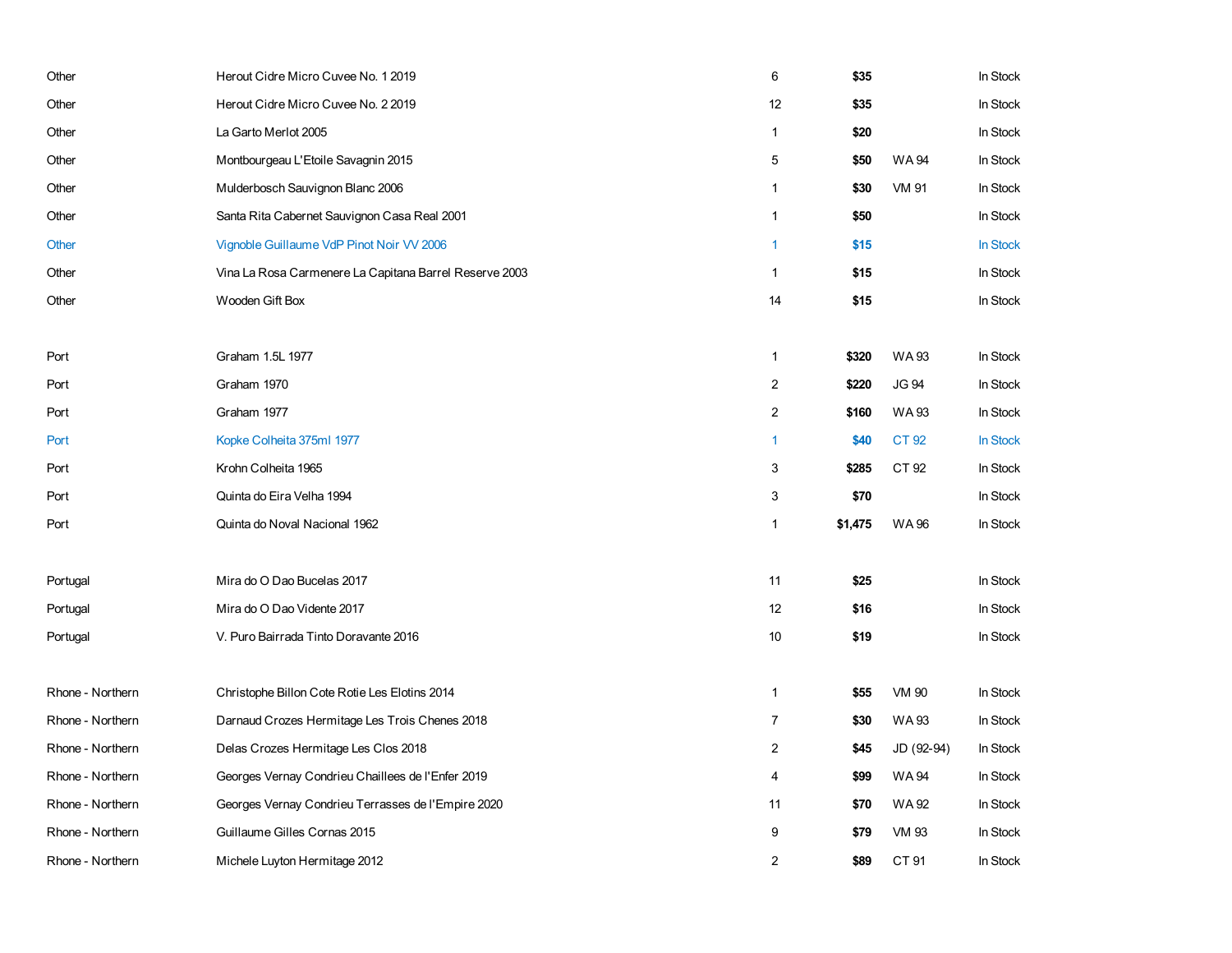| Rhone - Northern | Pierre Gaillard Cote Rotie Esprit de Blonde 2016                    | 13             | \$85    | JD (90-92)   | In Stock    |          |
|------------------|---------------------------------------------------------------------|----------------|---------|--------------|-------------|----------|
| Rhone - Northern | Rostaing Cote Rotie Ampodium 2015                                   | 1              | \$69    | WA 95        | In Stock    |          |
| Rhone - Northern | Rouchier 3 Cepages Blanc VdF 2018                                   | 4              | \$35    |              | In Stock    |          |
| Rhone - Northern | Rouchier St. Joseph Luc 2017                                        | 15             | \$50    |              | In Stock    |          |
| Rhone - Northern | Rouchier St. Joseph Luc 2018                                        | 8              | \$50    |              | In Stock    |          |
| Rhone - Northern | Rouchier Syrah VdF 2018                                             | 9              | \$30    |              | In Stock    |          |
|                  |                                                                     |                |         |              |             |          |
| Rhone - Southern | Beaucastel Chateauneuf du Pape 1989 (low fill)                      | 3              | \$150   | <b>WA97</b>  | In Stock    |          |
| Rhone - Southern | Beaucastel Chateauneuf du Pape 2019                                 | 11             | \$85    | <b>VM 95</b> | In Stock    |          |
| Rhone - Southern | Cayron Gigondas 2003                                                | 4              | \$35    | <b>VM 90</b> | In Stock    |          |
| Rhone - Southern | Charbonniere Chateauneuf du Pape Les Hautes Brusquieres 2005        | 5              | \$75    | <b>WA94</b>  | In Stock    |          |
| Rhone - Southern | Clos des Papes Chateauneuf du Pape Blanc 2020                       | 5              | \$89    | <b>JD 96</b> | In Stock    |          |
| Rhone - Southern | Clos du Mont Olivet Chateauneuf du Pape Reserve Cuvee Unique 1998   | 6              | \$55    |              | In Stock    |          |
| Rhone - Southern | Domaine du Vieux Telegraphe Chateauneuf-du-Pape La Crau 375 ml 2006 | 1              | \$90    |              | In Stock    |          |
| Rhone - Southern | Faillenc Sainte Marie Corbieres 2003                                | 1              | \$15    |              | In Stock    |          |
| Rhone - Southern | Gilles Ferran Rasteau La Ponce 2007                                 | $\mathbf{1}$   | \$25    |              | In Stock    |          |
| Rhone - Southern | Henri Bonneau Chateauneuf du Pape Marie Beurrier 1.5L 2016          | $\mathbf{1}$   | \$450   | JD 93        | Pre-Arrival | 9/1/2022 |
| Rhone - Southern | Henri Bonneau Chateauneuf du Pape Marie Beurrier 2016               | 3              | \$195   | <b>JD 93</b> | Pre-Arrival | 9/1/2022 |
| Rhone - Southern | l'Arnesque Chateauneuf du Pape 2012                                 | 11             | \$35    |              | In Stock    |          |
| Rhone - Southern | Les Cailloux (Brunel) Chateauneuf du Pape 2019                      | 24             | \$45    | WA 92        | Pre-Arrival | 9/1/2022 |
| Rhone - Southern | Les Cailloux (Brunel) Chateauneuf du Pape Cuvee Centenaire 2016     | 6              | \$190   | <b>WA97</b>  | Pre-Arrival | 9/1/2022 |
| Rhone - Southern | Mas Viala Merlot Vin de Pays d'Oc 1998                              | 1              | \$15    |              | In Stock    |          |
| Rhone - Southern | Milliere Chateauneuf du Pape VV Cuvee Unique 1998                   | $\mathbf{1}$   | \$35    |              | In Stock    |          |
| Rhone - Southern | Milliere Chateauneuf du Pape VV Cuvee Unique 2005                   | 3              | \$35    | <b>WA92</b>  | In Stock    |          |
| Rhone - Southern | Olivier Pithon Cotes Catalanes P'tit Pithon Rouge 2019              | $\overline{2}$ | \$19    |              | In Stock    |          |
| Rhone - Southern | Pegau Chateauneuf du Pape Reservee 2019                             | 30             | \$55    | WA (95-97)   | In Stock    |          |
| Rhone - Southern | Rayas Chateauneuf du Pape 1989                                      | $\mathbf{1}$   | \$3,900 | WA 97        | In Stock    |          |
| Rhone - Southern | Rimbert Saint Chinian Le Mas au Schiste 2017                        | 10             | \$25    |              | In Stock    |          |
| Rhone - Southern | Rimbert Saint Chinian Travers de Marceau 2019                       | 2              | \$15    |              | In Stock    |          |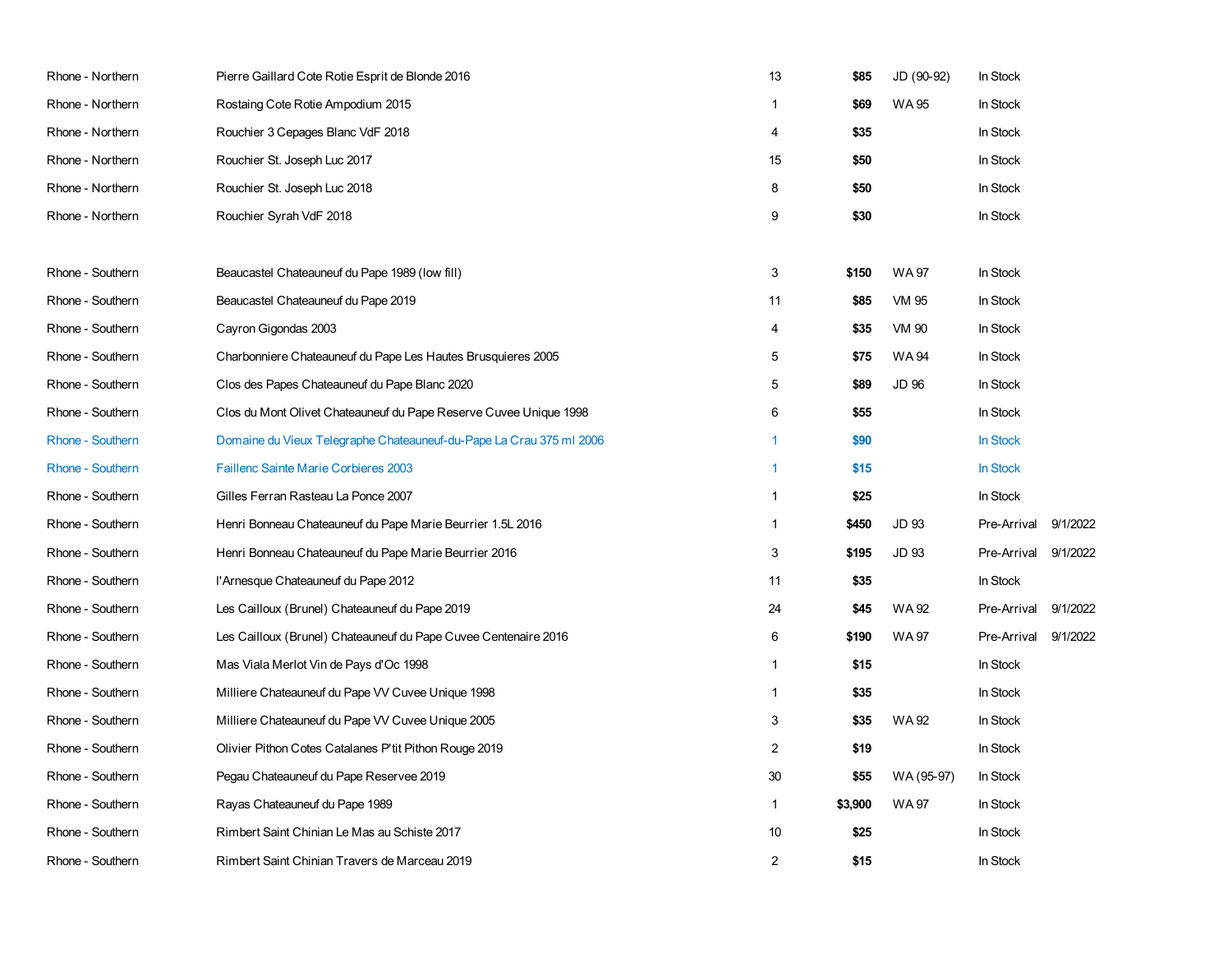| <b>Rhone - Southern</b> | Roger Sabon Chateauneuf du Pape Prestige 2016        | 21             | \$55  | <b>WA96</b>  | In Stock    |          |
|-------------------------|------------------------------------------------------|----------------|-------|--------------|-------------|----------|
| Rhone - Southern        | Tempier Bandol 2004                                  | $\overline{7}$ | \$75  | <b>WA 90</b> | In Stock    |          |
| Rhone - Southern        | Tempier Bandol 2009                                  | 5              | \$75  | <b>RJ 92</b> | In Stock    |          |
| Rhone - Southern        | Tempier Bandol Cabassaou 2007                        | $\sqrt{2}$     | \$180 | CT 92        | In Stock    |          |
| Rhone - Southern        | Tempier Bandol La Migoua 2007                        | 4              | \$120 | <b>JD 93</b> | In Stock    |          |
| Rhone - Southern        | Tempier Bandol La Migoua 2009                        | 4              | \$120 | CT 92        | In Stock    |          |
| Rhone - Southern        | Tempier Bandol La Tourtine 2007                      | 3              | \$120 | <b>JD 94</b> | In Stock    |          |
| Rhone - Southern        | The Fifteen Vin de Pays des Pyrenees Orientales 2000 | $\overline{c}$ | \$20  | <b>WA90</b>  | In Stock    |          |
| South America           | Casarena Sinergy Reserva 2011                        | 3              | \$25  | <b>VM 91</b> | In Stock    |          |
| South America           | Veramonte Red Blend Primus 2002                      | 1              | \$30  |              | In Stock    |          |
| Spain                   | La Rioja Alta Rioja 904 Gran Reserva 2011            | 6              | \$59  | <b>JG 95</b> | Pre-Arrival | 8/1/2022 |
| Spain                   | Lopez de Heredia Rioja Reserva Vina Tondonia 2009    | 31             | \$49  | WA 93        | In Stock    |          |
| Spain                   | Lopez de Heredia Rioja Reserva Vina Tondonia 2010    | 36             | \$49  | CT 93        | Pre-Arrival | 8/1/2022 |
| Spain                   | Marques de Murrieta Rioja Ygay Etiqueta Blanca 1982  | 33             | \$135 | CT 93        | In Stock    |          |
| Spain                   | Quinta de la Quietud Toro 2006                       | 10             | \$40  |              | In Stock    |          |
| Spain                   | Valdespino Fino Innocente                            | 6              | \$25  |              | In Stock    |          |
| Spain                   | Valdespino Manzanilla Deliciosa                      | 6              | \$19  |              | In Stock    |          |
| Spain                   | Valdespino Manzanilla Deliciosa 375ml                | 6              | \$10  |              | In Stock    |          |
| Washington              | <b>Amavi Semillon 2006</b>                           | $\overline{2}$ | \$15  |              | In Stock    |          |
| Washington              | Amavi Syrah 2005                                     | $\overline{2}$ | \$25  | <b>WA90</b>  | In Stock    |          |
| Washington              | Betz Cabernet Sauvignon Pere de Famille 2012         | 3              | \$80  | WA 94        | In Stock    |          |
| Washington              | Betz Red Wine Clos de Betz 2012                      | $\mathbf{1}$   | \$60  | WA (93-95)   | In Stock    |          |
| Washington              | Corliss Cabernet Sauvignon 2011                      | $\overline{c}$ | \$89  | VM 95+       | In Stock    |          |
| Washington              | Corliss Red Wine 2004                                | $\overline{2}$ | \$60  | VM 91+       | In Stock    |          |
| Washington              | Corliss Red Wine 2011                                | $\overline{2}$ | \$80  | VM 94+       | In Stock    |          |
| Washington              | Dunham Cabernet Sauvignon IV 1998                    | $\overline{4}$ | \$50  |              | In Stock    |          |